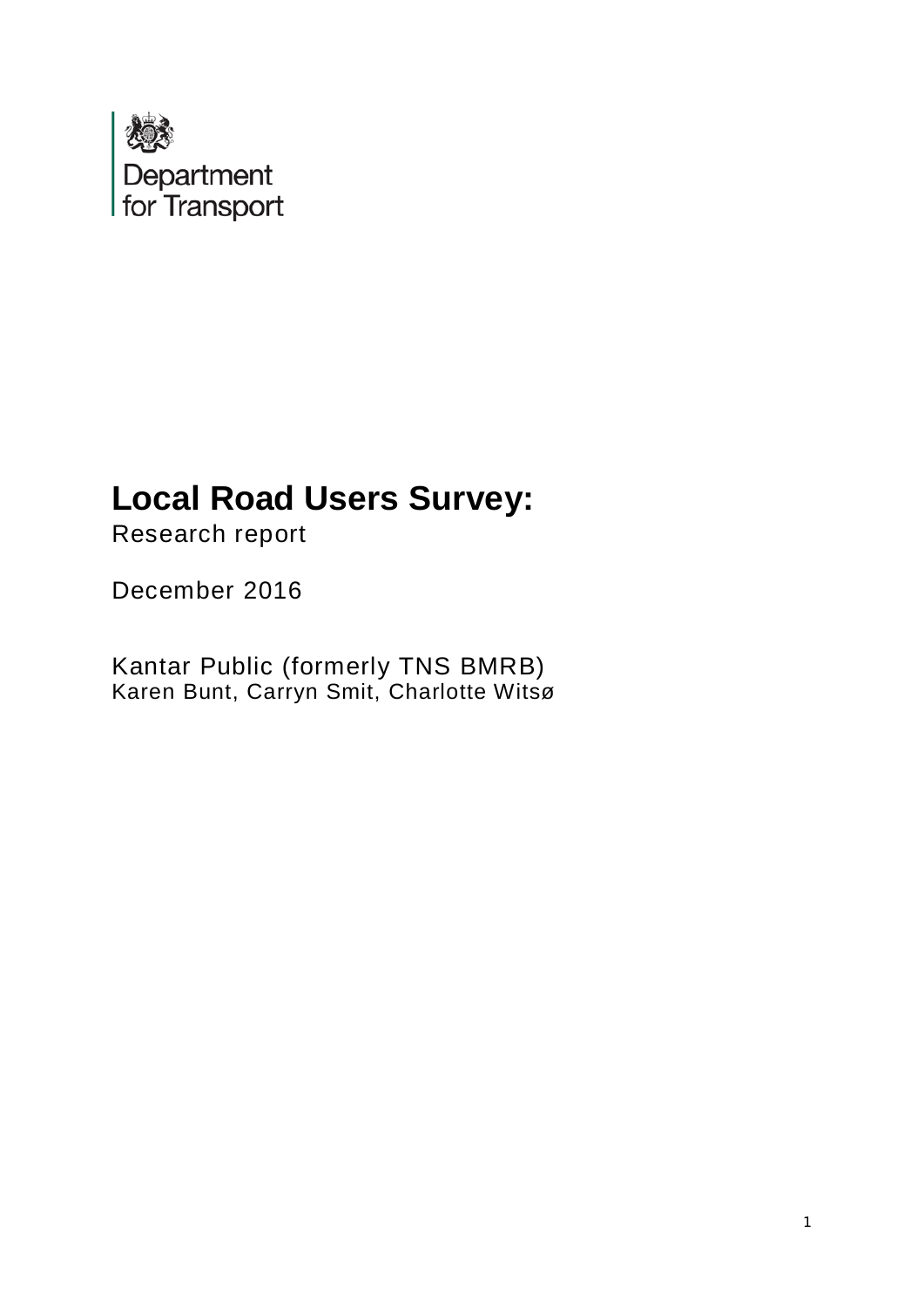#### Contents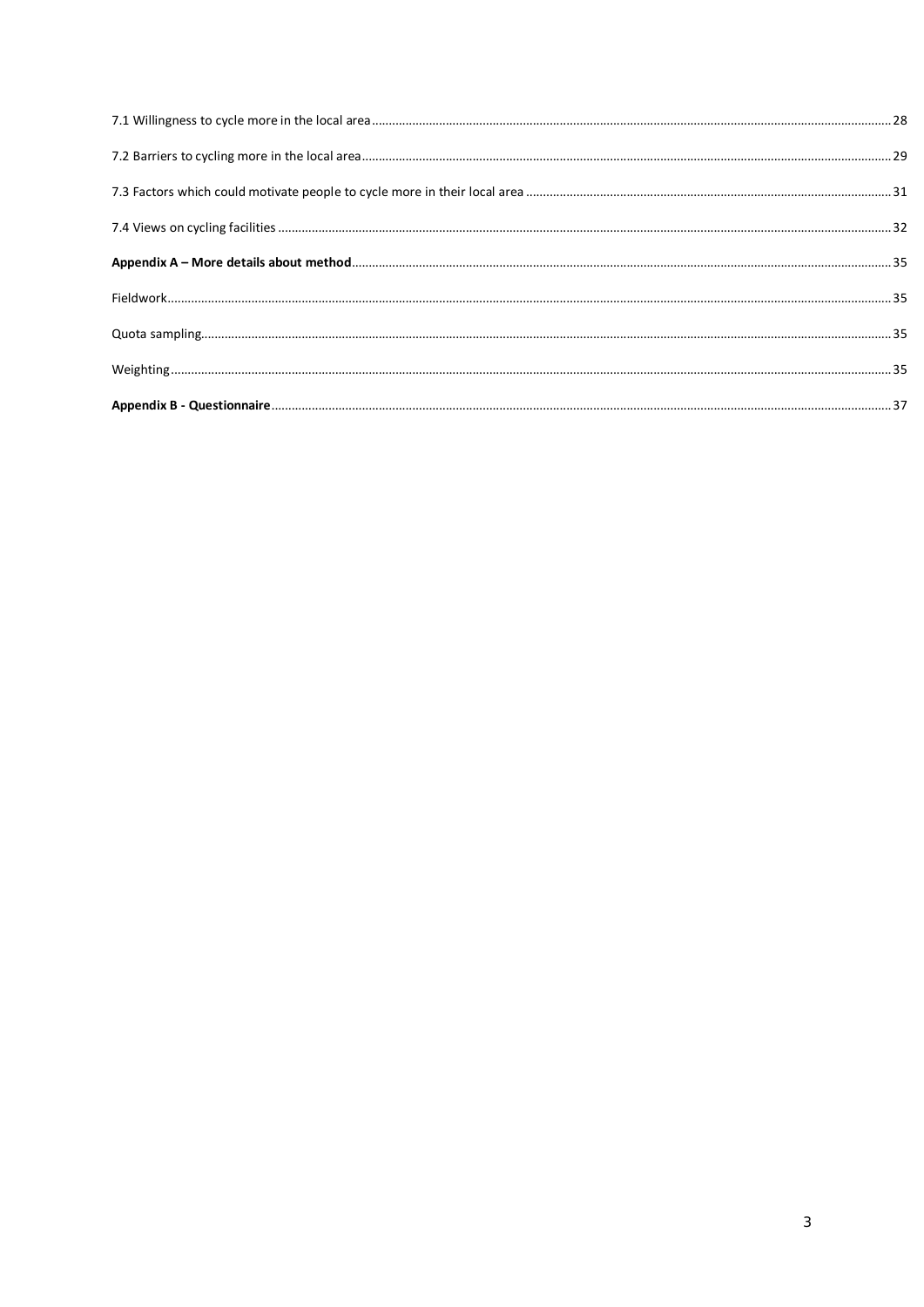### <span id="page-3-0"></span>1. Executive Summary

### **Key findings from the transport behaviours section:**

- The highest proportion (66%) of respondents frequently walked (three or more times a week) for at least some of their local journeys. Frequent walkers tended to be younger, urbanites and a high proportion of respondents from an ethic minority background.
- An almost equally high proportion (64%) of respondents used private modes of transport (car or motorcycle as a driver or passenger) three or more times a week. These respondents tended to be middle age, social grades ABC1, employed full-time, married, and have children. The use of private modes was most common across all journey types. Of those who rarely travelled by car or motorcycle the majority (65%) did not do so because they because they did not own or have access to these modes of transport.
- Just over half (55%) of respondents took the bus more than twice a year.
- Cycling was the least frequently used mode of transport with three quarters (75%) cycling only twice a year or less often. Young respondents and males were more likely to cycle.
- Similarly, National Rail trains, tram or the London underground were not a popular mode of transport with just under half (48%) of respondents using at least one of these modes to get around the local area twice a year or less often.

### **Key findings from the walking section:**

- The majority (69%) agreed that they would be willing to walk more for journeys in their local area. Overall, one in five (21%) strongly agreed with this.
- For those who were unwilling to walk more for journeys in their local area, the main barriers to walking were the journey would take too long (46%), having health or disability issues (26%) and not liking walking in general (16%). Speed seemed to be a more pressing issue for younger respondents, while health issues were highlighted by older respondents.
- Willingness to walk also varied based on current behaviours. Respondents who walked three or more times a week were the most likely to be willing to walk more (79%). Nevertheless, almost two in five (37%) of those who did not walk regularly and a quarter (28%) of those who did not currently walk much at all (less than twice a year or never) expressed an interest in walking more, suggesting a potential to drive significant behaviour change in these groups.
- Factors which would potentially motivate citizens to walk more related to a mix of: 1) The physical road facilities – such as well-lit streets, better maintained pavements, wider pavements

2) How the respondent felt while walking – such as whether they felt fit or healthy, safe (i.e. due to crime or behaviour from other road users), and whether they would have liked a companion to walk with.

• Those who agreed they would be willing to walk more were more likely to mention concerns about safety and the condition of walking facilities, while those unwilling to walk more tended to highlight issues around fitness or to say that nothing would encourage them to walk.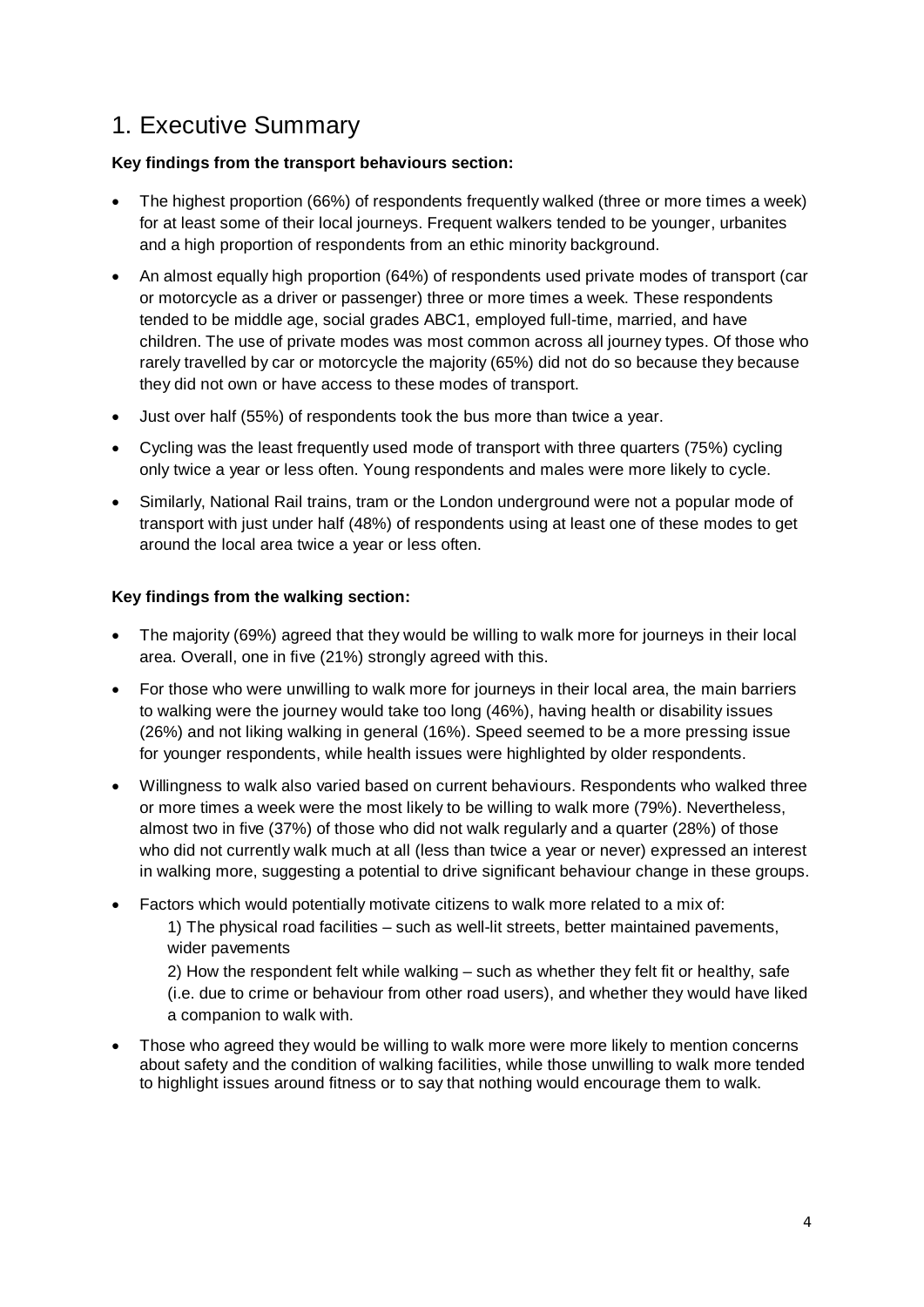### **Key findings from the bus section:**

- Two in five (38%) respondents said they would be willing to travel more by bus. Willingness to travel more by bus appears to be associated to age, with the youngest and the oldest respondents the most willing, and urban density, with those in conurbations more willing to use the buses more regularly than those living in other urban or rural areas.
- Among those unwilling to travel by bus, a quarter (25%) of respondents associated their unwillingness with a lack of convenience; they considered other modes of transport easier to use. The top factors respondents found to be important when deciding which type of transport to use were speed (47%), reliability (37%) and ease of access (35%) all of which fit under the umbrella of convenience.
- Cheaper fares (36%), more frequent services (32%) and more bus routes (24%) were the top three factors that would encourage respondents to use the buses more in their local area.
- Three in ten (30%) agreed that taking the bus fits with their lifestyle and who they are, while close to half (49%) disagreed. This could suggest that a substantial portion of the English population may avoid travelling by bus due to social perceptions.

#### **Key findings from the cycling section:**

- Three in ten (30%) agreed that they would be willing to cycle more for journeys in their local area.
- Willingness to cycle more was associated with current behaviour, as those already cycling three or more times a week (86%) or once or twice a week (78%) were the most likely to be willing to cycle more.
- Among those unwilling to cycle more, the main barriers were not having access to a bike (32%), being too old or unfit (23%) and not liking cycling (21%).
- The top factor which would motivate people to cycle more were cycle lanes being separated from motor traffic (33%) and better behaviour from other road users (18%).
- Among the top five motivating factors, three separate cycle lanes (33%), better behaviour from road users (18%) and better information about alternative cycle routes (11%) – were related to the experience on the road during the journey. The other two – better cycle parking facilities (14%) and better shower facilities (7%) – were related to the respondents experience at the end point of the journey.
- Three in ten (31%) respondents agreed that cycling facilities in their area were good while an almost equal proportion (28%) disagreed. A relatively high proportion said they did not know (15%). Those cycling more than twice a year were more likely to agree that facilities were good than those who very rarely or never cycled.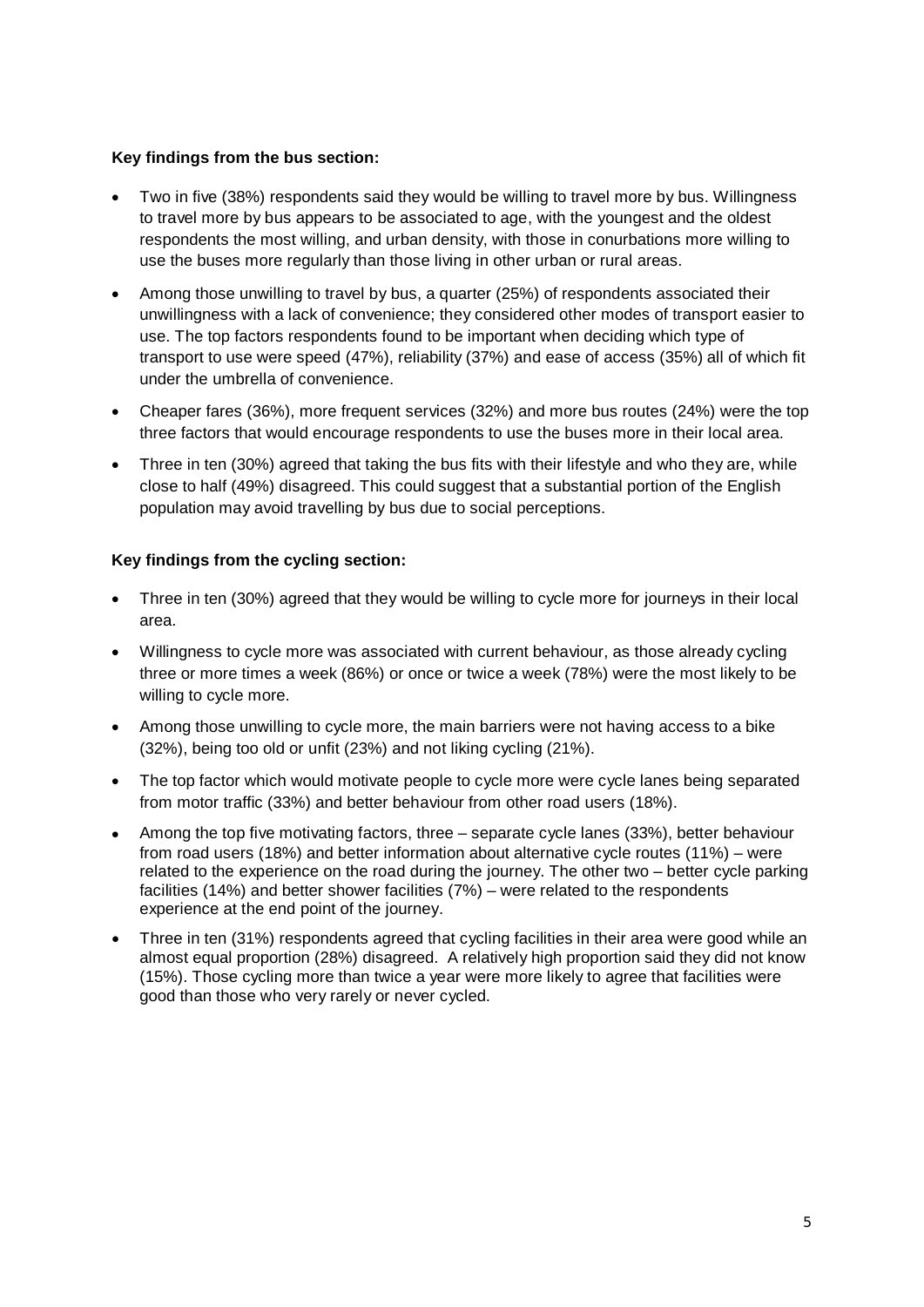## <span id="page-5-0"></span>2. Introduction and background

The Local Road Users Survey was initiated by the Department for Transport (DfT) to update and address evidence gaps relating to public attitudes towards local transport. The evidence and insights from this research will inform implementation of the Bus Service Bill and the Cycling and Walking Investment Strategy introduced by DfT earlier this year, which aim to increase use of buses, walking and cycling for local journeys.

### <span id="page-5-1"></span>2.1 The Bus Services Bill

When Bus Minister Andrew Jones introduced the new Bill earlier this year he described a good bus service as being able to "help cut congestion and deliver better journeys for hard-working people" 1. The overarching aim of the Bill is to increase the number of people using buses. This is to be achieved by better addressing the public's transport needs. The devolution of bus services is the key to this transformation; the following specific actions were proposed<sup>2</sup>:

- Reforming the bus franchising system: it is argued that franchising rights should be automatically available to all areas, similar to the arrangement that combined authorities currently have
- Enhancing partnerships: decentralising power to facilitate advanced quality partnerships within the sector between local authorities and bus operators. This is thought to enable swift, needs-based solutions and development for bus services
- Improving passenger information: specifically open data for timetabling, routes and fares to assist more accurate journey planning
- Other reforms to promote bus services, including funding and Oyster-style ticketing

This Bill concluded its reporting stage in October 20163 with members voting on a variety of different initiatives for finalisation in November 2016. Findings from this research will support further action to drive increased bus use.

### <span id="page-5-2"></span>2.2 The Cycling and Walking Investment Strategy (CWIS)

The overarching aim of this Strategy is to make these active modes of transport the "natural choice" for shorter journeys as well as a part of longer ones<sup>4</sup>. The Strategy is the foundation for DfT's long term ambition of a transformative change in travel behaviours that will deliver benefits to individual members of the public (in the form of improved wellbeing), to workplaces (through healthier workforces) and to cities (through less congestion and better infrastructure). The Strategy highlights three core areas for improvement:

- **Safety**
- **Mobility**
- **Streets**

-

<sup>1</sup> <https://www.gov.uk/government/speeches/the-buses-bill>

<sup>2</sup> <http://researchbriefings.parliament.uk/ResearchBriefing/Summary/LLN-2016-0030>

<sup>3</sup> <https://www.parliament.uk/business/news/2016/june/bus-services-bill/>

<sup>4</sup> [https://www.gov.uk/government/uploads/system/uploads/attachment\\_data/file/512895/cycling-and-walking](https://www.gov.uk/government/uploads/system/uploads/attachment_data/file/512895/cycling-and-walking-investment-strategy.pdf)[investment-strategy.pdf](https://www.gov.uk/government/uploads/system/uploads/attachment_data/file/512895/cycling-and-walking-investment-strategy.pdf)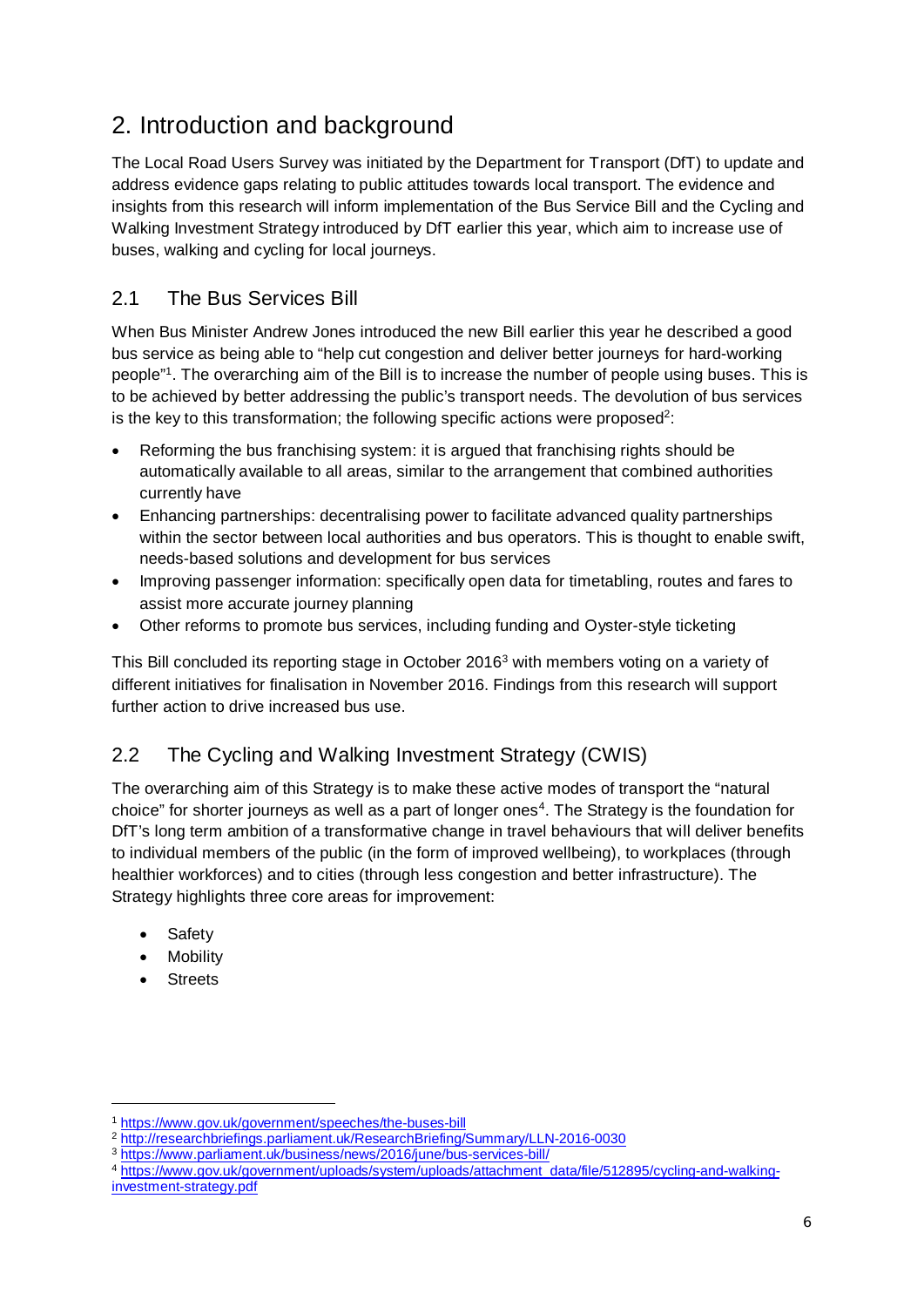### <span id="page-6-0"></span>2.3 The Local Road Users Survey

The overall aim of Local Road Users Survey was to examine current travel behaviours and attitudes towards buses, cycling and walking to better understand:

- The public's overall inclination to increase use of buses, walking and cycling as modes of transport
- Barriers preventing the public from using these modes more frequently
- Triggers that could motivate increased use of these modes

The results from this research will provide a reliable evidence base for DfT, while additional demographic details will also provide insight to effectively target appropriate audiences in the implementation of the Bus Bill and CWIS to maximise effectiveness and uptake.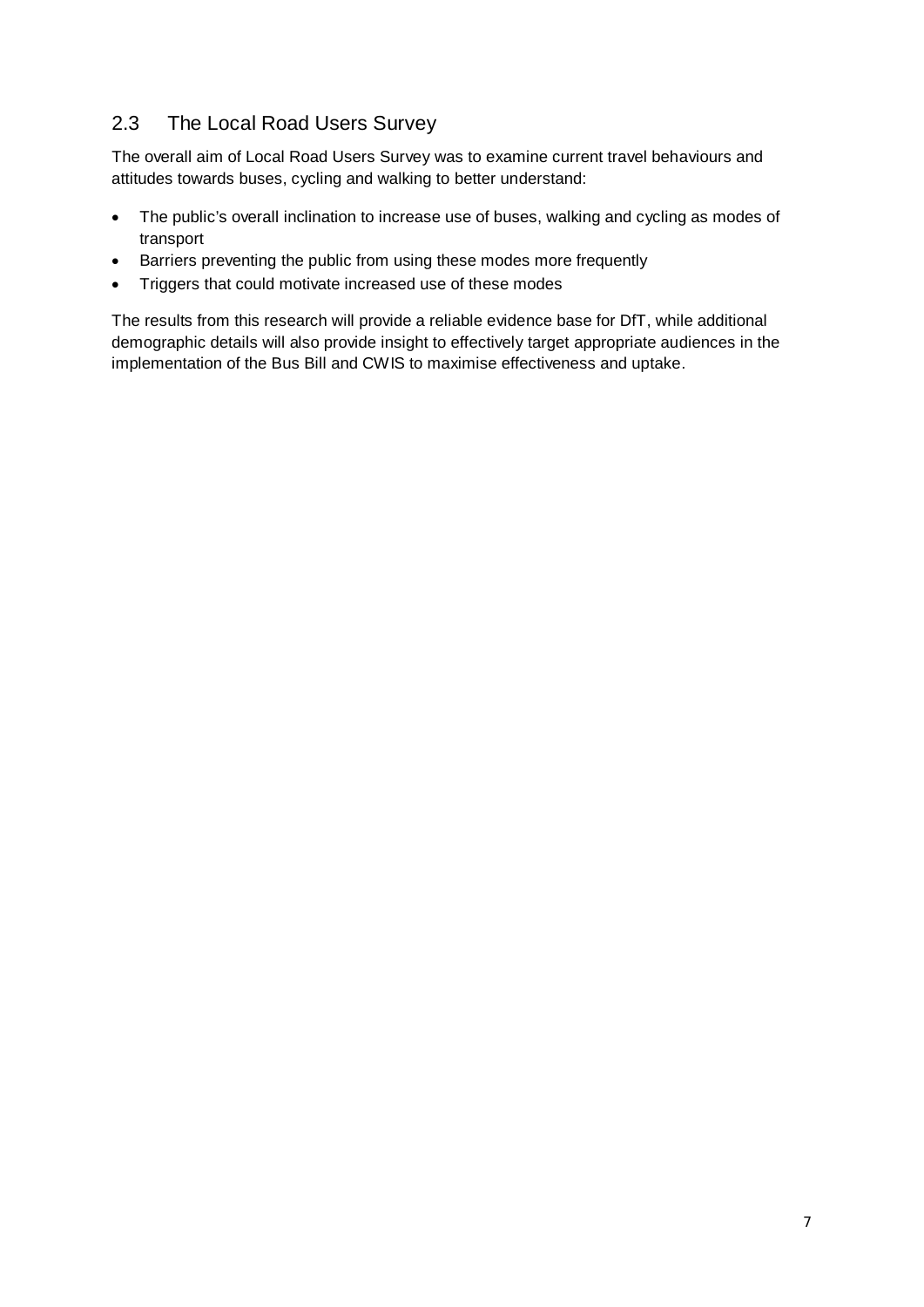### <span id="page-7-0"></span>3. Method

### <span id="page-7-1"></span>3.1 Fieldwork

The Local Road Users Survey questions were included on the Kantar TNS face-to-face omnibus– a multi-client survey which surveys a cross section of adults aged 16 and over. This study uses a proprietary random location sampling approach to ensure that a representative cross section of adults is surveyed in each wave. This is a more cost-efficient, yet still robust, approach compared with random probability sampling.

A total of 3,499 interviews were conducted with respondents aged 16 or older in England. Fieldwork was conducted between October  $5<sup>th</sup>$  and 11<sup>th</sup> 2016 across two waves of the survey.<sup>5</sup>

The results were weighted at the analysis stage to be fully representative of adults in England according to the latest census data. All the results presented in this report are based on weighted data. <sup>6</sup>

### <span id="page-7-2"></span>3.2 The questions

Twenty questions were developed to address DfT's research needs. This development was informed by the Bus Bill and Cycling and Walking Investment Strategy but also by previous studies done in this area, including the National Travel Survey<sup>7</sup>, the Climate Change and Transport Choice survey<sup>8</sup> as well as various surveys conduct by Kantar TNS for TfL.

In addition to questions exploring attitudes to using buses, cycling and walking, the study also examined current transport use for travel in the local area as well as key demographics (as a standard part of the Omnibus survey). See appendix B for the full questionnaire.

<sup>-</sup><sup>5</sup> For a more in-depth explanation of the methods used for this survey, please see the appendix A. <sup>6</sup> Confidence testing is used to indicate whether findings are statistically different, but errors around

these measures may be greater than with a random probability approach.<br><sup>7</sup> <https://www.gov.uk/government/statistics/national-travel-survey-2014>

<sup>8</sup> [https://www.gov.uk/government/uploads/system/uploads/attachment\\_data/file/49971/climate-change-transport](https://www.gov.uk/government/uploads/system/uploads/attachment_data/file/49971/climate-change-transport-choices-full.pdf)[choices-full.pdf](https://www.gov.uk/government/uploads/system/uploads/attachment_data/file/49971/climate-change-transport-choices-full.pdf)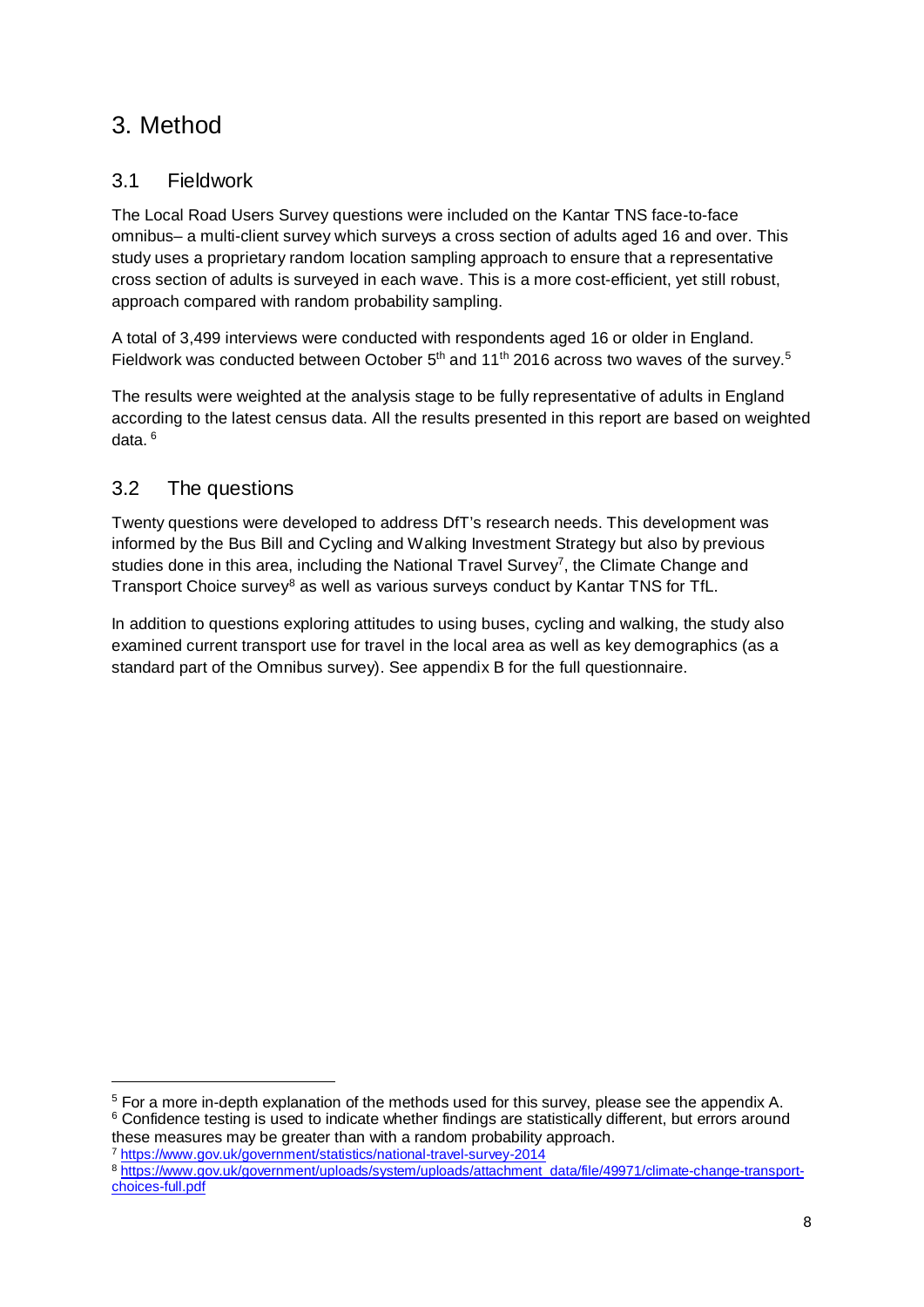### <span id="page-8-0"></span>4. Current travel behaviour in local area

This section examines current travel behaviour for local journeys, how this varies across the population and what drives the choice of transport mode. Respondents were asked about the modes of transport they currently used for local journeys, collecting details about frequency across modes as well as what modes were use for different journey types. Factors that they considered important in choosing their mode of transport were explored as well as a specific question to understand the attitudes of those rarely using private modes of transport, specifically cars and motorcycles.

Most people currently walk (90%) or use cars (85%) for journeys in their local areas. Just over half use buses (55%) or trains (52%), whilst only a quarter (25%) cycle for local journeys. Walking and driving are also the most frequently used modes of transport, with 66% and 64% using these modes at least three times a week. The other modes of transport are less frequently used. A third (32%) use buses at least once a week, one in five (18%) use trains at least once a week and one in seven (15%) cycle at least once a week (see table 4.1 for a full breakdown).

### **Table 4.1 – How often respondents used the following types of transport to get around their local area**

|                                               | Walk -<br>some or all<br>of your<br>journey | <b>Car or</b><br>motorcycle<br>as a driver<br>or<br>passenger | <b>Bus</b> | <b>National Rail</b><br>trains, tram<br>or London<br>underground | <b>Bicycle</b> |
|-----------------------------------------------|---------------------------------------------|---------------------------------------------------------------|------------|------------------------------------------------------------------|----------------|
| Any use                                       | 90%                                         | 85%                                                           | 55%        | 52%                                                              | 25%            |
|                                               |                                             |                                                               |            |                                                                  |                |
| 3 or more times a week                        | 66%                                         | 64%                                                           | 18%        | 10%                                                              | 7%             |
| Once or twice a week                          | 18%                                         | 15%                                                           | 14%        | 8%                                                               | 8%             |
| Less than that, but more<br>than once a month | 5%                                          | 5%                                                            | 12%        | 14%                                                              | 5%             |
| Less than that, but more<br>than twice a year | 2%                                          | 2%                                                            | 11%        | 20%                                                              | 5%             |
| Less than that, or never                      | 10%                                         | 15%                                                           | 45%        | 48%                                                              | 75%            |
| Unweighted Base                               | 3499                                        | 3499                                                          | 3499       | 3499                                                             | 3499           |

*Source: Q1 Which type of transport do you use to get around your local area, and how often you use it? Base : All adults in England aged 16 or over*

### <span id="page-8-1"></span>4.1 A note about disability

The Local Road User Survey started out with a couple of questions about disability or long standing health problems in relation to using the various modes of transport of interest. Practically, this ensured that only appropriate questions followed but also provided an important analytic lens through which to understand certain preferences and attitudes. It will be important to keep the needs and attitudes of disabled people in mind throughout the development of especially the Bus Bill, but also, to a lesser extent, the Cycling and Walking Investment Strategy.

Overall, just over one in ten (13%) respondents reported having a disability or long standing health problem that made it challenging to use certain modes of transport. Table 4.2 shows the extent to which these respondents found it difficult or impossible to travel by various modes of transport. In total, seven in ten respondents with a disability or health problem had difficulty walking (71%) or cycling (70%). One in four had difficulty taking the bus (40%) or getting in and out of a car (38%). Of all those who had some kind of disability, one in six (16%) would find it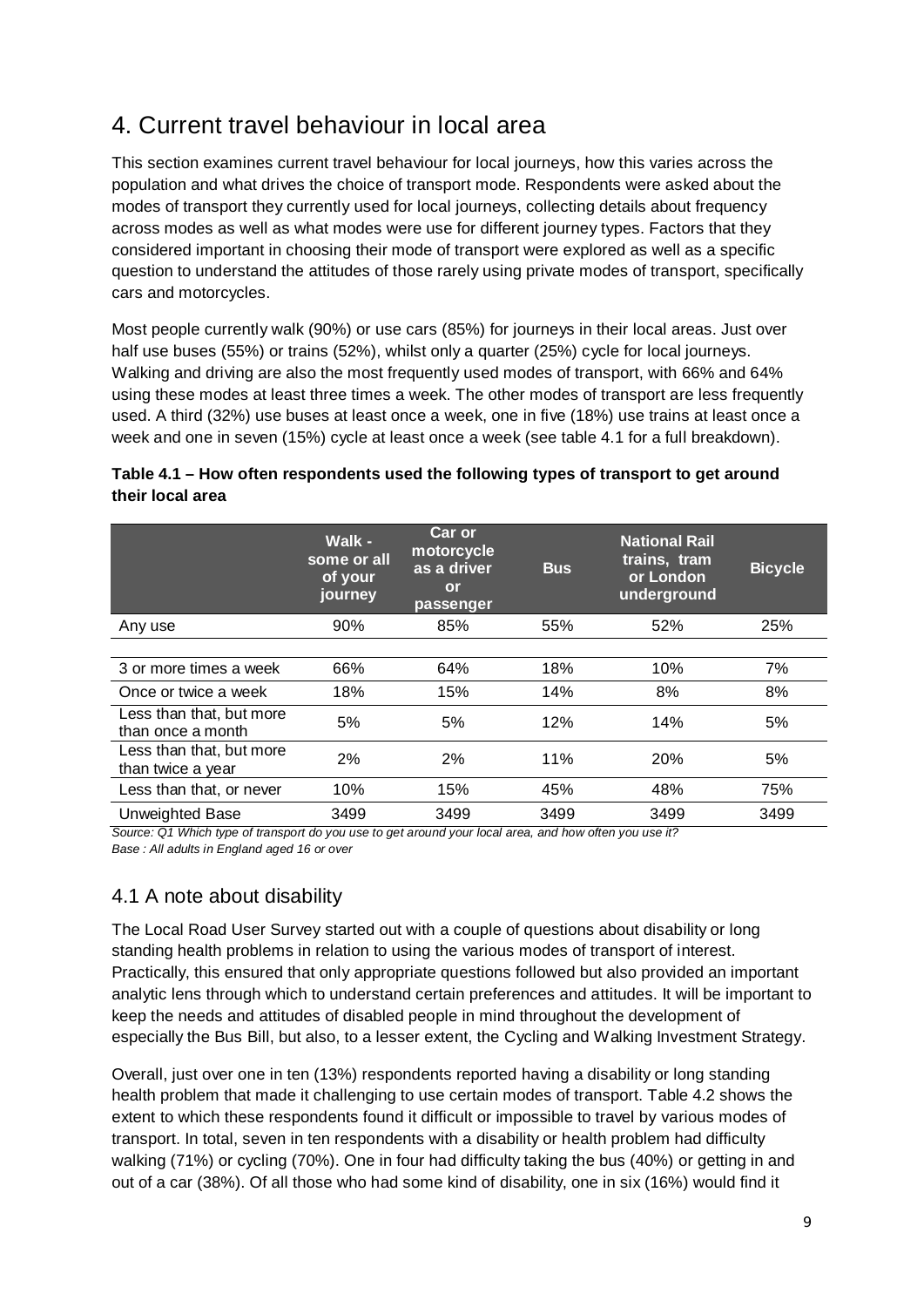impossible to use one or more modes; a fifth (21%) found cycling or using local buses impossible.

| Table 4.2 – Proportion of respondents with some kind of disability or long standing health |
|--------------------------------------------------------------------------------------------|
| problem that made it difficult or impossible to use various modes of transport             |

|                 | <b>Walk</b> | <b>Cycle</b> | <b>Use local</b><br>buses | Get in or<br>out of a car | Has a<br>disability |
|-----------------|-------------|--------------|---------------------------|---------------------------|---------------------|
| Total           | 71%         | 70%          | 40%                       | 38%                       | 100%                |
|                 |             |              |                           |                           |                     |
| Impossible      | 12%         | 21%          | 19%                       | 14%                       | 16%                 |
| Very difficult  | 44%         | 45%          | 54%                       | 40%                       | 40%                 |
| Quite difficult | 42%         | 34%          | 24%                       | 29%                       | 41%                 |
| Don't know      | 2%          | 1%           | 1%                        | 0%                        | 2%                  |
| Refused         | $0\%$       | 0%           | 1%                        | 1%                        | 1%                  |
| Unweighted base | 401         | 385          | 221                       | 207                       | 461                 |

*Source: Q2 And how severely does this limit your ability to do that? Is it ...*

*Base: All who have a disability which makes it difficult to walk, cycle or use local buses*

### <span id="page-9-0"></span>4.2 Demographic profile of those who walked

Frequency of walking as a mode of transport was broadly associated with age (see table 4.3). Those walking frequently (at least three times a week) were most likely to be young adults aged 16 to 34 (79%) and least likely to be aged 65 or older (54%). Consistent with this finding, respondents in education (84%) were also significantly more likely to walk frequently than other working statuses and especially those who were retired (53%). Respondents from an ethnic minority background were also significantly more likely to walk frequently (71%), reflecting lower car use and being more likely to live in London and other conurbations.

Frequent walkers were more likely to live in conurbations (72%) compared with other urban (64%) and rural (57%) areas. London in particular had a very high proportion of frequent walkers (83%). Respondents living in the capital were the most likely to walk, with nearly all (94%) walking regularly (at least once a week). Across the regions, the highest proportion of respondents who walked very infrequently or never (twice a year or less often) were from the East Midlands (15%) and the West Midlands (18%).

Those who walked frequently (three or more times a week) were significantly more likely to use other active modes of transport – i.e. 71% also cycle three or more times a week – and to use public modes (72%) rather than private modes (64%).

### <span id="page-9-1"></span>4.3 Demographic profile of those who used private modes of transport

The majority of those in the middle to higher age groups used private modes of transport frequently, with those aged 35 to 64 the most likely travel by car or motorcycle area three or more times a week in their local area (72%). While 16-24 year olds were the most frequent walkers they were the least likely to travel by car with a significantly lower proportion (48%) travelling this way three or more times a week. As one might expect, a significantly higher proportion (70%) of those in social grades ABC1 were likely to travel by private mode frequently (three or more times a week) compared to those in social grades C2DE (57%). Three quarters of those working full time (75%) or part time (72%) used private modes three or more times a week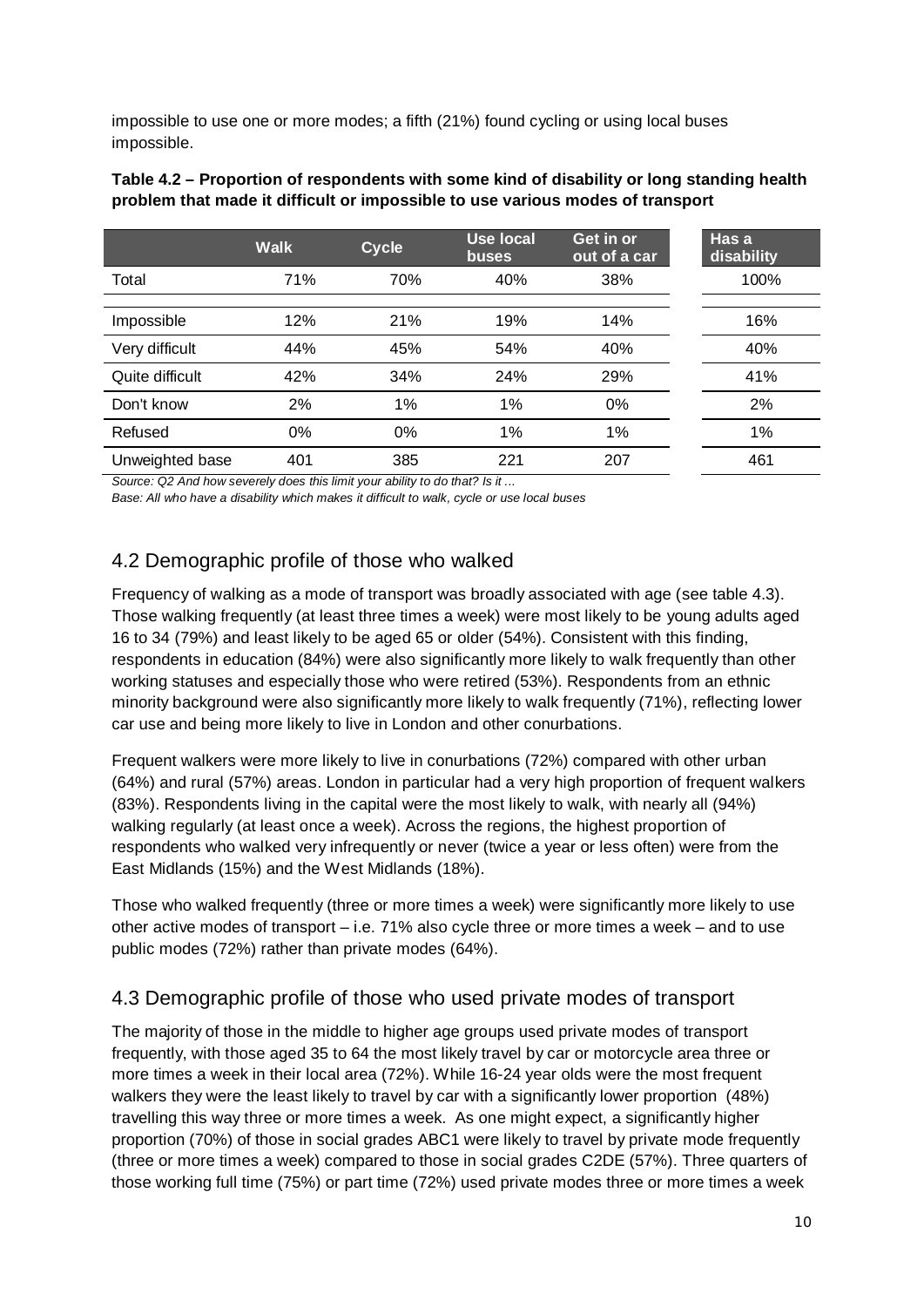– significantly more than those who were retired (60%), in education (36%)<sup>9</sup> or not working (48%).

A significantly higher proportion of those who were married (77%) travelled this way three or more times a week while a significantly higher proportion (25%) of those who were single only travelled this way twice a year or less often. Perhaps related, significantly more respondents with one or more children (73%) used private modes of transport three or more times a week.

Of the respondents living in urban areas other than conurbations, seven in ten (71%) used cars or motorcycles to travel three or more times a week – significantly more than in rural areas (65%). As might perhaps be expected, those living in conurbations are the least likely to use private modes (56%). Londoners travelled by private mode significantly less frequently than respondents from other areas, and more than a third (36%) almost never (twice a year or less often) travelled this way. On the other hand, those in the North East (74%) and West Midland (74%) areas travelled especially frequently (three or more times a weeks) by private vehicle.

Of all the modes of transport those who travel by bus (at least once or twice a year) were the least likely to also travel by private mode – 21% of bus users used a car or motorcycle only twice a year or less often (a significantly higher proportion than other modes of transport).

Seventeen percent of respondents rarely (twice a year or less frequently) used private modes of transport either as a driver or passenger. Of these respondents, the most common reason given for this was not owning or having access to these private modes of transport, with nearly two thirds (65%) citing this as a reason. The second most common reason was not having a driver's licence (29%), followed by preferring to use other modes of transport (17%).

### <span id="page-10-0"></span>4.4 Demographic profile of those who take the bus

Respondents within the youngest and oldest age bands typically used the bus more frequently than the middle-aged respondents. Respondents aged 16-24 years old were the most likely to travel by bus three or more times per week (34%) while those aged 65 or older were the most likely to use the bus once or twice a week (20%). Women were more likely than men to take the bus three or more times a week (21%, compared to 15%) and, conversely, a higher proportion of men than women almost never took the bus (48%, compared to 40%). A comparison of the social grades revealed a similar dynamic, with a significantly higher proportion of those in grades C2DE (23%) taking the bus three or more times a week than those in grades ABC1 (15%). Relatedly, a higher proportion of those in grades ABC1 almost never took the bus (48%) compared with those classified as C2DE (40%).

Single respondents and those without any children took the bus more frequently. A significantly higher proportion (44%) of unmarried respondents travelled by bus once a week or more often compared with married respondents (27%). Nearly half (48%) of all parents took the bus only twice a year or less frequently while only 43% of those without children did the same. More than double the proportion of respondents of an ethnic minority background (34%) took the bus frequently (three or more times a week) compared with respondents of a white background (16%). Again, this could be related to the fact that a high proportion of respondents from an ethnic minority background live in London.

Regionally, those living in conurbation areas took the bus more frequently (29% three times a week or more often) than those in other urban (12%) or rural (10%) areas. London, specifically,

<sup>-</sup><sup>9</sup> Small base size=87 (unweighted)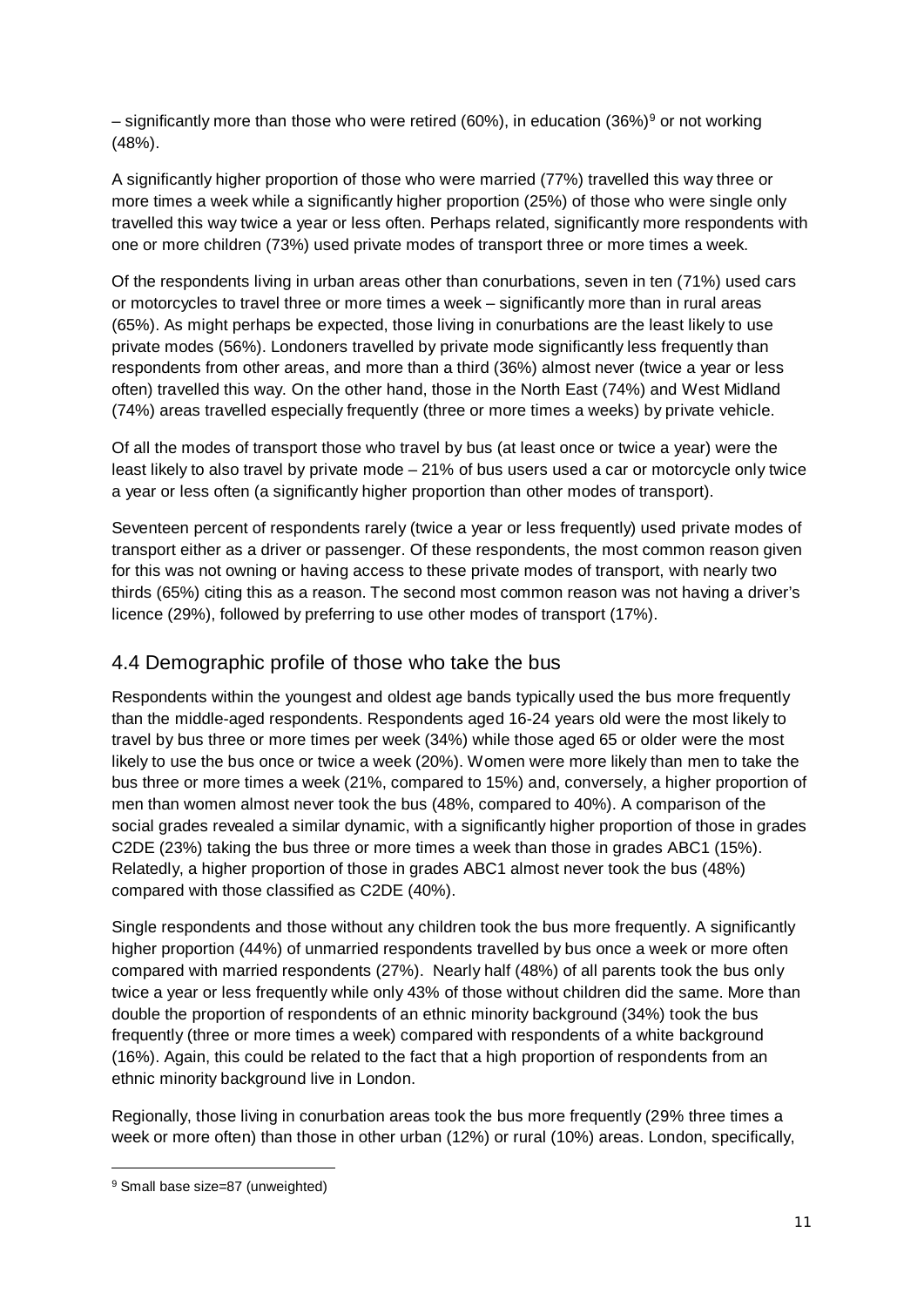had the highest proportion of the most frequent bus travellers (45% three or more times a week) as well as regular bus travellers (24% once a week or more), while the East of England had the highest proportion of the least frequent bus travellers (65% twice a year or less often).

Of those who took the bus frequently (three or more times a week) a higher proportion were also likely to have walked (19%) or used train or tram transportation (23%) at least once a year, compared with using a car or motorcycle (14%) or a bicycle (15%). Respondents with a disability and those without any disability used the bus with similar frequencies – 18% of both groups used it three or more times a week while 45% of those with a disability almost never used it compared with 44% of those without a disability.

### <span id="page-11-0"></span>4.5 Demographic profile of those who take National Rail trains, trams or London underground

Respondents that fell within the broad age band of 16 and 54 were significantly more likely to use this mode of transport three or more times a week compared with those 55 years and older (13%, compared to 4%) (see table 4.3 for a full breakdown). Relatedly, those in full time employment (16%) and education (17%) were significantly more likely to travel three or more times a week by rail, while, those who were retired (61%) or not working (56%) were significantly more likely to use this mode very infrequently (twice a year or less).

Three in five (60%) respondents in social grades ABC1 used rail services more than twice a year, significantly more than those in grades C2DE (43%). A distinguishing feature of respondents who travelled very frequently by rail was ethnicity. A significantly higher proportion (37%) of ethnic minority respondents travelled by rail once a week or more compared with respondents of a white background (16%). Geographical location was another key distinguisher. A significantly higher proportion (60%) of respondents in London used rail services once a week or more frequently compared with other regions.

### <span id="page-11-1"></span>4.6 Demographic profile of those who cycle

Unsurprisingly younger respondents tended to cycle the most frequently (see table 4.3). As one might expect, the majority (89%) of respondents aged 65 and older cycled very infrequently (twice a year or less). This is consistent with the findings of the Climate Change and Transport Choice research<sup>10</sup> that found older respondents to have more concerns about cycling. Men were more likely to cycle more frequently, with nearly double the proportion (27%) of men cycling more than once a month compared with women (14%). Respondents in social grades C2DE were significantly more likely to cycle rarely or never than those in grades ABC1 (80% compared to 70%). Across working status, the highest proportion of frequent cyclers was those in education (15%). A significantly higher proportion (84%) of ethnic minority respondents cycled very infrequently (twice a year or less often) compared with respondents of a white background (74%). This finding aligns with the need identified in the CWIS to increase cycling in typically under-represented groups, such as those from ethnic minority backgrounds.

Regional differences were less pronounced than for other modes of transport. A significantly higher proportion (19%) of respondents in the South West cycled once or twice a week while a significantly higher proportion (85%) of respondents in the North East cycled twice a year or less frequently compared than most other regions.

<sup>-</sup><sup>10</sup> [https://www.gov.uk/government/uploads/system/uploads/attachment\\_data/file/49971/climate-change-transport](https://www.gov.uk/government/uploads/system/uploads/attachment_data/file/49971/climate-change-transport-choices-full.pdf)[choices-full.pdf](https://www.gov.uk/government/uploads/system/uploads/attachment_data/file/49971/climate-change-transport-choices-full.pdf)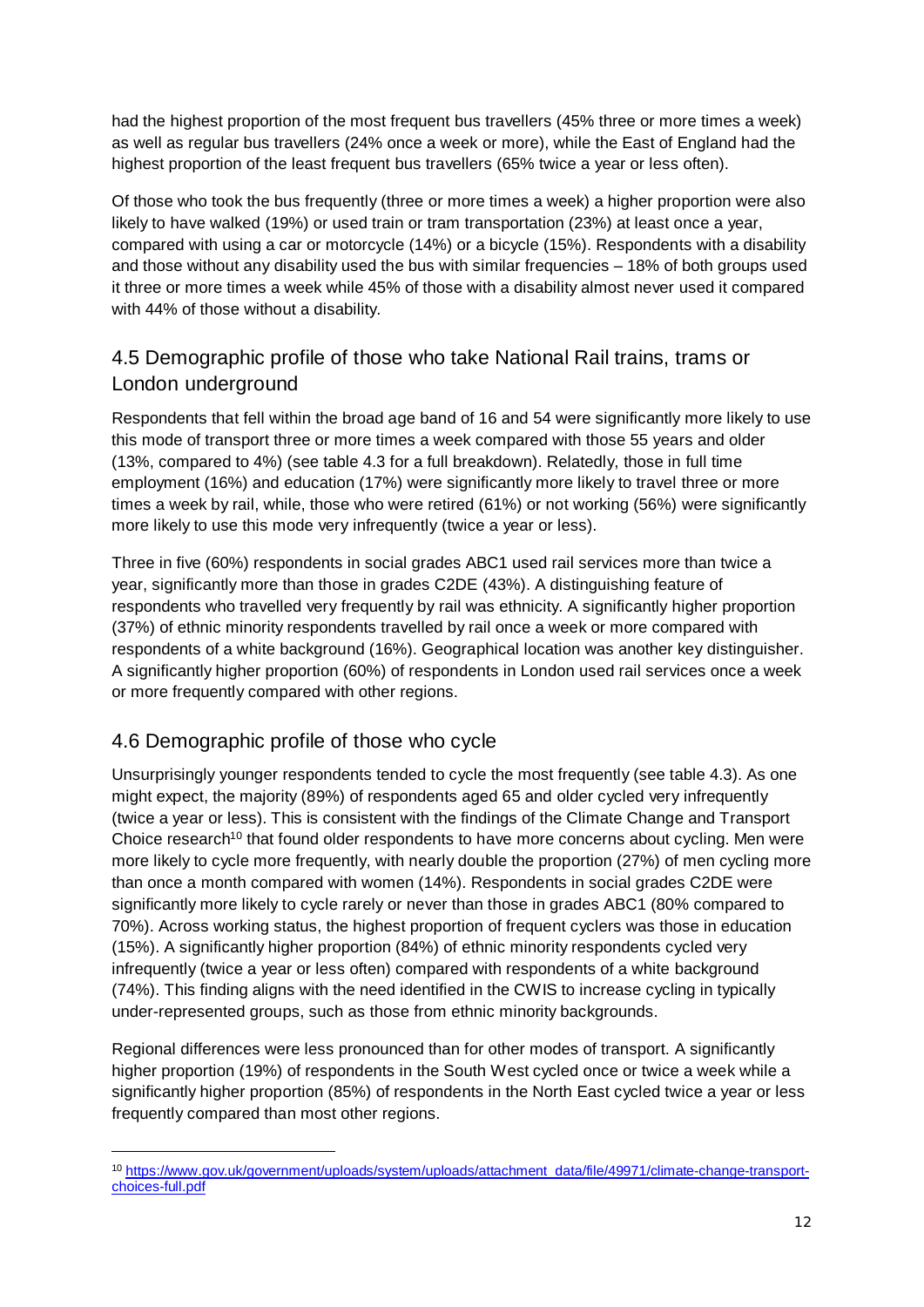**Table 4.3 – Frequent travel (three or more times a week) on various modes of transport by age** 

|                                                      | Total | $16 - 24$ | 25-34 | $35 - 44$ | 45-54 | 55-64 | $65+$ |
|------------------------------------------------------|-------|-----------|-------|-----------|-------|-------|-------|
| Walk - some or all of your journey                   | 66%   | 78%       | 73%   | 67%       | 69%   | 59%   | 54%   |
| Car or motorcycle                                    | 64%   | 48%       | 62%   | 72%       | 71%   | 74%   | 59%   |
| <b>Bus</b>                                           | 18%   | 34%       | 18%   | 16%       | 11%   | 11%   | 21%   |
| National Rail trains, trams or London<br>underground | 10%   | 14%       | 15%   | 14%       | 11%   | 5%    | 3%    |
| <b>Bicycle</b>                                       | 7%    | 10%       | 8%    | 6%        | 8%    | 8%    | 3%    |
| <b>Unweighted Base</b>                               | 3499  | 487       | 525   | 535       | 448   | 461   | 1043  |

*Source: Q3 How often do you use the following types of transport to get around your local area? Bus; bicycle; car or motorcycle as a driver or passenger; walk; National Rail trains, tram or London Underground. Base: Adults in England aged 16 or over*

### <span id="page-12-0"></span>4.7 Summary of demographic profiles for frequent users of different modes of transport

The demographic profiles for the use of different modes of transport described in this section resonate well with some of the segments from the Climate Change and Transport Choice survey $9$ . In summary;

- **Frequent walkers:** tended to be younger, in education, of ethnic minority background, live in a conurbation and especially in London, generally engaged in other active modes of transport, such as cycling. This aligns with the 'Young urbanites without cars' segment from the Climate Change and Transport Choice survey, who were described as a "relatively young, affluent and well-educated segment [many of whom] lived in London, the rest in other urban areas. City centre living meant that day-to-day they did not travel far and many walked to work. They did not see themselves as needing a car…".
- **Frequent users of private modes of transport:** tended to be middle-aged to older, married, with children, of a white ethnic background, wealthier, live in the North East and West Midlands, and tended not to use other types of transport. This aligns with the 'Educated Suburban Families' segment from the Climate Change and Transport Choice survey who were described as predominantly "financially comfortable…Mainly aged 30-59, most worked full-time and many still had children living at home…drove a lot".
- **Frequent users of buses:** a high proportion of younger respondents (similar to walkers) but (diverging from walkers) also a high proportion of older respondents, more females, social grades C2DE, more respondents of an ethnic minority background, single respondents and those with no children, geographically similar to walkers, tending to live in a conurbation and especially in London, use active and other public modes. The best alignment with the Climate Change and Transport Choice segments would be a mix of the 'Young urbanites without cars', the 'Urban low income without cars' and the 'Elderly without cars' segments.
- **Frequent cyclers:** overall fewer, tended to be somewhat younger, males, social grades ABC1, live in the South West. Although there are some differences, this group aligns best with the 'Young urbanites without cars' segment from the Climate Change and Transport Choice survey (described above).

### <span id="page-12-1"></span>4.8 Types of transport used for different types of journeys in the local area

Respondents were presented with different types of journeys in their local area – such as commuting, shopping or going to school – and asked to select all the modes of transport they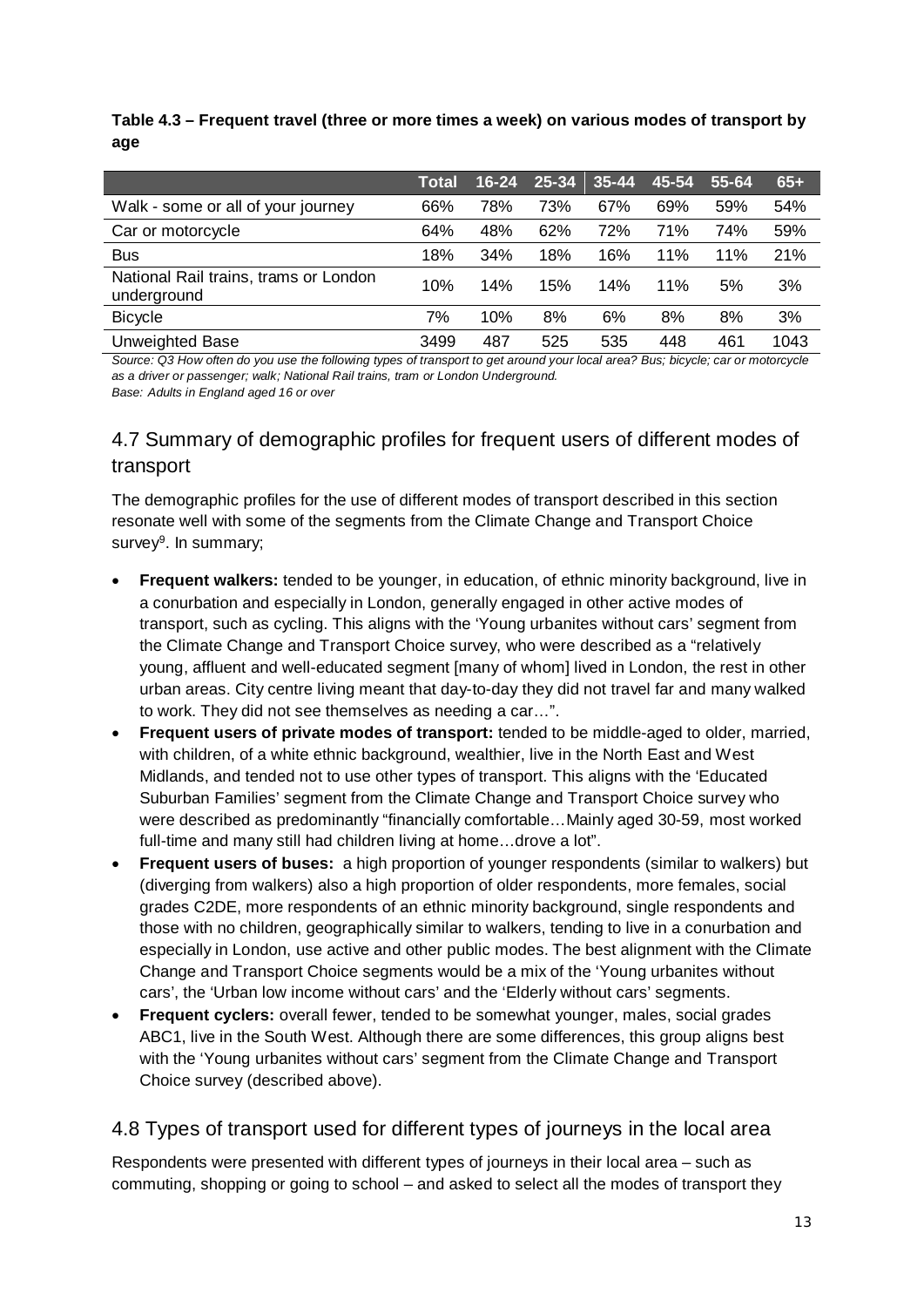used for these journeys. The majority (54%) reported using only a single mode of transport across all the journey types asked about, while only one in six (16%) used multi-mode travel for these journeys. Three in ten (30%) said these types of journey did not apply to them. Among those who did make the relevant journey type, multi-mode travelling was more common for visiting friends or relatives (28%), for leisure activities (26%) and to go shopping (21%) than for commuting (20%), traveling on work business (17%) or taking children to school (13%). The journey types where people were more prone to use multi-mode travel were also the journeys where the most people walked or took the bus (see table 4.4 for a full breakdown). Across all the journey types, travelling by bicycle was the least popular option. Although results for the previous section suggested that overall travel by car was less frequent than walking (see table 4.1), travel by car dominated across the journey types (see tables 4.4). This is consistent with findings from the Climate Change and Transport Choices study which found the majority of respondents (87%) frequently used private vehicles<sup>11</sup>.

Overall, similar demographic profiles emerged across the journey types compared to the usage frequency of the various modes, explored in the previous section. The more detailed analysis that follows highlights some key points and draws out any additional distinctions.

### 4.8.1 Commuting and travelling for work journeys

A relatively high proportion of respondents did not make this journey type (40% did not commute while 48% did not travel locally for work). As shown in table 4.4 the majority of respondents who did make this journey type used a private mode to commute (62%) or to travel for work journeys (70%).

Across journey types, the lowest proportion (16%) of respondents who travelled locally on work business walked while a relatively high proportion (19%) took some form of rail service. Cycling (6%) was relatively popular among commuters. While fairly consistent across age groups, as seen with overall frequency of cycling significantly more men (5%) chose to commute this way compared with women (2%).

A quarter (25%) of respondents between the ages of 16 to 24 used the bus to commute and, consistently, nearly a third (31%) of respondents in education commuted by bus – a significantly higher proportion than in other age or working status groups. Respondents in these groups were also significantly more likely to walk as part of their commute, with 34% of 16 to 24 year olds doing so and 43% of those in education.

Commuting in London showed a very different pattern compared with the overall results and most other regions. Firstly, a significantly higher proportion (26%) used multi-mode travel in the capital. A significantly lower proportion (17%) of respondents in London used private modes to commute compared with all other regions. Using the train, trams or the London underground was collectively the most popular way to commute among London respondents (36%) while use of this mode was very low for most other regions. Taking the bus (24%) and walking (25%) were also significantly more popular in London – with a quarter of respondents commuting this way.

### 4.8.2 Shopping

Nearly all respondents (96%) went shopping, and the patterns of transport use for shopping were similar to general patterns; a higher proportion of those in the younger age groups (16 to 34)

<sup>-</sup><sup>11</sup> [https://www.gov.uk/government/uploads/system/uploads/attachment\\_data/file/49971/climate-change-transport](https://www.gov.uk/government/uploads/system/uploads/attachment_data/file/49971/climate-change-transport-choices-full.pdf)[choices-full.pdf](https://www.gov.uk/government/uploads/system/uploads/attachment_data/file/49971/climate-change-transport-choices-full.pdf)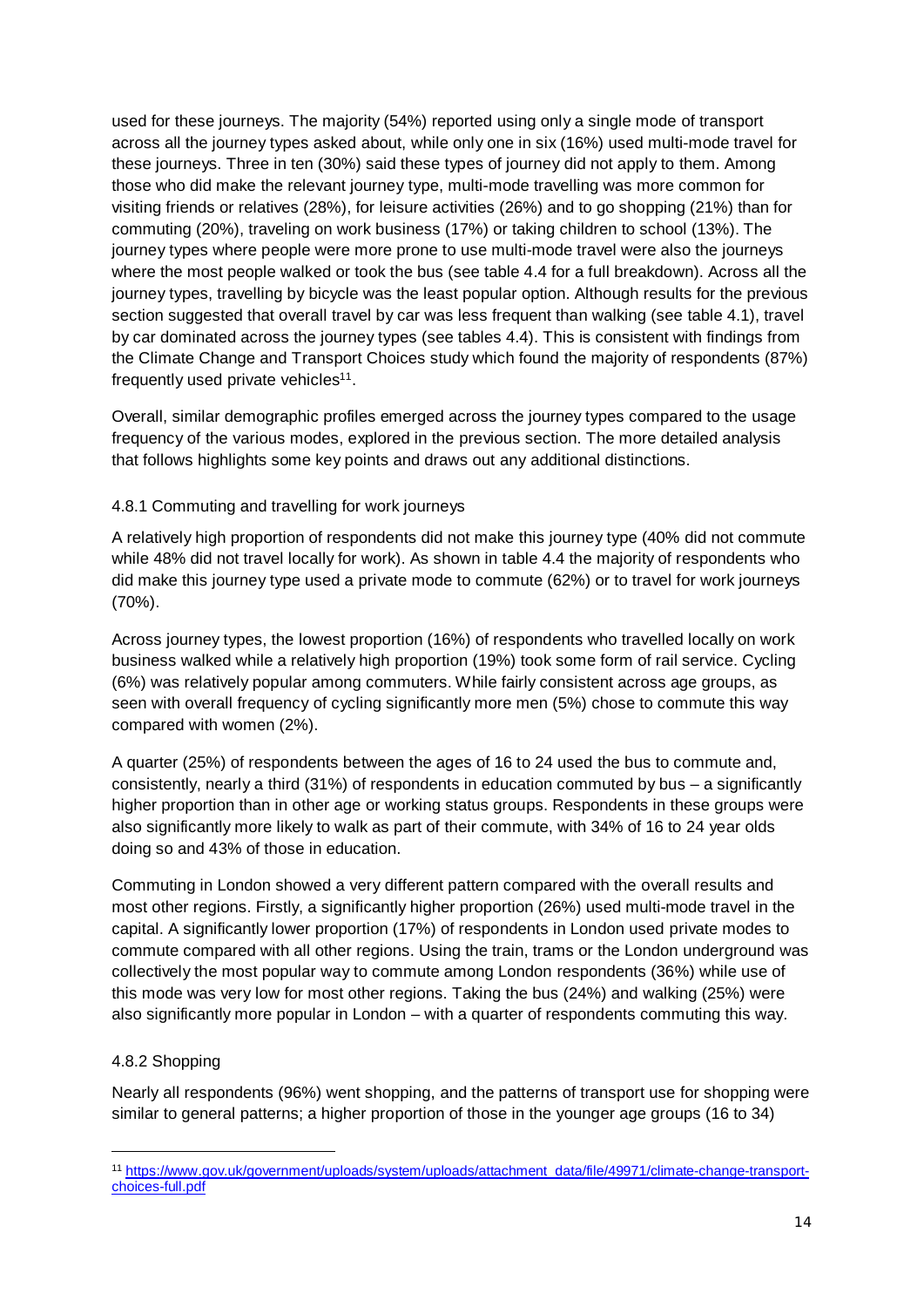used public and active modes compared to other ages. One in five (20%) used multi-mode travel for shopping.

A significantly higher proportion (84%) of married respondents used the car for shopping compared with single respondents (50%) who were more likely to walk (41%) than married respondents (23%). This could be related to having children which follows a similar travel pattern; a significantly higher proportion (76%) of respondents with at least one child used private modes of transport to shop while a significantly higher proportion (32%) of respondents without children walked. These patterns could be related to the amount of shopping required and the mode that can best accommodate this.

### 4.8.3 Visiting friends or relatives and travelling for leisure activities

A relatively high proportion of respondents who made these kinds of journeys took the bus for leisure activities (18%) and to visit friends and/or family (17%) compared with other journey types. This may relate to there being less urgency or having more time to travel for these types of journeys. Visiting friends or family was the journey type with the most multi-mode travel (27%), closely followed by travelling for leisure activities (24%). Although nearly seven in ten (71%) of those visiting friends or family did so via private modes, walking (28%) and taking the bus (17%) was also relatively common. A similar dynamic was evident for leisure activities, with three in five (62%) travelling by car, 29% walking and 16% taking the bus.

### 4.8.4 Taking children to school

Nearly two thirds (73%) of respondents did not take children to school. A significantly higher proportion (59%) of those aged 35 to 44 years old did make this journey compared with other age groups. Across the different journey types, respondents who took children to school tended to vary their mode for this journey type the least – 87% using a single mode of transport. Of the respondents who did take children to school, only just over half (54%) used a car or motorcycle – the lowest proportion across all the journey types. Half (50%) of those who took their children to school walked – the highest proportion of respondents across the journey types. This was similar across socio-economic grades. A very low proportion (7%) of those who took their children to school took the bus although this proportion was significantly higher (10%) for those in social grades C2DE compared with those in social grades ABC1 (4%). Cycling was the least popular option for taking kids to school – only 2% did so among those who made this journey.

|                                                        | To<br>commute<br>to work /<br>school | On work<br><b>business</b> | To go<br>shopping | For<br>leisure<br>activities | <b>To visit</b><br>friends<br>and/or<br>relatives | <b>To take</b><br>children<br>to school |
|--------------------------------------------------------|--------------------------------------|----------------------------|-------------------|------------------------------|---------------------------------------------------|-----------------------------------------|
| <b>Bus</b>                                             | 15%                                  | 12%                        | 15%               | 18%                          | 17%                                               | 7%                                      |
| <b>Bicycle</b>                                         | 6%                                   | 4%                         | 3%                | 6%                           | 4%                                                | 2%                                      |
| Car or motorcycle as<br>a driver or passenger          | 62%                                  | 70%                        | 72%               | 68%                          | 74%                                               | 54%                                     |
| Walk                                                   | 26%                                  | 16%                        | 31%               | 32%                          | 29%                                               | 50%                                     |
| National Rail trains,<br>Tram or London<br>underground | 15%                                  | 19%                        | 3%                | 10%                          | 12%                                               | 2%                                      |
| Single mode                                            | 80%                                  | 83%                        | 79%               | 74%                          | 72%                                               | 87%                                     |

### **Table 4.4 – Types of transport used for different types of journeys in the local area excluding those who didn't make that kind of journey**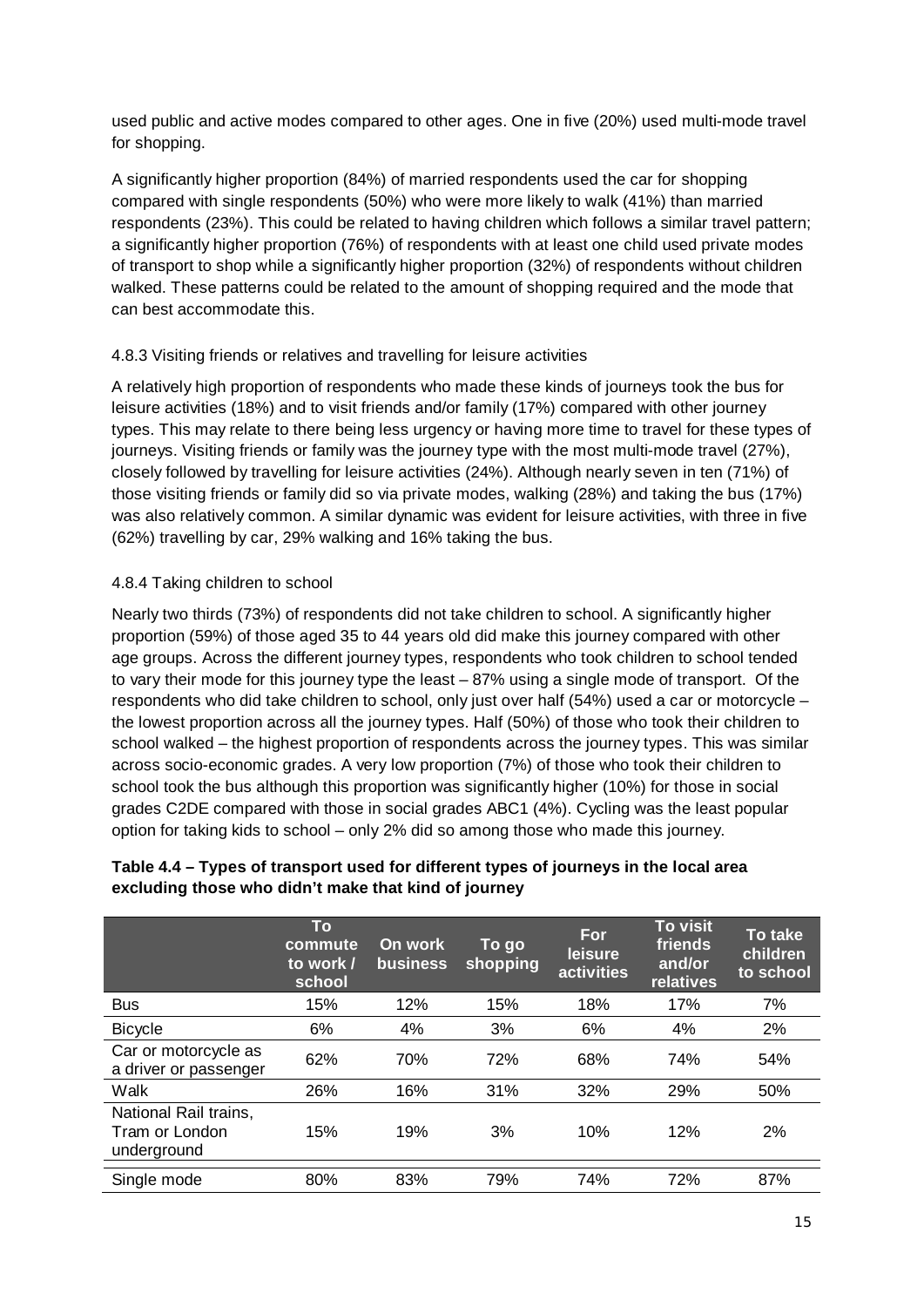| More than one mode                                    | 20%  | 17%  | 21%  | 26%  | 28%  | 13%  |
|-------------------------------------------------------|------|------|------|------|------|------|
| Unweighted base (all<br>make this type of<br>journey) | 2107 | 1821 | 3368 | 3176 | 3377 | 929  |
| All make this type of<br>journey                      | 60%  | 52%  | 96%  | 91%  | 97%  | 27%  |
| Unweighted base: all                                  | 3499 | 3499 | 3499 | 3499 | 3499 | 3499 |

Source: Please tell me which types of transport you use for different types of journeys in your local area. Which types of *transport do you use …*

*Base: Adults in England aged 16 or over*

### <span id="page-15-0"></span>4.9 Important factors in deciding which modes of transport to use

Speed (47%), reliability (37%) and ease of access (35%) were the top three factors overall when deciding what mode of transport to use. Cost (27%) and comfort (23%) ranked fourth and fifth respectively (see table 4.5 for the full set of results). This ranking remains fairly consistent when looking across the modes of transport used (at least once or twice a year) although some noteworthy differences do emerge. A smaller proportion of those who took the bus (45%) thought a quick journey time was important – this proportion is significantly smaller than for those who cycled (53%), used rail services (51%) or drove (49%). The cost of the journey was significantly more important for those who took public modes of transport (30%) compared with private modes (26%). It was also significantly more important for those who cycled (32%). Comfort was important for a significantly smaller proportion of those who took the bus (19%) compared to those who used a car or motorcycle (25%). Unsurprisingly, personal health and fitness (16%) and environmental considerations (10%) stand out as more important for those who cycled while a travel pass was more important for those who took the bus (13%).

|                                                          | <b>Total</b> | <b>Bus</b> | <b>Bicycle</b> | Car or<br>motorcycle<br>as a driver or<br>passenger | <b>Walk -</b><br>some or all<br>of your<br>journey | <b>National Rail</b><br>trains, tram<br>or London<br>underground |
|----------------------------------------------------------|--------------|------------|----------------|-----------------------------------------------------|----------------------------------------------------|------------------------------------------------------------------|
| A quick journey time                                     | 47%          | 45%        | 53%            | 49%                                                 | 48%                                                | 51%                                                              |
| A reliable journey time                                  | 37%          | 40%        | 41%            | 38%                                                 | 38%                                                | 41%                                                              |
| Ease of access                                           | 35%          | 33%        | 32%            | 36%                                                 | 34%                                                | 34%                                                              |
| The cost of the journey                                  | 27%          | 31%        | 32%            | 26%                                                 | 28%                                                | 30%                                                              |
| Comfort                                                  | 23%          | 19%        | 21%            | 25%                                                 | 23%                                                | 22%                                                              |
| The type of transport I<br>have access to                | 18%          | 18%        | 21%            | 20%                                                 | 18%                                                | 16%                                                              |
| Safety                                                   | 16%          | 16%        | 16%            | 15%                                                 | 16%                                                | 16%                                                              |
| My personal health and<br>fitness                        | 13%          | 13%        | 16%            | 13%                                                 | 12%                                                | 12%                                                              |
| I have a travel pass<br>(entitling me to free<br>travel) | 8%           | 13%        | 5%             | 8%                                                  | 9%                                                 | 9%                                                               |
| Privacy                                                  | 7%           | 5%         | 5%             | 7%                                                  | 7%                                                 | 6%                                                               |
| Environmental<br>considerations                          | 6%           | 7%         | 10%            | 6%                                                  | 6%                                                 | 7%                                                               |

**Table 4.5 – Top factors when deciding which type of transport to use across those who use different transport types (at least once or twice a year)**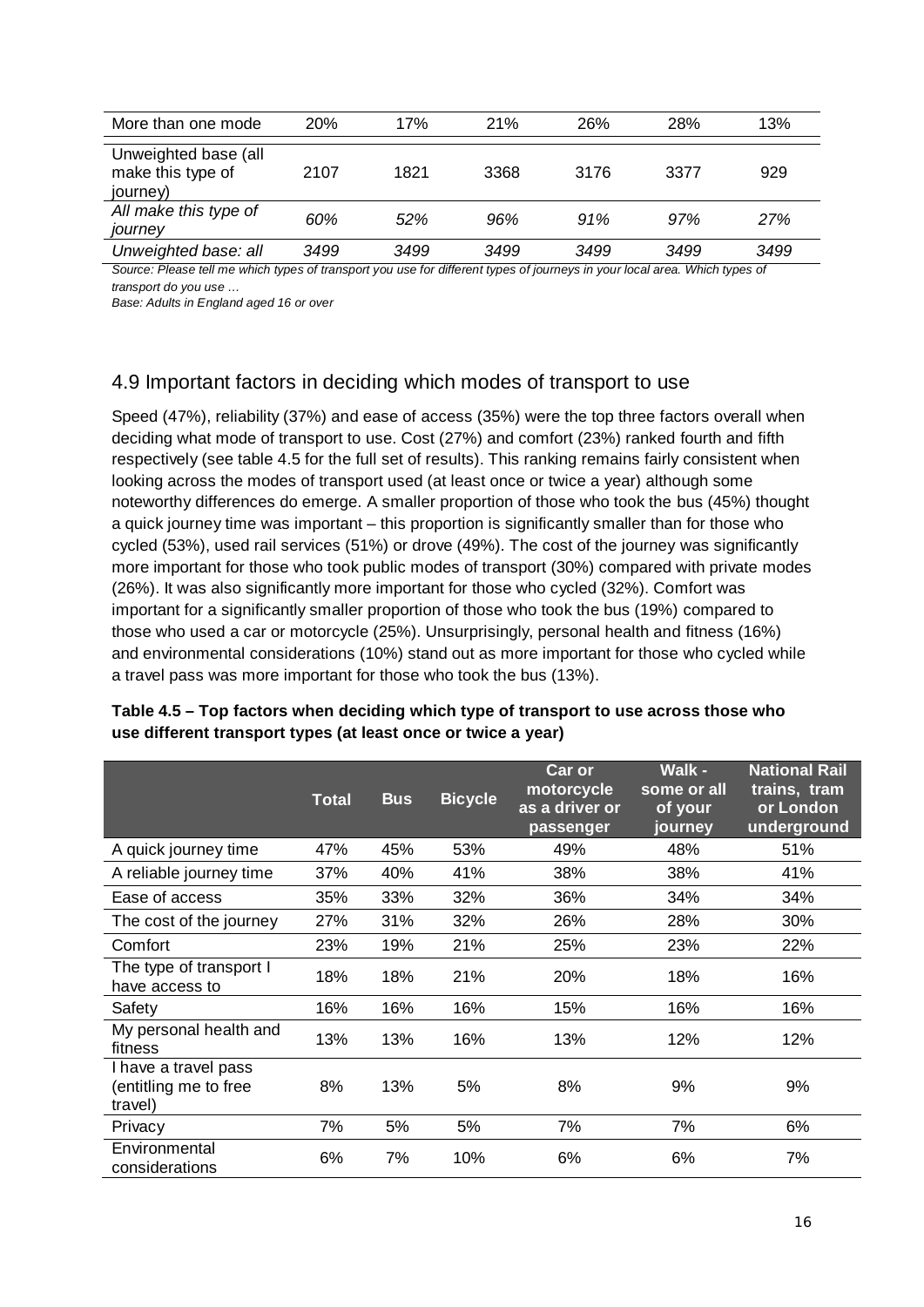| Other                                                                                                                         | 1%    | 1%   |     |      | $1\%$ | $1\%$   |
|-------------------------------------------------------------------------------------------------------------------------------|-------|------|-----|------|-------|---------|
| Nothing                                                                                                                       | $1\%$ |      |     | 1%   | $1\%$ | $\star$ |
| Don't know                                                                                                                    |       |      |     |      |       |         |
| Unweighted                                                                                                                    | 3499  | 1984 | 763 | 2959 | 3135  | 1700    |
| Source: Which if any of the following factors are important to you when deciding which type of transport to use in your local |       |      |     |      |       |         |

*Source: Which, if any, of the following factors are important to you when deciding which type of transport to use in your local area? Please select up to three factors.*

*Base: Adults in England aged 16 or over*

*\* indicates less than 1% of respondents chose this option*

The importance rankings do shift somewhat across the age groups. As shown at table 4.6 a quick journey was significantly less important for those aged 65 and older (31%) than for other age groups. For this group, ease of access (38%) was the primary concern with reliability (31%) and speed (31%) ranking second. A quick journey (47%) and the cost of the journey (46%) were most important for the youngest age group (16-24 year olds) – a significantly higher proportion of respondents in this age group flagged cost as important.

### **Table 4.6 – Top factors when deciding which type of transport to use across age groups**

|                                                       | Total | $16 - 24$ | 25-34 | $35 - 44$ | $45 - 54$ | 55-64 | $65+$ |
|-------------------------------------------------------|-------|-----------|-------|-----------|-----------|-------|-------|
| A quick journey time                                  | 47%   | 54%       | 51%   | 52%       | 52%       | 45%   | 31%   |
| A reliable journey time                               | 37%   | 34%       | 37%   | 42%       | 40%       | 41%   | 31%   |
| Ease of access                                        | 35%   | 30%       | 34%   | 39%       | 32%       | 35%   | 38%   |
| The cost of the journey                               | 27%   | 46%       | 35%   | 26%       | 25%       | 23%   | 14%   |
| Comfort                                               | 23%   | 20%       | 24%   | 27%       | 21%       | 25%   | 23%   |
| The type of transport I have access to                | 18%   | 19%       | 17%   | 15%       | 18%       | 22%   | 19%   |
| Safety                                                | 16%   | 18%       | 24%   | 16%       | 16%       | 14%   | 11%   |
| My personal health and fitness                        | 13%   | 8%        | 8%    | 15%       | 14%       | 16%   | 19%   |
| I have a travel pass (entitling me to<br>free travel) | 8%    | 5%        | 3%    | 3%        | 2%        | 7%    | 24%   |
| Privacy                                               | 7%    | 5%        | 7%    | 10%       | 9%        | 6%    | 6%    |
| Environmental considerations                          | 6%    | 4%        | 6%    | 7%        | 7%        | 5%    | 5%    |
| <b>Unweighted Base</b>                                | 3499  | 487       | 525   | 535       | 448       | 461   | 1043  |

*Source: Which, if any, of the following factors are important to you when deciding which type of transport to use in your local area? Please select up to three factors.*

*Base: Adults in England aged 16 or over*

Important factors were comparable for men and women except when it came to comfort and safety – a significantly higher proportion of women (18%) prioritised safety compared with men (15%), while a significantly higher proportion of men (26%) considered comfort important compared with women (21%). The cost of the journey was important for a significantly higher proportion (34%) of respondents of an ethnic minority background compared with respondents of a white background (26%).

A quick journey time was more important for those living in conurbation areas (49%) than for those in rural areas (42%). While reliability (39%) and ease of access (38%) were more important for other urban areas. As could be expected, the type of transport respondents had access to was an important factor for a significantly higher proportion of respondents in rural areas (27%) compared with conurbation (13%) and other urban areas (19%).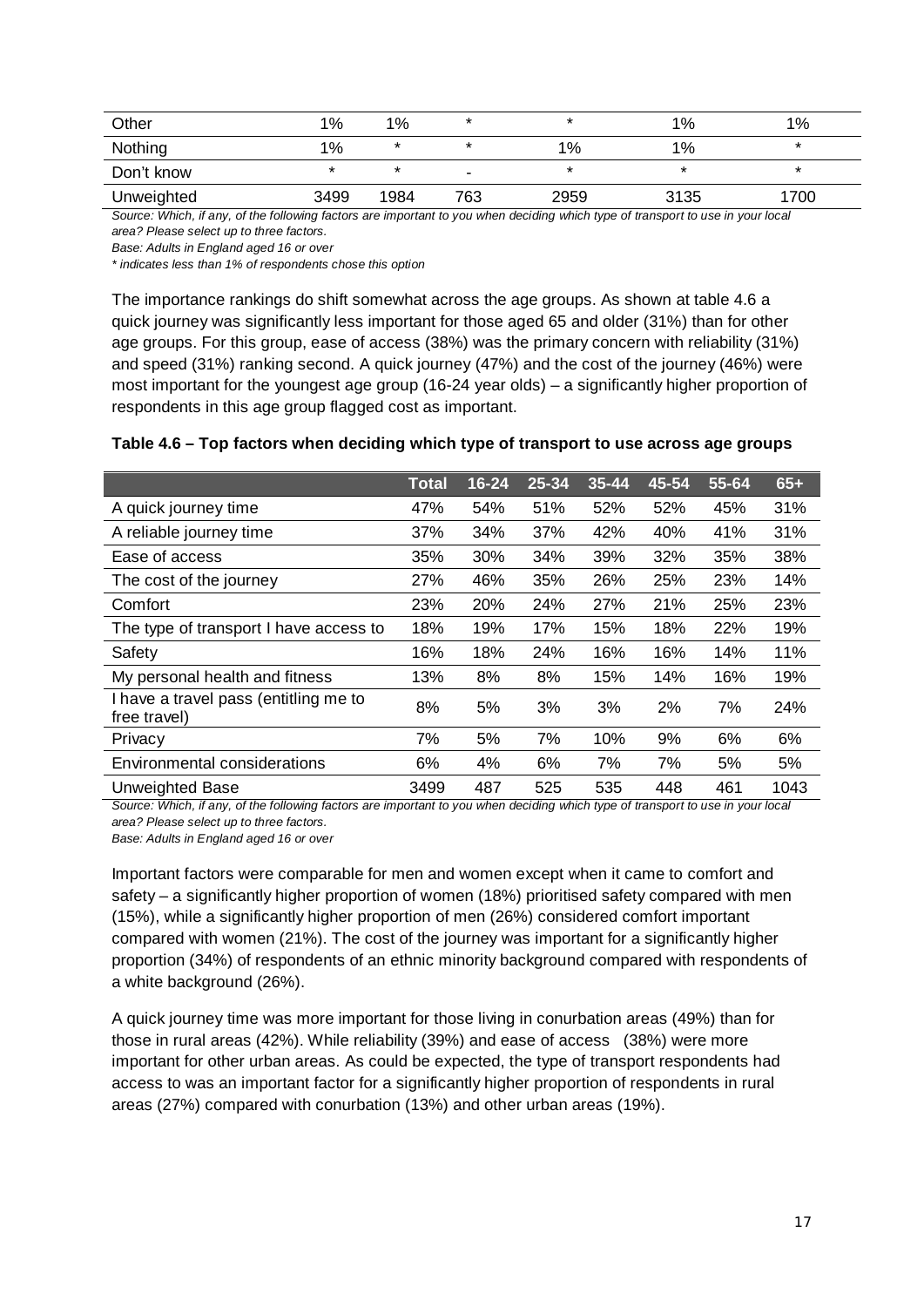### <span id="page-17-0"></span>5. Walking

This chapter examines attitudes to walking and what would motivate citizens to walk more for journeys in the local area. The questions related to walking were asked of all respondents who did not have a disability making it impossible to walk. Overall, nine percent of respondents said that they had a disability or a long standing health issue which made it difficult for them to walk. Of these, 12% said that it would be impossible for them to walk. These respondents were excluded from the walking section of the survey.

### <span id="page-17-1"></span>5.1 Willingness to walk more in the local area

The majority (69%) of respondents agreed that they would be willing to walk more for journeys in their local area, with one in five (21%) strongly agreeing that they would be willing to walk more.

Willingness to walk more was closely associated with age; those under 65 years old were significantly more willing to walk overall, with those most willing to walk aged 16 to 34 (79%). Those aged 55 to 64 (64%) and 65 or over (52%) were less likely to agree that they would be willing to walk more (for a full breakdown, see table 5.1).

#### **Table 5.1 – Whether respondents agree that they would walk more for journeys in their local area**

|                            | Total | $16 - 24$ | 25-34 | 35-44 | 45-54 | 55-64 | $65+$ |
|----------------------------|-------|-----------|-------|-------|-------|-------|-------|
| Strongly agree             | 21%   | 25%       | 25%   | 23%   | 22%   | 20%   | 13%   |
| Agree                      | 48%   | 54%       | 54%   | 53%   | 50%   | 44%   | 39%   |
| Neither agree nor disagree | 14%   | 13%       | 10%   | 12%   | 13%   | 16%   | 18%   |
| <b>Disagree</b>            | 10%   | 5%        | 8%    | 6%    | 8%    | 10%   | 18%   |
| Strongly disagree          | 6%    | 3%        | 1%    | 4%    | 5%    | 9%    | 11%   |
| <b>Unweighted Base</b>     | 3455  | 486       | 523   | 534   | 438   | 455   | 1019  |

*Source: Q8A To what extent do you agree or disagree with the following statement: "I am willing to walk more often for journeys in my local area".* 

*Base: All who do not have a disability which makes it impossible to walk*

Respondents in social grades ABC1 were more likely to be willing to walk than those in social grades C2DE (73%, compared to 65%). This could be influenced by the higher number of over 65s in social grades C2DE; 25%, compared to 19% in grades ABC1. There was no significant difference between men (70%) and women (69%) regarding their willingness to walk.

Respondents of an ethnic minority background had a more positive attitude to walking more than those with a white background (78%, compared to 68%). However, this could be influenced by the fact that the former were more likely to live in London and other conurbations. In general, there was a correlation between urbanity and willingness to walk. Respondents living conurbations (74%) were more willing to walk than those in other urban areas (69%). Both these groups were more willing to walk than those living in rural areas (58%).

Willingness to walk more reflected current behaviours. Respondents who currently walk frequently (three or more times a week) or regularly (at least once a week) were the most likely to be willing to walk more (79% and 64% respectively agreed). However, almost two in five (37%) of those who did not walk regularly and a quarter (28%) of those who did not walk much at all (less than twice a year or never) expressed an interest in walking more, pointing to an opportunity to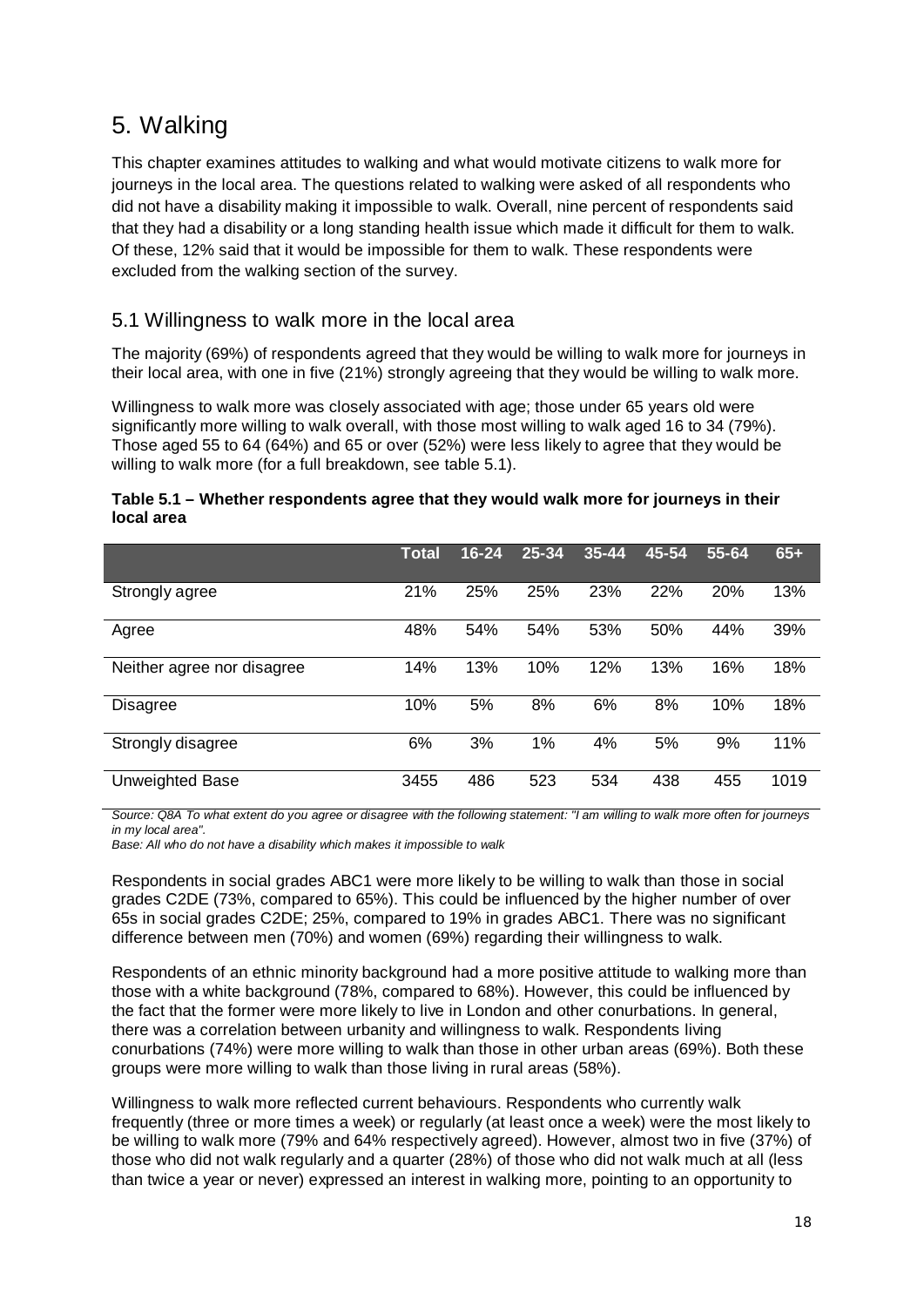drive significant behaviour change in these groups.

Willingness to walk was higher among those using active modes frequently (76%) and those using public modes frequently (75%). On the other hand, those who used private modes frequently (68%) or public modes infrequently (66%) were less likely to be willing to walk more, suggesting that these groups might need more encouragement to walk more.

### <span id="page-18-0"></span>5.2 Barriers to walking more in the local area

Respondents who said that they were unwilling to walk more for local journeys were asked why this was the case. The main barrier to walking more was that it would take too long or the destination was too far away; close to half (46%) of those unwilling to walk perceived this to be a barrier. Other barriers were having health or disability issues (26%), not liking walking in general (16%), having to carry things which would make it hard to walk (11%) and the weather (10%). Concerns about personal safety were also highlighted, but at a relatively low level, with 6% mentioning this aspect. It reflects (as discussed more fully in section 5.4) that when asked directly most (93%) felt safe walking at least during daytime (for a full breakdown of all the perceived barriers to walking, see table 5.2).

|                                                                              | <b>Total</b> |
|------------------------------------------------------------------------------|--------------|
| It would take too long to walk or it is too far away                         | 46%          |
| I have health or disability issues                                           | 26%          |
| I don't like walking                                                         | 16%          |
| I have to carry things and cannot manage it all                              | 11%          |
| The weather                                                                  | 10%          |
| It is difficult to walk as the pavements are too narrow or poorly maintained | 7%           |
| I am worried about personal safety, for example due to crime                 | 6%           |
| It is too dangerous, for example due to traffic                              | 4%           |
| No particular reason                                                         | 2%           |
| Unweighted base                                                              | 602          |

| Table 5.2 – Most common barriers to walking more in the local area <sup>12</sup> |  |  |  |
|----------------------------------------------------------------------------------|--|--|--|
|----------------------------------------------------------------------------------|--|--|--|

*Source: Q8 You said you would be unwilling to walk more often for journeys in your local area. Why do you say that? Please tell me about up to three reasons.*

*Base: All who do not have a disability which makes it impossible to walk and who are unwilling to walk more in their local area*

The sample base was too low to allow for detailed analysis by sub-groups but findings do suggest that, unsurprisingly, older respondents were significantly more likely to have concerns about health or disability issues (38%, compared to 26% overall).

<sup>-</sup><sup>12</sup> There were a number of codes chosen by two percent of respondents or less. These have not been included in this table.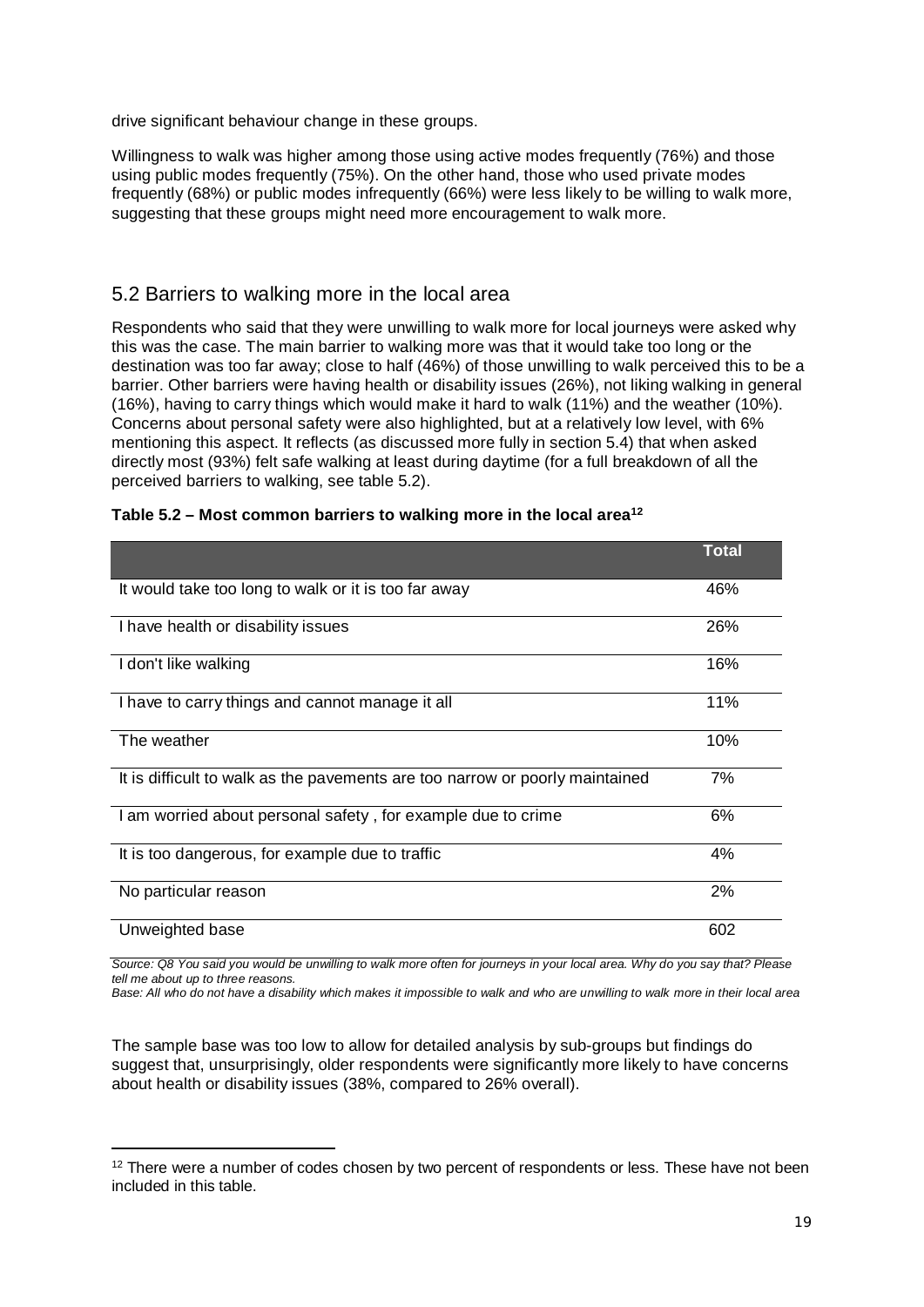### <span id="page-19-0"></span>5.3 Factors which could motivate people to walk more in their local area

All respondents in the walking section were asked what would encourage them to walk more. One in five (21%) mentioned having well-lit streets, one in five (18%) mentioned being more fit or healthy while one in six (17%) mentioned better maintained pavements (see table 5.3 for a full breakdown).

|                                                      | <b>Total</b> |
|------------------------------------------------------|--------------|
| Well-lit streets                                     | 21%          |
| I was more fit or healthy                            | 18%          |
| Better maintained pavements                          | 17%          |
| Less fear or crime or anti-social behaviour          | 14%          |
| If I had someone to walk with                        | 13%          |
| Better behaviour from people on the road             | 11%          |
| Wider pavements                                      | 10%          |
| If it was more difficult or expensive to park my car | 9%           |
| Better information about walking routes              | 9%           |
| Nothing would encourage me                           | 27%          |
| Don't know                                           | 2%           |
| Unweighted Base                                      | 3455         |

**Table 5.3 – Factors which could motivate people to walk more in their local area13**

*Source: Q9 Which, if any, of the following reasons would encourage you to walk more for journeys in your local area? Please select up to three reasons.*

*Base: All who do not have a disability which makes it impossible to walk*

The top motivating factors related to the physical road facilities – such as well-lit streets, better maintained pavements, and wider pavements – as well as more personal factors – such as whether they felt fit or healthy, safe (i.e. due to crime or behaviour from other road users) and whether they needed a walking companion. Better facilities as well as crime concerns are all issues of safety that appear to be underlying responses. Improvements in these key areas might encourage more people to consider walking in their local area. Those who agreed they would be willing to walk more were more likely to mention concerns about safety (17%) and the condition of walking facilities (well-lit streets: 26%; better maintained pavements: 20%), while those unwilling to walk more tended to highlight issues around health and fitness (26%) or to say that nothing would encourage them to walk (39%).

A quarter (27%) of all respondents said that nothing would encourage them to walk more.

<sup>-</sup><sup>13</sup> There were a number of codes chosen by one percent of respondents or less. These have not been included in this table.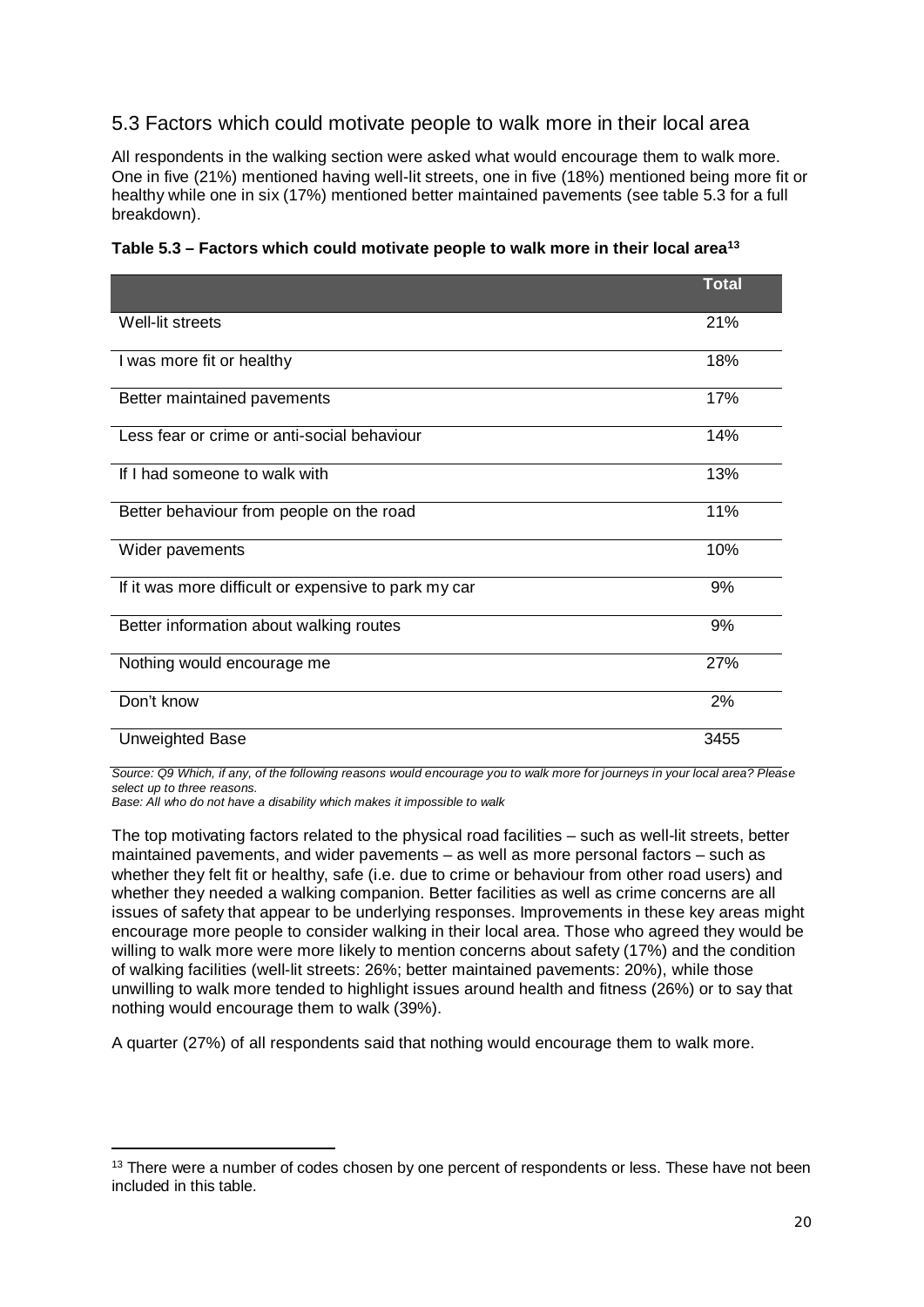### <span id="page-20-0"></span>5.4 Perceptions of safety when walking during the day

All respondents in the walking section were asked whether they feel safe when walking in their local area during the day. An overwhelming majority (93%) said they feel safe when walking in the daytime, with two thirds (66%) saying they feel 'very safe'.

There was a statistically significant difference between men and women, with men more likely to feel safe (95%, compared to 91% of women). Although proportions are low, respondents in social grades C2DE were twice as likely to feel unsafe  $(4%)$  than those in social grades ABC1  $(2%)$  – perhaps related to the local areas of residence.

Respondents who said they felt 'neither safe nor unsafe', 'quite unsafe', 'very unsafe' or 'don't know' were asked a follow-up question about why they didn't feel safe walking in their area during the day. The most common answer was fears about crime levels or anti-social behaviour (52%). Other answers were related to worries around traffic or being injured (see table 5.4 for a full breakdown). Bases were too low to determine variation by sub-groups.

#### **Table 5.4 – Reasons why respondents don't feel safe walking in their local area during the day**

|                                                                       | <b>Total</b> |
|-----------------------------------------------------------------------|--------------|
| Worry about crime or anti-social behaviour                            | 52%          |
| Volume or speed of the road traffic                                   | 26%          |
| Risk of being injured by a vehicle or cyclist                         | 19%          |
| Lack of safe pedestrian crossings                                     | 17%          |
| Presence of other pedestrians (for example, the pavement is too busy) | 10%          |
| Health or disability issues                                           | 6%           |
| Issues with footpaths or pavements                                    | 2%           |
| I don't go out very far or on my own                                  | 1%           |
| Other                                                                 | 7%           |
| Nothing                                                               | 4%           |
| Don't know                                                            | 2%           |
| <b>Unweighted Base</b>                                                | 282          |

*Source: Q11 And why don't you feel safe? Please tell me up to three reasons.*

*Base: All who do not have a disability which makes it impossible to walk and who do not feel secure walking during the day time*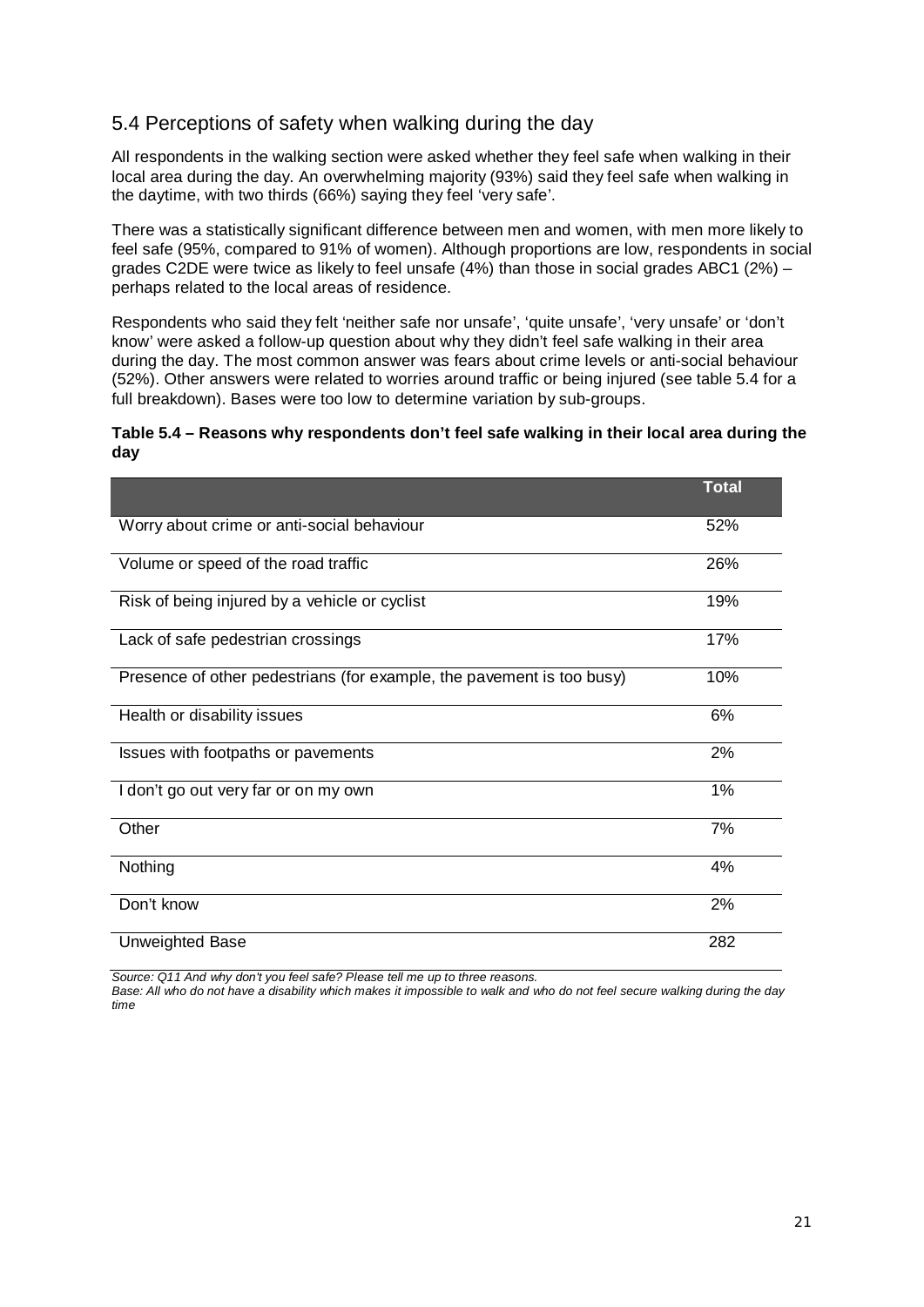### <span id="page-21-0"></span>6. Bus Use

In this section we asked people about their opinions of the bus facilities in their local area, to gain a deeper understanding of attitudes to bus use. This was about their use of buses for journeys within their local area or for commuting, rather than longer journeys on coaches. This section will explore what would encourage respondents to use the buses in their local areas more frequently, and what barriers stand in the way of this. We also asked respondents about the extent to which they felt that taking the bus fits with their lifestyle and who they are as people, to measure social attitudes towards this mode of transport.

This section was asked of all respondents who did not have a disability that made it impossible for them to use the bus since those with such a disability would not be in a position to answer these questions. Overall, five percent of respondents said they had a disability or a long standing health issue making it difficult to use local buses. Of these, 19% said their disability made it impossible to use local buses. This equated to one percent of all respondents.

### <span id="page-21-1"></span>6.1 Willingness to use buses in the local area

We asked respondents how willing they would be to take the bus in their local area. As shown in table 6.1, overall two in five (38%) agreed that they would be willing to use local buses more frequently, while only slightly more (42%) disagreed. Of these, one in five (19%) strongly disagreed with the statement that they would be willing to travel by bus more regularly. The profile of respondents willing to take the bus more was broadly similar to those taking the bus frequently, specifically a high proportion of respondents:

- within the younger and older age bands
- classified as social grades C2DE
- who were females
- of an ethnic minority background
- who lived in a conurbation and especially in London

Willingness to travel by bus appears to be associated with age; more respondents aged 65 or older (45%) or 16 to 24 (42%) were willing to take the bus than the middle aged groups (for details, see table 6.1). It would seem that respondents not of an age where they typically tended work were more willing to travel by bus. This is confirmed in table 6.2, which shows that those who were in education (47%), retired (43%) or not in work (42%) were more likely to be willing to travel more by bus than those who were in full time (33%) or part time work (34%). Relatedly, respondents in social grades C2DE were more likely to be willing to take the bus more compared with those in social grades ABC1 (41%, compared to 36%).

|                 | <b>Total</b> | $16 - 24$ | 25-34 | $35 - 44$ | 45-54 | 55-64 | $65+$ |
|-----------------|--------------|-----------|-------|-----------|-------|-------|-------|
| Agree net       | 38%          | 42%       | 38%   | 38%       | 34%   | 32%   | 45%   |
| Disagree net    | 42%          | 33%       | 43%   | 45%       | 50%   | 48%   | 34%   |
| Unweighted base | 3458         | 486       | 524   | 534       | 440   | 453   | 1021  |

| Table 6.1 – Level of agreement across age ranges and willingness to use the bus more |  |  |  |  |  |  |
|--------------------------------------------------------------------------------------|--|--|--|--|--|--|
|--------------------------------------------------------------------------------------|--|--|--|--|--|--|

*Source: Q12 The extent of to which they agree/disagree with the statement: 'I am willing to travel by bus more often for journeys in my local area'* 

*Base: all adults in England who did not have a disability which made it impossible to use buses*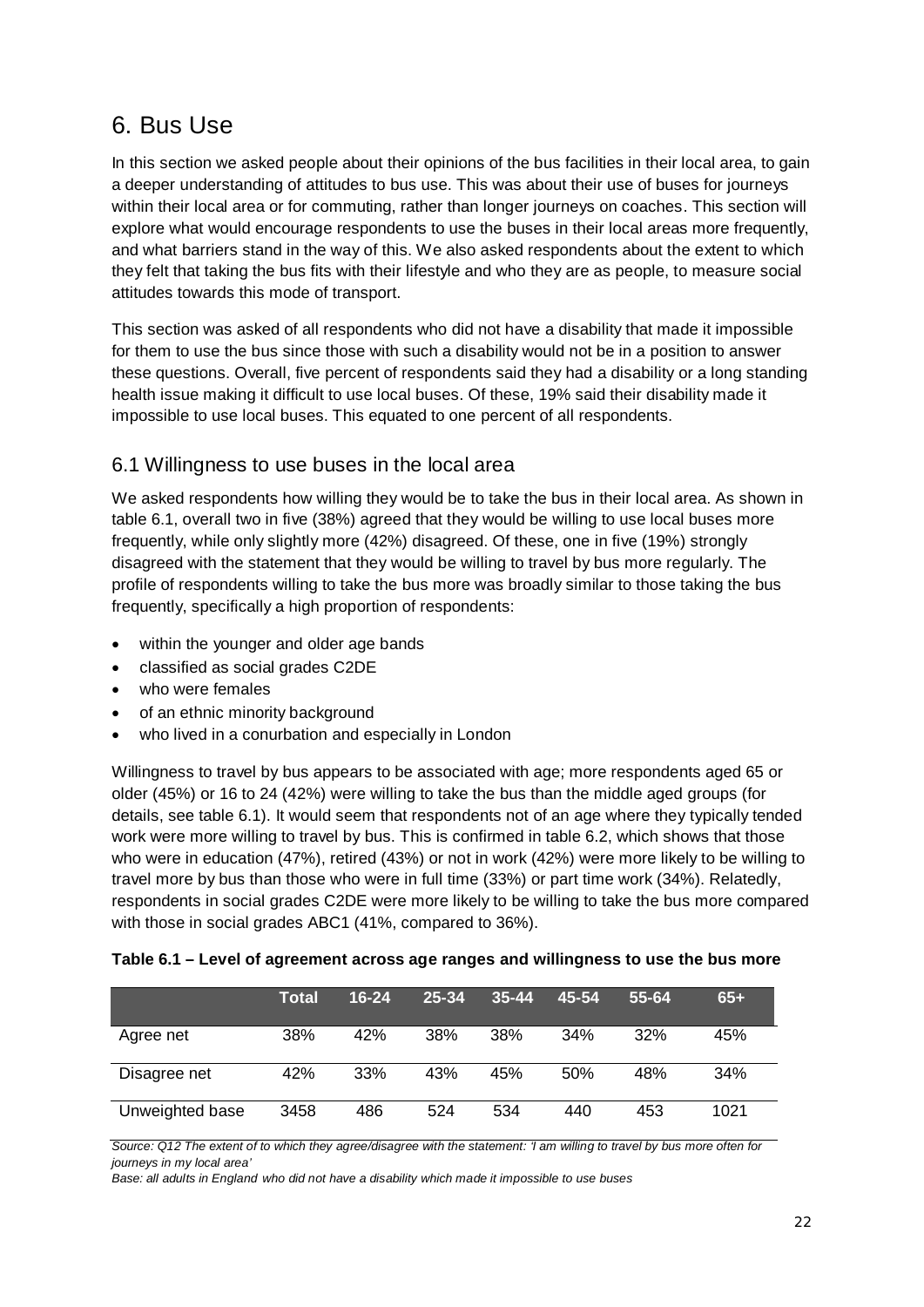|                            | <b>Total</b> | <b>Full time</b> | <b>Part time</b> | <b>Retired</b> | In.<br>education | <b>Not</b><br>working |
|----------------------------|--------------|------------------|------------------|----------------|------------------|-----------------------|
| Strongly agree             | 7%           | 7%               | 7%               | 8%             | 7%               | 9%                    |
| Agree                      | 31%          | 26%              | 27%              | 35%            | 40%              | 34%                   |
| Neither agree nor disagree | 19%          | 17%              | 21%              | 19%            | 22%              | 19%                   |
| <b>Disagree</b>            | 23%          | 26%              | 22%              | 20%            | 17%              | 21%                   |
| Strongly disagree          | 19%          | 22%              | 21%              | 17%            | 13%              | 15%                   |
| Agree (net)                | 38%          | 33%              | 34%              | 43%            | 47%              | 42%                   |
| Disagree (net)             | 42%          | 48%              | 43%              | 37%            | 29%              | 37%                   |
| Unweighted base            | 3458         | 1103             | 472              | 1118           | 228              | 537                   |

### **Table 6.2 – Whether respondents agreed that they would be more willing to take the bus**

*Source: Q12 The extent of to which they agree/disagree with the statement: 'I am willing to travel by bus more often for journeys in my local area'* 

*Base: all adults in England who did not have a disability which made it impossible to use buses*

There was a significant difference between men and women in their willingness to use the bus, with 41% of women being more willing to travel by bus, as opposed to only 35% of men. Respondents of a minority ethnic background were more like to be willing to use the bus more than those of a white background (47%, compared to 37%). Regional differences link to this pattern across ethnicity due to a high proportion of respondents from an ethnic minority background living in London where a significantly higher proportion (57%) of respondents were willing to take the bus more frequently. More broadly, those living in conurbation areas (46%) were more likely to agree they would be willing to use the bus more, compared to only a third in other urban areas (34%) and in rural areas (32%).

Individuals who were already using public transport were more likely to be willing to use the buses in their local area more. Fifty-seven percent of respondents who were already using the bus were willing to use the buses more. More generally, those already using public transport were the most likely to be willing to use the bus more (49%), followed by those using active modes of transport (39%) while those using private modes of transport were the least likely to be willing (34%).

### <span id="page-22-0"></span>6.2 Barriers to using buses in the local area

Respondents who were unwilling to travel more by bus in their local area were asked a follow-up question about barriers to doing so. A quarter (25%) of respondents associated their unwillingness with a lack of convenience; they considered other modes of transport easier to use. The top factors respondents found to be important when deciding which type of transport to use (as reported in section 4.9) included speed (47%), reliability (37%) and ease of access (35%) all of which fit under the broad umbrella of convenience. The second most important barrier to willingness to use buses more fits directly into this theme too; 20% of respondents were deterred by slow journey times. Addressing these perceptions of convenience and speed are factors that initiatives coming from the Bus Bill could aim to address.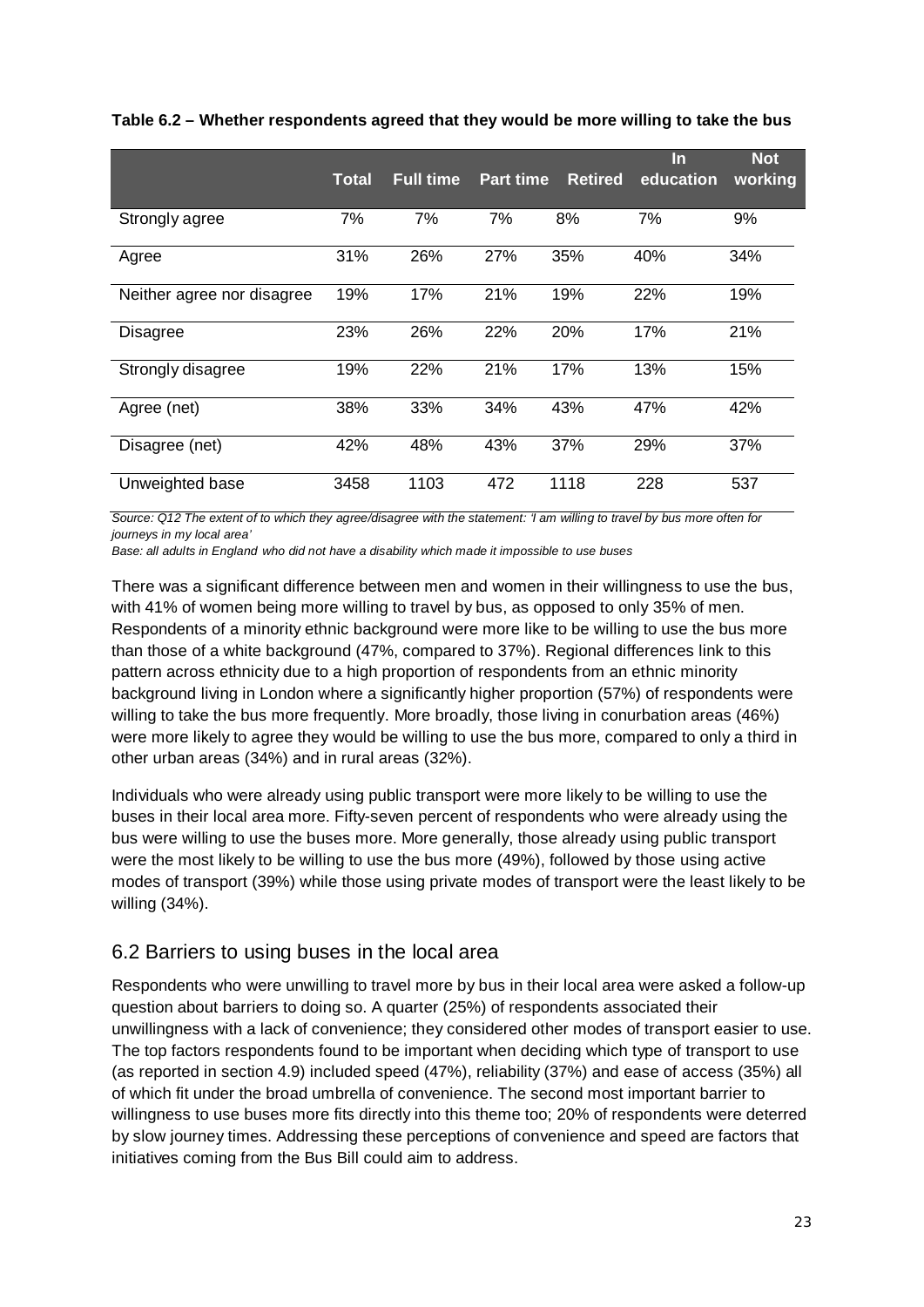Although cost ranked third (18%) overall as a barrier, it was the primary barrier among respondents aged 16 to 24 who were unwilling to travel by bus more (25%). This is a noteworthy discovery in light of the findings (discussed earlier in the report) that cost was an important factor in deciding which mode of transport to use for this age group (47%), and that this is the age group currently travelling most frequently by bus (for details of these choices see table 6.4).

|                                                      | <b>Total</b> | $16 - 24$ | $25 - 34$ | 35-44 | 45-54 | 55-64 | $65+$ |
|------------------------------------------------------|--------------|-----------|-----------|-------|-------|-------|-------|
| Not convenient, easier by other mode                 | 25%          | 19%       | 18%       | 24%   | 31%   | 26%   | 28%   |
| Bus journey is too slow                              | 20%          | 23%       | 29%       | 24%   | 17%   | 16%   | 11%   |
| Buses are expensive                                  | 18%          | 25%       | 27%       | 24%   | 16%   | 14%   | 4%    |
| Buses are not frequent enough                        | 15%          | 9%        | 13%       | 15%   | 17%   | 18%   | 17%   |
| I have to carry things                               | 13%          | 10%       | 16%       | 17%   | 9%    | 13%   | 14%   |
| Buses do not run when/where I want to go             | 11%          | 5%        | 8%        | 12%   | 13%   | 19%   | 8%    |
| Buses are not reliable and punctual                  | 9%           | 11%       | 11%       | 9%    | 9%    | 8%    | 8%    |
| Buses are uncomfortable                              | 8%           | 10%       | 9%        | 11%   | 5%    | 7%    | 7%    |
| I would need to change bus/ no direct route          | 6%           | 4%        | 11%       | 6%    | 6%    | 6%    | 3%    |
| I don't know what bus services are available         | 5%           | 8%        | 4%        | 5%    | 5%    | 7%    | 2%    |
| Buses are not accessible/difficult to get on and off | 5%           | 0         | 1%        | 2%    | 7%    | 4%    | 12%   |
| Bus stop is not near home\destination                | 4%           | 2%        | 2%        | 3%    | 2%    | 5%    | 6%    |
| do not feel safe                                     | 3%           | 4%        | $1\%$     | 6%    | $1\%$ | 2%    | 4%    |
| Other                                                | 16%          | 18%       | 12%       | 12%   | 12%   | 16%   | 23%   |
| Nothing                                              | 2%           | 3%        | 1%        | 2%    | 3%    | 3%    | 1%    |
| Unweighted Base                                      | 1421         | 173       | 225       | 246   | 213   | 218   | 346   |

#### **Table 6.4 – Barriers to bus use by age**

*Source: Q13 Why unwilling to travel by bus more often in the local area* 

*Base: all adults in England who did not have a disability which made it impossible to use buses and who are unwilling to travel more by bus in their local area*

Respondents in social grades ABC1 were more likely to attribute their unwillingness to use buses more to inconvenience than those in social grades C2DE (29%, compared to 19%). While significantly more men (44%) than women (40%) were unwilling to use the bus more, the reasons were fairly consistent with those that women gave. The only significant difference across gender was that twice as many women (18%) as men (9%) determined that they had too much to carry to travel by bus more regularly.

### <span id="page-23-0"></span>6.3 Factors which would motivate people to use their local buses more

Respondents were asked to select up to three factors that would motivate increased bus use. Cheaper fares (36%), more frequent services (32%) and more bus routes (24%) were the top three factors that would encourage respondents to use the buses more in their local area. Sixteen percent of respondents said that nothing would encourage them to use their local bus services more regularly, however, with a significantly higher proportions of older respondents (55 years and older; 22%) feeling this way than other age groups.

There were significant differences in motivations across age groups suggesting that different age groups have different priorities for using the bus. Younger people aged 16 to 24 (49%) and 25 to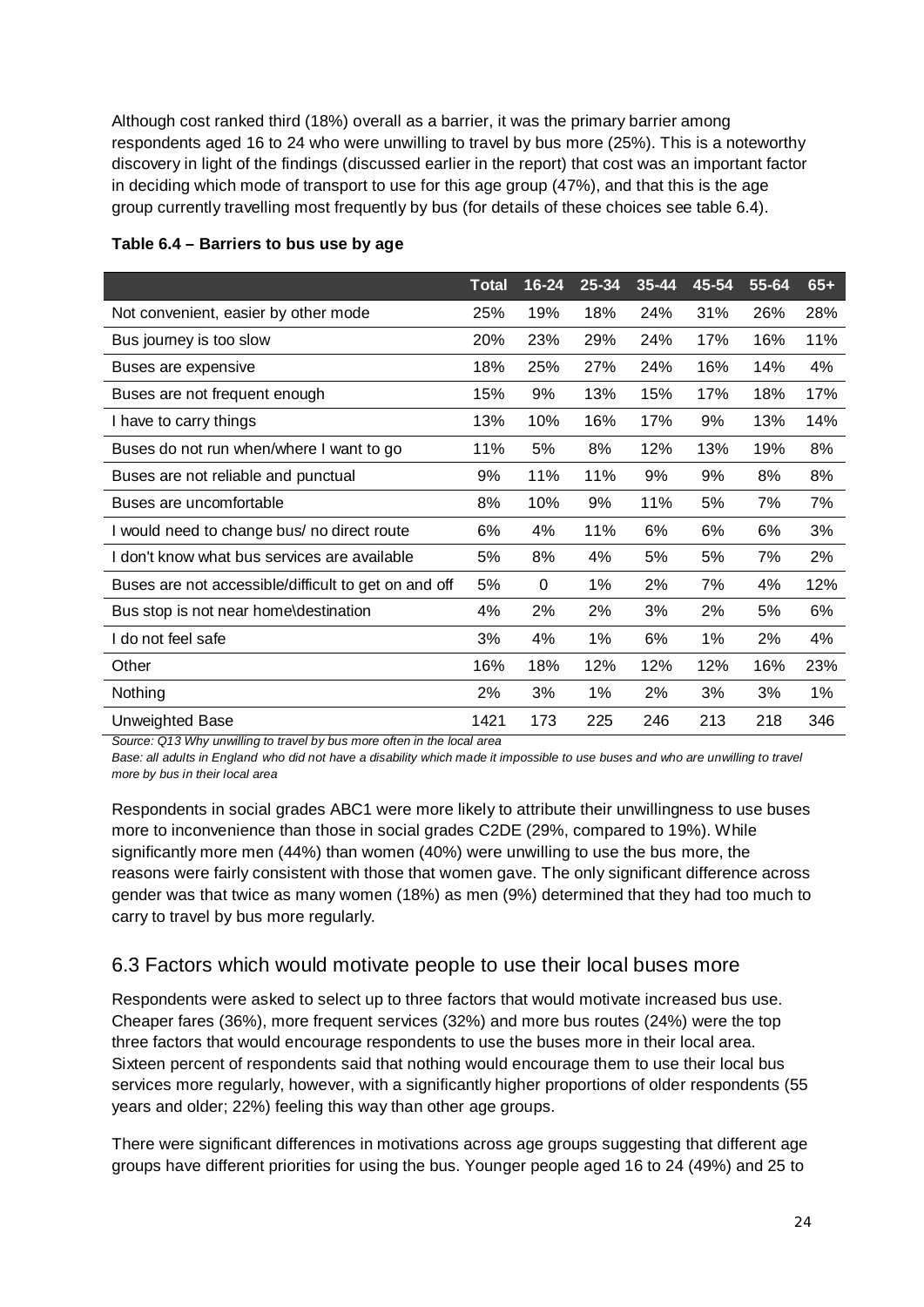34 (51%) wanted journeys to be cheaper, perhaps because these groups tend to be in economic infancy, and may not be in work, or have only just started working. For those aged 65 or older, however, price was only a minor concern (10%).The main motivating factor for those older than 65 years was the desire for more frequent services (34%).

|                                                          | <b>Total</b> | $16 - 24$ | 25-34 | $35 - 44$ | 45-54 | 55-64 | $65+$ |
|----------------------------------------------------------|--------------|-----------|-------|-----------|-------|-------|-------|
| Cheaper fares                                            | 36%          | 49%       | 51%   | 40%       | 41%   | 31%   | 10%   |
| More frequent services                                   | 32%          | 30%       | 34%   | 33%       | 31%   | 29%   | 34%   |
| More bus routes                                          | 24%          | 22%       | 26%   | 26%       | 21%   | 25%   | 23%   |
| Quicker journey times                                    | 20%          | 23%       | 22%   | 23%       | 19%   | 19%   | 17%   |
| Better facilities at bus stops                           | 8%           | 5%        | 8%    | 7%        | 5%    | 8%    | 11%   |
| More 'park and ride' schemes                             | 7%           | 4%        | 6%    | 7%        | 8%    | 11%   | 8%    |
| Better information                                       | 7%           | 7%        | 5%    | 9%        | 6%    | 8%    | 6%    |
| Better facilities on buses e.g. Wi--Fi                   | 6%           | 12%       | 8%    | 6%        | 3%    | 4%    | 3%    |
| Live travel arrival information at bus<br>stops          | 5%           | 6%        | 7%    | 6%        | 4%    | 5%    | 4%    |
| More difficult or expensive to park my<br>car\motorcycle | 5%           | 4%        | 4%    | 5%        | 5%    | 6%    | 5%    |
| 'Hopper'-like fares                                      | 4%           | 6%        | 5%    | 7%        | 5%    | 3%    | 2%    |
| Other                                                    | 4%           | 6%        | 3%    | 2%        | 7%    | 5%    | 9%    |
| Nothing                                                  | 16%          | 12%       | 11%   | 15%       | 15%   | 22%   | 22%   |
| Unweighted Base                                          | 3458         | 486       | 524   | 534       | 440   | 453   | 1021  |

### **Table 6.6 – Motivating factors with age**

*Source: Q14 Things that would encourage travelling by bus more for journeys in the local area* 

*Base: all adults in England who did not have a disability which made it impossible to use buses*

There were also significant regional differences across motivational factors. In London, a significantly higher proportion of respondents wanted quicker journey times (29%), live travel information (9%) and multi-use tickets (9%) – something that was in fact introduced in September 2016 (i.e. the 'Hopper-fare'). A higher proportion of respondents in Yorkshire and the Humber (14%) and the South East (9%) would be motivated by more 'park and ride' schemes, allowing them to shorten their car journeys in exchange for public transport use.

### <span id="page-24-0"></span>6.4 Extent to which people viewed taking the bus as a fit with who they are were

In order to better understand social perceptions of buses and of travelling by bus, respondents were asked how bus travel fitted with their lifestyles and personal identities. As a means of mass transit, for some buses hold the stigma of being for those too poor to afford their own means of transportation. In order to understand how much, if at all, this stigmatisation still affects travellers, respondents were asked if they thought taking the bus fits with their lifestyle and who they are.

It seems likely that this stigmatisation persists, as nearly half (49%) of respondents disagreed with the idea that using buses fitted with their lifestyle and who they are while only 30% actively agreed (the rest remaining neutral or saying they did not know). Nearly a quarter (23%) of respondents strongly disagreed that travelling by bus fitted their lifestyle, suggesting that a substantial portion of the English population may avoid travelling by bus due to social perceptions. This also relates to the top barriers identified as hindering respondents' willingness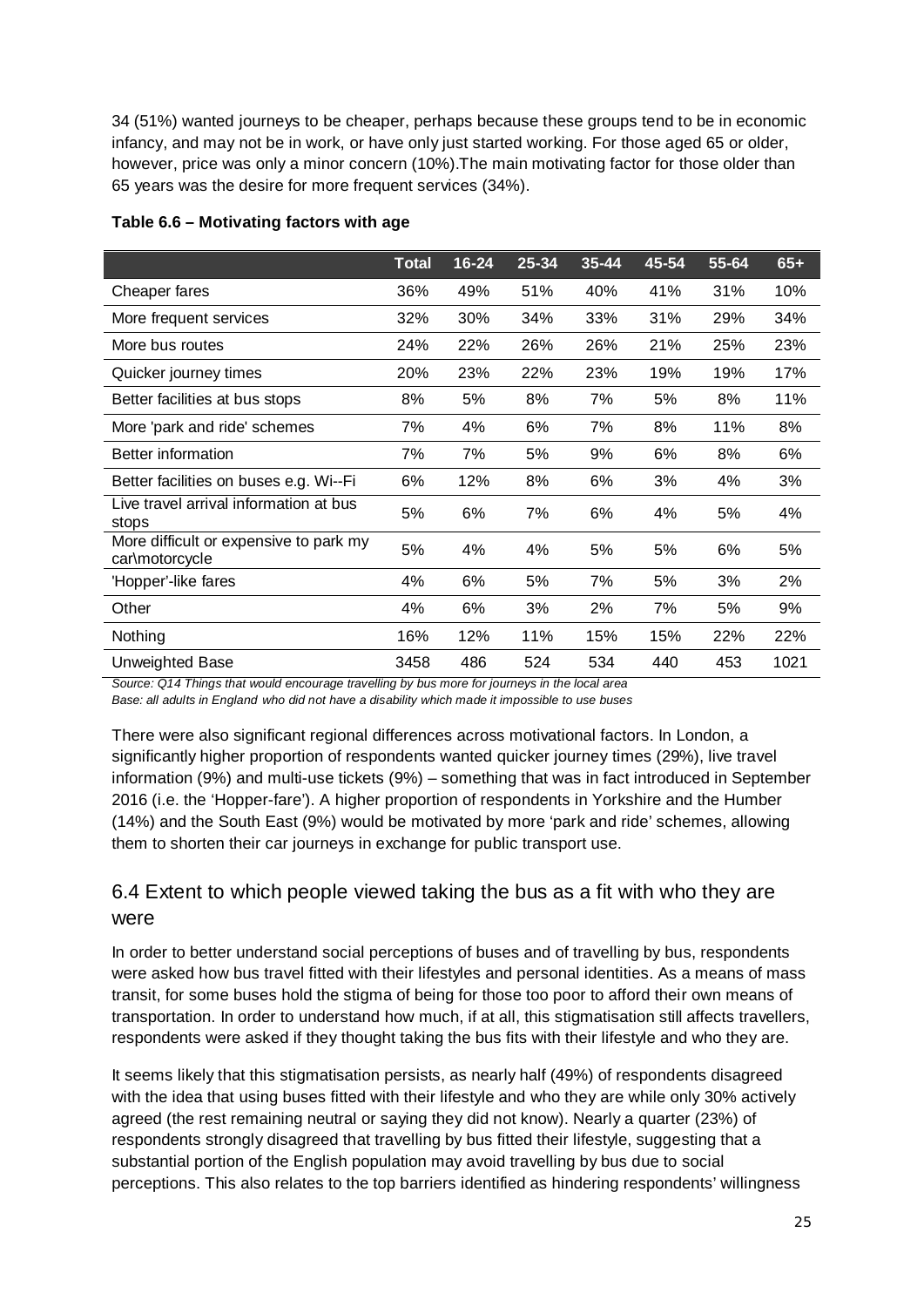to use the bus more frequently; ease or convenience and journey time. These factors are strongly related to lifestyle as they involve time, an important currency in modern life; lower journey times would allow people more time to complete tasks they felt were more important.

The extent to which respondents were willing to travel by bus and the extent to which respondents considered bus travel to fit with their lifestyles were strongly associated. Overall 56% of respondents gave the exact same answer on the willingness to use the bus more question and this question about how bus travel fitted with their lifestyle and identify. Almost two thirds (64%) of respondents who were willing to some extent to use the bus more felt like it fitted with their lifestyles and who they were. On the other hand, 86% of those who were unwilling to use the bus more disagreed to some extent that bus travel suited them personally. Specifically, a high proportion (76%) of those who were the least willing to use the bus more also indicated the strongest disagreement to buses fitting them and their lifestyle.

Agreement with the statement that the bus fits with their lifestyle and who they are was significantly higher among the youngest (16-24; 38%) and oldest (65+; 40%) respondents reflecting the pattern across age of those who currently use the bus most and are also willing to use it more frequently. But even among these more positive age groups, those who disagreed outweighed those who agreed; with 40% of 16-24 year olds and 42% of 65+ year olds disagreeing.

In the past, many middle class people prided themselves upon having their own transportation, seen as a luxury, and as such there still appears to be remnants of this evident in the data. A significantly higher proportion (54%) of respondents classified as social grades ABC1 disagreed with the idea that buses suited their lifestyle compared with respondents in social grades C2DE (44%) (For more detail, see table 6.7). This relates to findings from the *Climate Change and Travel Choice* study which asked respondents whether they agreed with the statement *"I think that successful people tend to travel by car rather than by bus"* to which 52% of respondents agreed. This links with the idea that success and social standing are linked to modes of transport and transport stigma.

|                        | Total | ABC <sub>1</sub> | C <sub>2</sub> D <sub>E</sub> | White | Minority<br><b>Ethnicities</b> |
|------------------------|-------|------------------|-------------------------------|-------|--------------------------------|
| Agree net              | 30%   | 26%              | 36%                           | 29%   | 41%                            |
| Disagree net           | 49%   | 54%              | 44%                           | 51%   | 35%                            |
| <b>Unweighted base</b> | 3458  | 1591             | 1867                          | 3066  | 371                            |

### **Table 6.7 – Taking the bus fits with my lifestyle and who I am, with demographic information on social grade and ethnicity**

*Source: Q15 The extent of to which they agree/disagree with the statement: 'Taking the bus fits with my lifestyle and who I am' Base: all adults in England who did not have a disability which made it impossible to use buses*

A higher proportion (41%) of respondents of a minority ethnic background agreed that buses suited them than respondents of a white background (29%). Respondents from the West Midlands region disagreed most with the statement (61%), whereas respondents in London agreed most with the statement (51%).

Motivating factors for those who felt that travelling by bus was not in line with their lifestyle, that would encourage them to use buses more regularly, were cheaper fares (26%) and more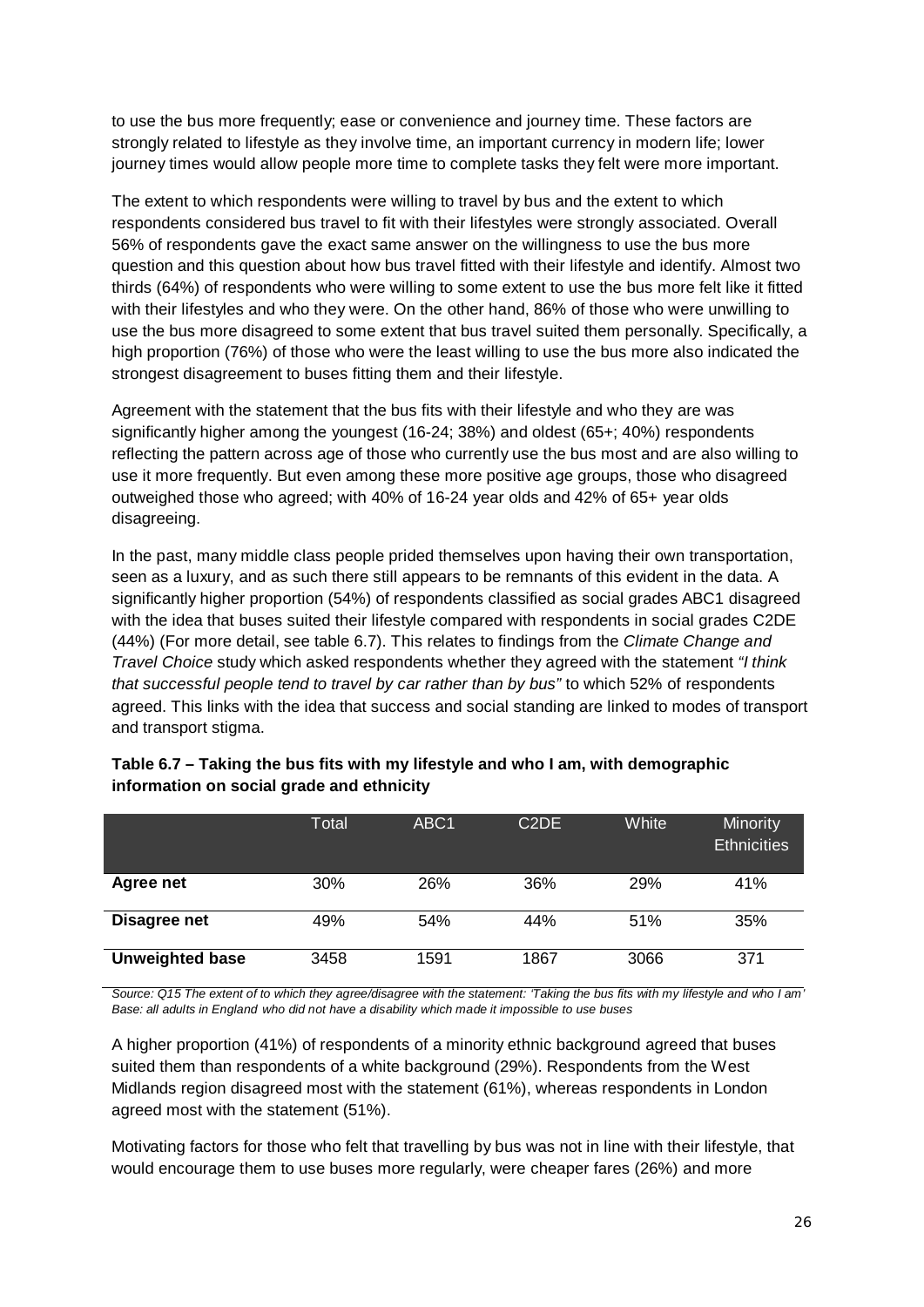frequent services (21%) which may be an indicator that although many of the respondents who stated bus travel did not suit them were of the upper/middle class, cheaper travel may prove to be a mitigating factor in the social stigma associated with public transport.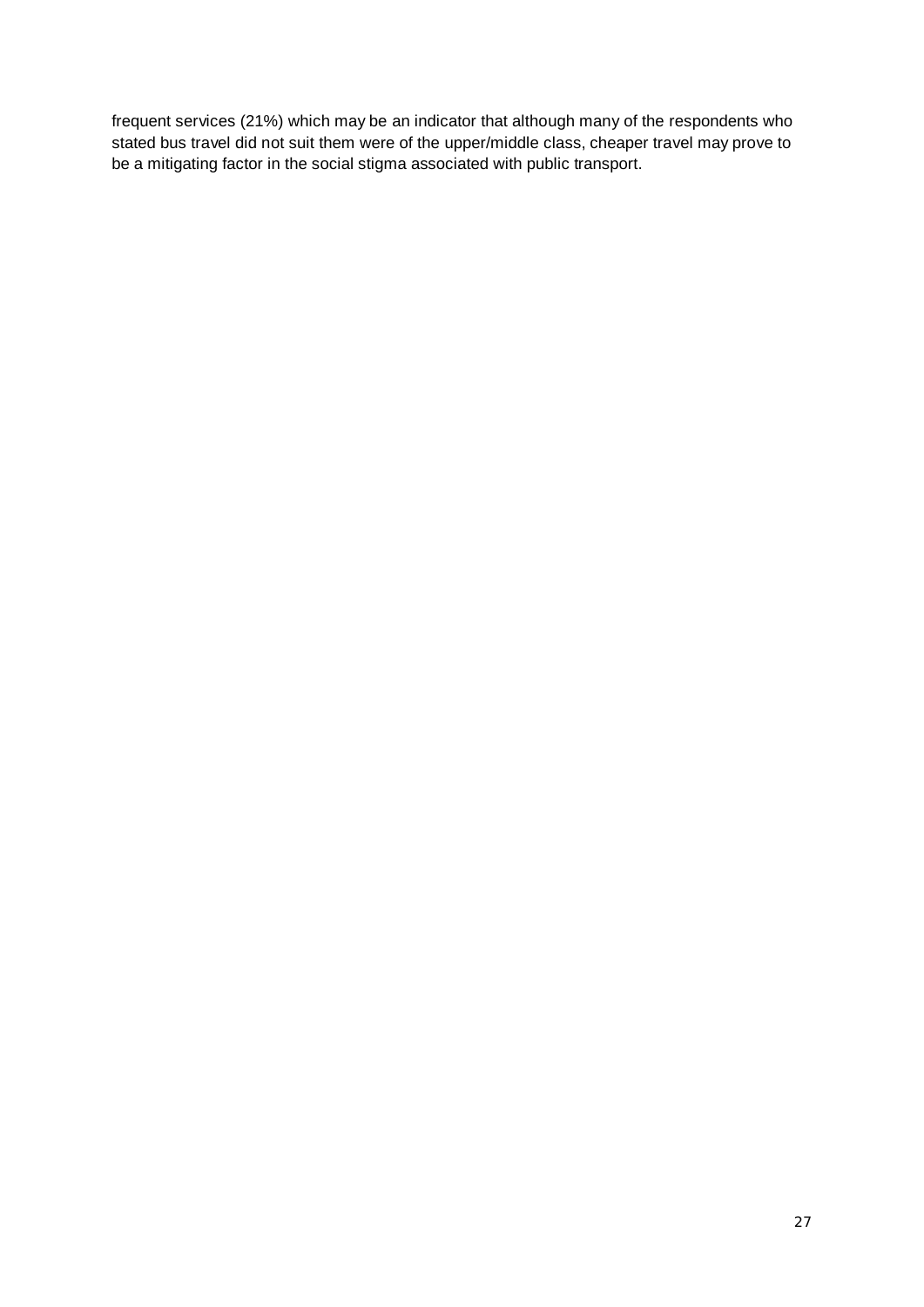## <span id="page-27-0"></span>7. Cycling

The final part of our study asked respondents about their attitudes to cycling and their views on cycling facilities in their local area. As with the previous two chapters, this chapter will look at barriers to cycling as well as what would motivate citizens to cycle more for journeys in the local area.

This final section of questions was asked of all respondents who did not have a disability making it impossible to cycle. In total, nine percent of respondents said that they had a disability or long standing health issue which makes it difficult for them to use a bicycle. Of these, 21% said that it would be impossible for them to use a bike. This constitutes two percent of the overall respondents. These respondents were excluded from the cycling section.

### <span id="page-27-1"></span>7.1 Willingness to cycle more in the local area

As reported in Chapter 4, cycling was the least popular mode of transport with only a quarter (25%) of respondents travelling locally by bicycle more than twice a year. Three in ten (30%) respondents agreed that they would be willing to cycle more for journeys. However, over half of respondents (53%) disagreed, with a third of all respondents (34%) strongly disagreeing. Disagreement, and hence unwillingness, is a lot higher than for walking (15%) or taking the bus (42%) more frequently. This finding suggests that there may be more barriers to cycling than other modes, but also reflects lower current use of this mode.

Willingness to cycle seems to be less related to age than walking or taking the bus. Although the younger age groups are more willing to cycle than the two oldest age groups, there is not a clear pattern among respondents younger than 55 years old. As with walking those in the older age groups (55 and older) show the least willingness to travel this way. Those aged 55 to 64 are slightly less willing to cycle more (56%) while, as might be expected, those aged 65 or older are the least willing to cycle more (73%). This age group were also significantly more likely to strongly disagree than most other age groups with over half feeling this way (54%) (see table 7.1 for more details).

|                            | <b>Total</b> | $16 - 24$ | 25-34 | $35 - 44$ | 45-54 | 55-64 | $65+$ |
|----------------------------|--------------|-----------|-------|-----------|-------|-------|-------|
| Strongly agree             | 6%           | 7%        | 7%    | 8%        | 8%    | 7%    | 2%    |
| Agree                      | 23%          | 30%       | 33%   | 28%       | 24%   | 21%   | 9%    |
| Neither agree nor disagree | 12%          | 13%       | 12%   | 13%       | 13%   | 11%   | 9%    |
| <b>Disagree</b>            | 20%          | 22%       | 21%   | 18%       | 21%   | 19%   | 19%   |
| Strongly disagree          | 34%          | 23%       | 23%   | 29%       | 30%   | 37%   | 54%   |
| Agree (Net)                | 30%          | 37%       | 39%   | 36%       | 32%   | 28%   | 11%   |
| Disagree (Net)             | 53%          | 46%       | 43%   | 46%       | 51%   | 56%   | 73%   |
| Unweighted Base            | 3426         | 486       | 522   | 532       | 438   | 451   | 997   |

| Table 7.1 – Whether respondents agree or disagree that they would cycle more for |  |
|----------------------------------------------------------------------------------|--|
| journeys in their local area                                                     |  |

*Source: Q16 To what extent do you agree or disagree with the following statement: "I am willing to cycle more often for journeys in my local area"* 

*Base: all adults in England who did not have a disability which made it impossible to cycle*

There were significant differences across various subgroups with regards to willingness to cycle more. Men were more likely to agree that they would be willing to cycle more compared with women (37%, compared to 22%), while women were more likely to disagree to this than men (60%, compared to 47%). Again this reflects the pattern of current use across gender; 32% of men cycled more than twice a year compared with only 19% of women. Respondents in social grades ABC1 were more likely to agree that they would be willing to cycle more than those in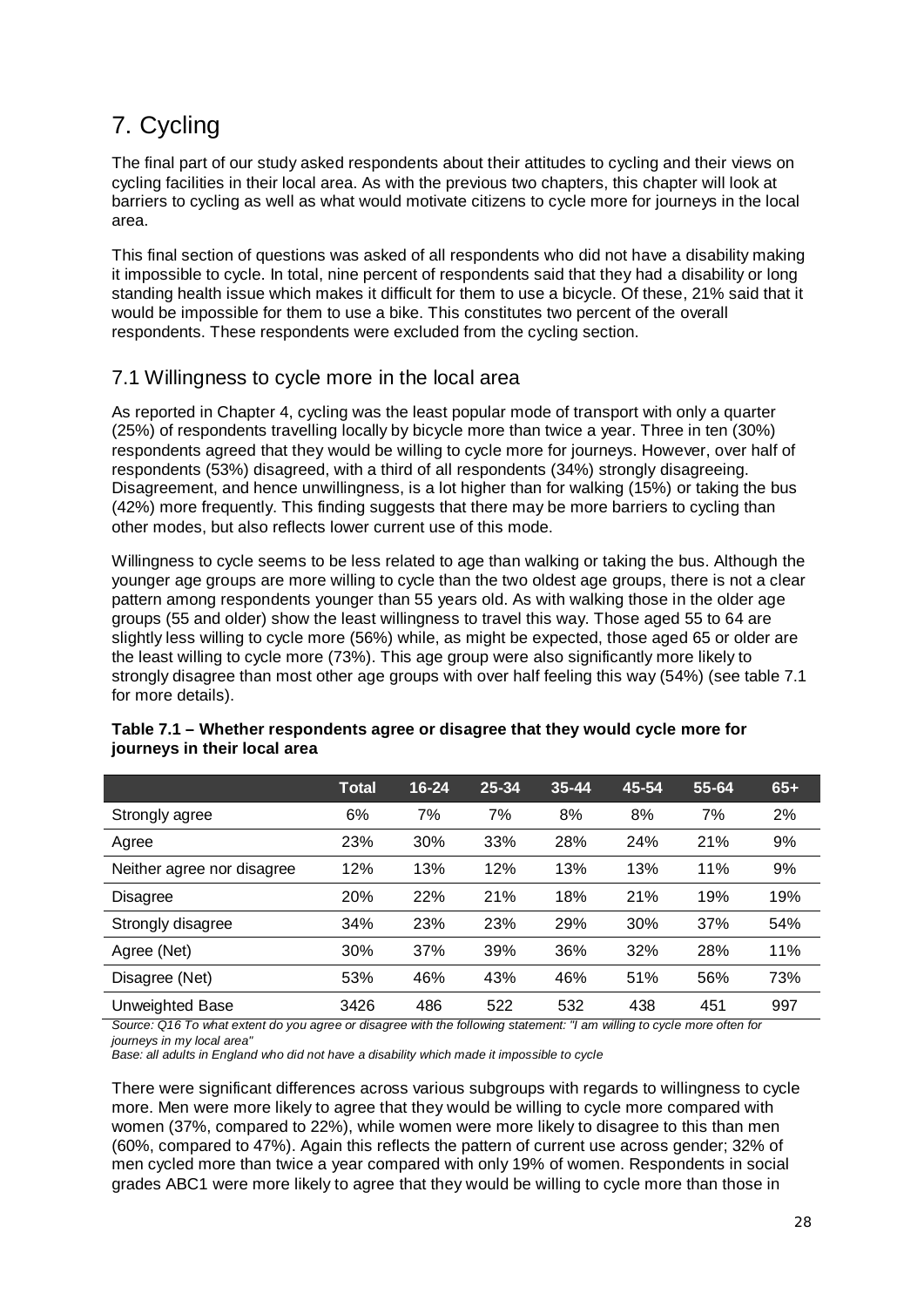grades C2DE (34%, compared to 24%). Moreover, those living in urban areas other than cities were more likely to agree than those living in cities and rural areas (33%, compared to 27% and 26%). Specifically a high proportion (35%) of respondents in the South West region were willing to cycle more corresponding with the finding that respondent in this region were also currently cycling the most (42% more than twice a year).

Overall, as was the case with walking, willingness to cycle was positively associated with current behaviour. Those already cycling three or more times a week (87%) or once or twice a week (78%) were the most likely to be willing to cycle more. Similarly, those who very rarely or never cycled were the most likely to disagree (72%). The potential amongst those who were not regular cyclers already was 16%; these were respondents who currently cycled less than twice a year but were willing to cycle more. Table 7.2 shows more details of willingness to cycle more broken down by current cycling behaviours.

|                               | 3 or more<br>times a<br>week <sup>'</sup> | <b>Once or</b><br>twice a week | Less than<br>that, but<br>more than<br>once a<br>month | Less than<br>that, but<br>more than<br>twice a year | Less than<br>that, or<br>never |
|-------------------------------|-------------------------------------------|--------------------------------|--------------------------------------------------------|-----------------------------------------------------|--------------------------------|
| Strongly agree                | 34%                                       | 18%                            | 8%                                                     | 8%                                                  | 2%                             |
| Agree                         | 53%                                       | 60%                            | 57%                                                    | 41%                                                 | 14%                            |
| Neither agree nor<br>disagree | 8%                                        | 10%                            | 16%                                                    | 27%                                                 | 12%                            |
| <b>Disagree</b>               | 2%                                        | 9%                             | 12%                                                    | <b>20%</b>                                          | 25%                            |
| Strongly disagree             | 3%                                        | 2%                             | 7%                                                     | 4%                                                  | 47%                            |
| Agree (Net)                   | 87%                                       | 78%                            | 65%                                                    | 49%                                                 | 16%                            |
| Disagree (Net)                | 5%                                        | 12%                            | 19%                                                    | 24%                                                 | 72%                            |
| Unweighted base               | 218                                       | 231                            | 167                                                    | 147                                                 | 2736                           |

#### **Table 7.2 – Agreement or disagreement of willingness to cycle more for journeys in the local area by frequency of current cycling behaviour**

*Source: Q16 To what extent do you agree or disagree with the following statement: "I am willing to cycle more often for journeys in my local area"* 

*Base: all adults in England who did not have a disability which made it impossible to cycle*

With the exception of those already cycling, there was no clear pattern indicating whether use of other modes of transport was positively or negatively associated with willingness to cycle more in the local area. Those who used active modes with medium frequency (44%), however, were the most willing and significantly more willing than others to increase the amount of travel by bicycle.

### <span id="page-28-0"></span>7.2 Barriers to cycling more in the local area

Respondents who said they were not willing to cycle more in their local area (53% of all respondents) were asked a follow-up question about why this was the case. The main barriers to cycling more were not having access to a bicycle (32%), being too old or unfit (23%) and not liking cycling (21%) (see table 7.3 for more details).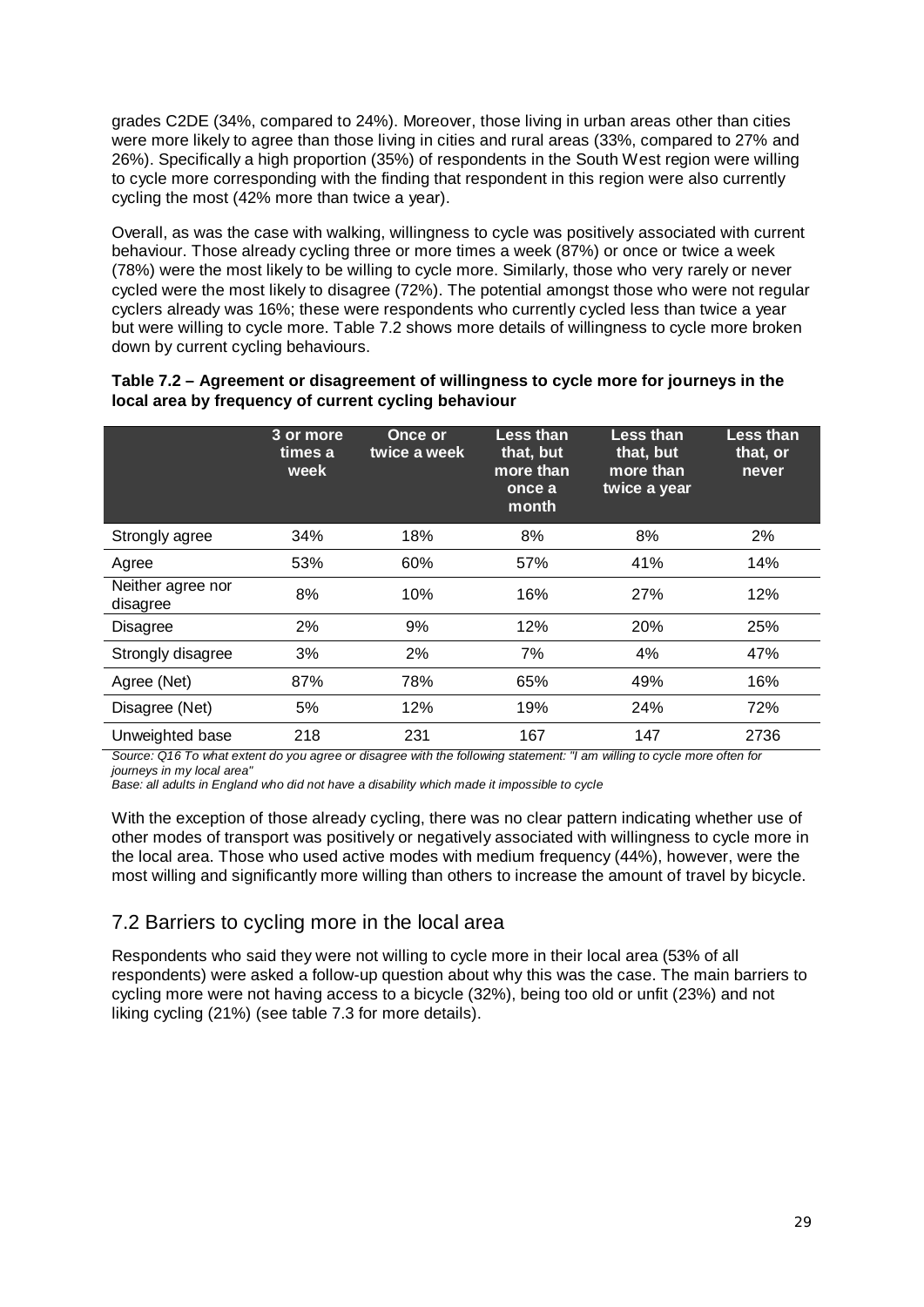#### **Table 7.3 – Barriers to cycling more in the local area14**

|                                                            | <b>Total</b> |
|------------------------------------------------------------|--------------|
| I don't have access to a bicycle                           | 32%          |
| I am too old or unfit                                      | 23%          |
| I don't like cycling                                       | 21%          |
| It's too dangerous                                         | 15%          |
| I have to carry things, and cannot manage it all           | 11%          |
| I can't ride a bike or I am not confident riding a bicycle | 10%          |
| It takes too long to cycle or is too far away              | 6%           |
| There are not enough lanes or paths along my route         | 4%           |
| Weather                                                    | 4%           |
| I have health or disability issues                         | 3%           |
| I am worried about my personal safety (e.g. due to crime)  | 3%           |
| Lack of secure facilities to park or store bicycle         | 3%           |
| Too many hills                                             | $1\%$        |
| Other                                                      | 1%           |
| Nothing                                                    | 1%           |
| Unweighted base                                            | 1941         |

*Q17 You said you would be unwilling to cycle more often for journeys in your local area. Why do you say that? Please tell me up to three reasons.* 

*Base: all adults in England who did not have a disability which made it impossible to cycle and were unwilling to cycle more*

The WCIS seeks to increase cycling among typically under-represented groups (for example women or older people). Those aged 55 or older were the most likely to say that they were too old or unfit to ride a bike; in particular those 65 or older (51%) but also a high proportion of those between the ages of 55 and 64 (30%). The youngest respondents, aged 16 to 24, were significantly more likely than any other age group (42%), except those aged 25 to 34 (33%), to say not having access to a bike was a barrier to cycling more. As pointed out previously, women were less likely to already cycle (only 19% doing so more than twice a year) and were also less willing to cycle more (22%) compared with men. Two reasons that stood out as significantly more relevant for women compared with men were 1) not being confident riding a bicycle (14% versus 5% for men) and 2) having to carry things (13% versus 8% for women).

Those living in London were more likely to say cycling would be too dangerous than all other regions in the country except the South West. A quarter (26%) of the respondents in the capital said cycling would be too dangerous. The highest proportions of respondents in the East

<sup>-</sup><sup>14</sup> There were a small number of codes (5) chosen by less than 1% of respondents which have been excluded from the tables due to space. These are included in the published tables.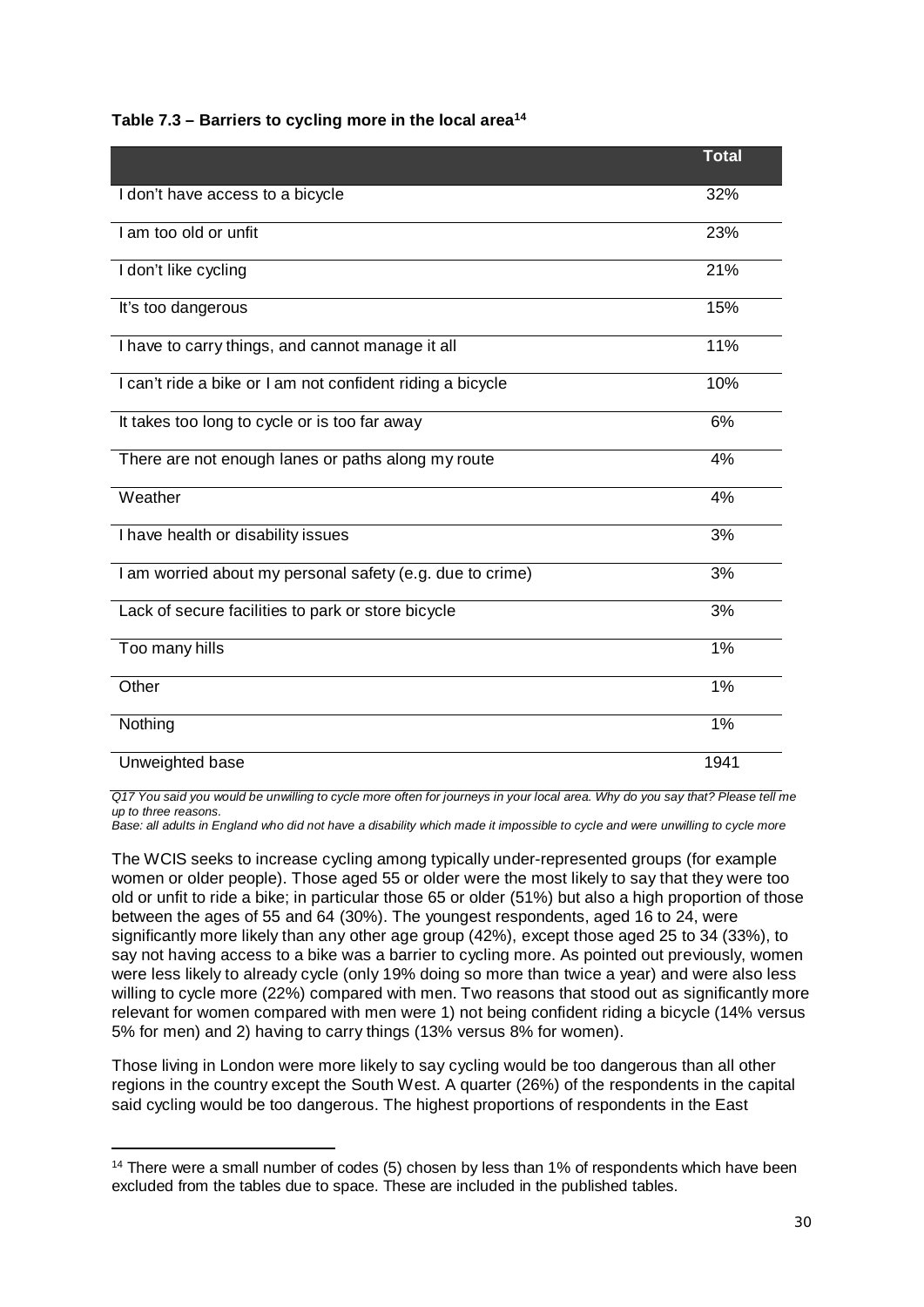Midlands (41%), East of England (38%) and South East (38%) did not have access to a bicycle.

Interestingly the length of the journey was perceived to be less of a barrier to cycling compared to walking more; nearly half (46%) of respondents said they were unwilling to walk because it would take too long whereas this was the case for only six percent of respondents when asked about cycling. This suggests that people might be more willing to undertake longer journeys by bicycle than by walking.

### <span id="page-30-0"></span>7.3 Factors which could motivate people to cycle more in their local area

All respondents in the cycling section were asked what would encourage them to cycle more. The most motivating factor was cycle lanes being separated from the motor traffic. A third (33%) of respondents mentioned this, making it almost twice as common as the second most selected response which was better behaviour from other road users (18%) (for a full breakdown, see table 7.4).

| Table 7.4 – Factors which could motivate people to cycle more in their local area <sup>15</sup> |  |  |
|-------------------------------------------------------------------------------------------------|--|--|
|-------------------------------------------------------------------------------------------------|--|--|

|                                                               | <b>Total</b> |
|---------------------------------------------------------------|--------------|
| Cycle lanes being separated from motor traffic                | 33%          |
| Better behaviour from other road users                        | 18%          |
| Better or more secure facilities for parking and storing bike | 14%          |
| Better information about quiet or off-road cycle routes       | 11%          |
| Better facilities for showering and changing where I'm going  | 7%           |
| Training on cycle safety                                      | 5%           |
| A cycle hire or loan scheme in my area                        | 5%           |
| If it were more difficult to park a car where I'm going       | 5%           |
| More help available with fixing and maintaining my bike       | 4%           |
| If my place of work offered a cycle to work scheme            | 3%           |
| I do not cycle                                                | 2%           |
| I have health or disability issues                            | 1%           |
| If I had a bike                                               | 1%           |
| I do not have a bike                                          | 1%           |
| I am too old                                                  | 1%           |
| <b>Better health</b>                                          | 1%           |

<sup>-</sup><sup>15</sup> There were a number of codes chosen by less than one percent of respondents. These have not been included in this table.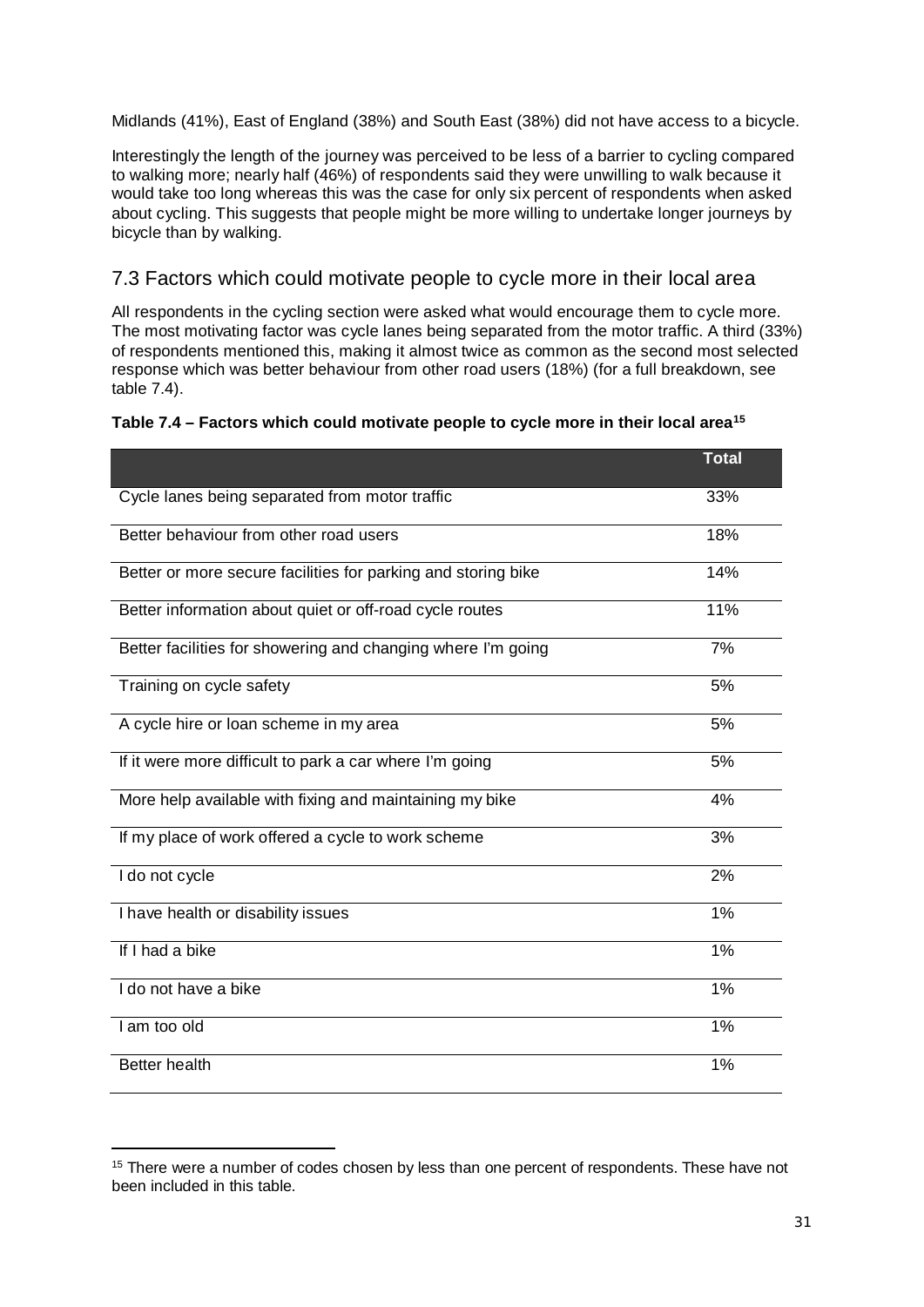| I cannot bike              | 1%   |
|----------------------------|------|
| Other                      | 1%   |
| Nothing would encourage me | 31%  |
| Don't know                 | 1%   |
| Unweighted Base            | 3426 |

*Q17A Which, if any of the following options, would encourage you to cycle more for journeys in your local area? Please select up to three options.* 

*Base: all adults in England who did not have a disability which made it impossible to cycle* 

Among the five most mentioned answers, three – separate cycle lanes (33%), better behaviour from road users (18%) and better information about alternative cycle routes (11%) – are related to the experience on the road during the journey. The other two – better cycle parking facilities (14%) and better shower facilities (7%) – are related to the respondents experience at the end point of the journey.

There were few patterns of sub-group differences regarding these potentially motivating factors. However, some regional difference were evident with a significantly higher proportion of respondents residing in conurbations wanting shower facilities (10%) and training on bike safety (8%). Those living in London in particular were more likely than respondents elsewhere in the country to say that they would be motivated by training courses (12%, compared to 5% overall). Significantly more respondents in the West Midlands (19%) wanted better information of quieter, off road routes while significantly more respondents in East of England (26%) would be encouraged by better behaviour from other road users. Those aged 65 or older were the most likely to say that nothing would encourage them to cycle more, followed by those aged 55 to 64 (50% and 36%, respectively).

### <span id="page-31-0"></span>7.4 Views on cycling facilities

All respondents were asked about the extent to which they agree or disagree that the facilities for cycling in their local area were good and, as a follow-up, were asked to describe these facilities. One of the CWIS aims is for cycling facilities in England to be recognised as in the top ten globally. Currently, only three in ten (31%) respondents agreed that facilities were good while an almost equal proportion (28%) disagreed. A relatively high proportion said they did not know (15%) – in particular a high proportion (20%) of those who cycled twice a year or less often felt they could not comment here.

The proportion of respondents who agreed increased to 43% when considering only those who had cycled more than twice a year. In fact, the more frequently respondents cycled the more likely they were to agree that facilities were good; nearly half (48%) of those who cycled three or more times a week agreed compared with only 27% of those who cycled twice a year or less often.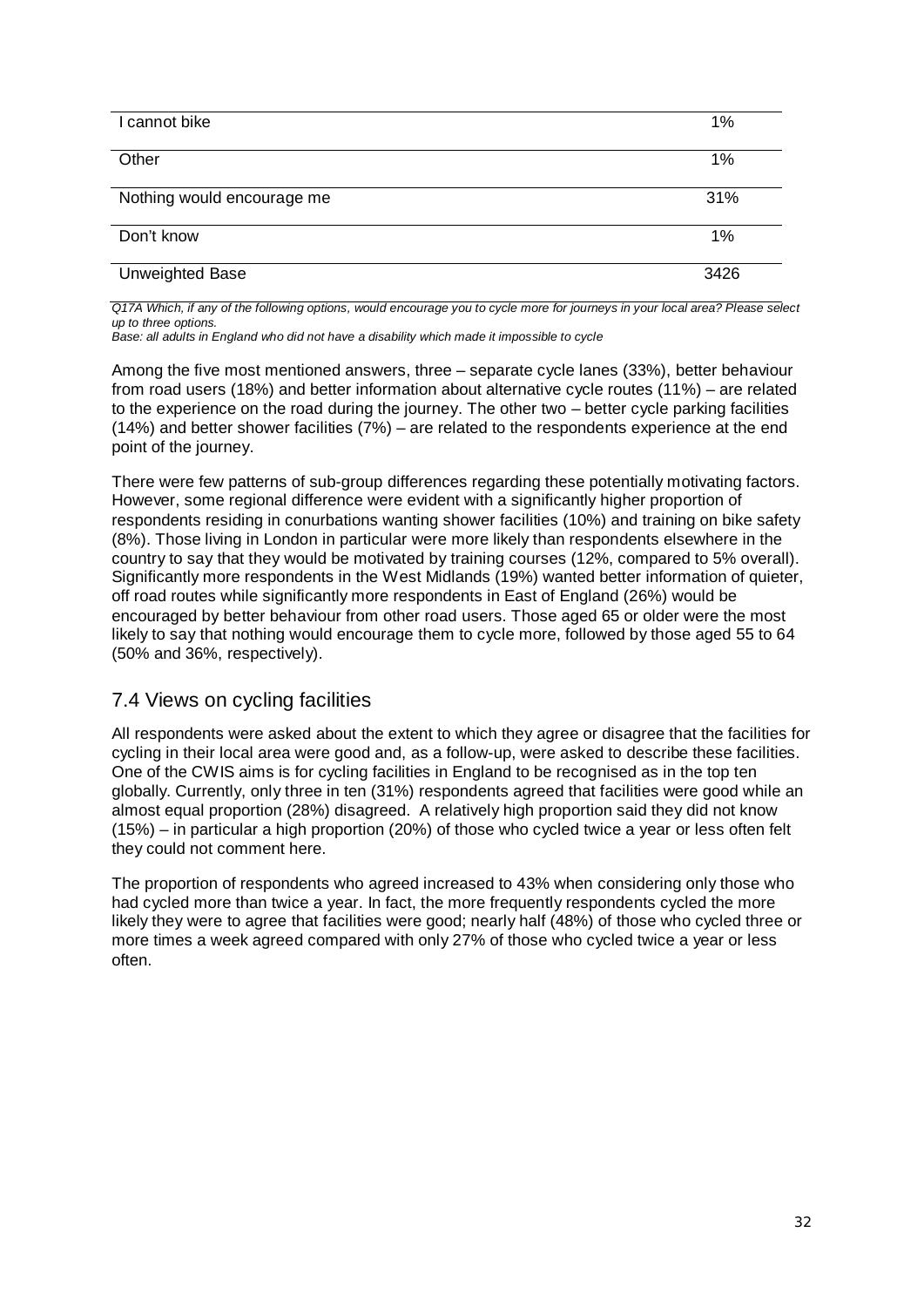|                               | <b>Total</b> | 3 or more<br>times a<br>week | Once or<br>twice a<br>week | Less than<br>that, but<br>more than<br>once a<br>month | <b>Less than</b><br>that, but<br>more than<br>twice a<br>year | Less than<br>that, or<br>never |
|-------------------------------|--------------|------------------------------|----------------------------|--------------------------------------------------------|---------------------------------------------------------------|--------------------------------|
| Strongly agree                | 3%           | 8%                           | 4%                         | 5%                                                     | 4%                                                            | 2%                             |
| Agree                         | 28%          | 41%                          | 42%                        | 31%                                                    | 33%                                                           | 24%                            |
| Neither agree<br>nor disagree | 27%          | 22%                          | 26%                        | 32%                                                    | 28%                                                           | 27%                            |
| <b>Disagree</b>               | 21%          | 23%                          | 23%                        | 24%                                                    | 29%                                                           | 20%                            |
| Strongly<br>disagree          | 7%           | 5%                           | 4%                         | 7%                                                     | 4%                                                            | 7%                             |
| Agree (Net)                   | 31%          | 48%                          | 46%                        | 36%                                                    | 37%                                                           | 27%                            |
| Disagree (Net)                | 28%          | 28%                          | 27%                        | 32%                                                    | 33%                                                           | 27%                            |
| Don't know                    | 15%          | 2%                           | 1%                         | 1%                                                     | 2%                                                            | 20%                            |
| Unweighted<br>base            | 3426         | 218                          | 231                        | 167                                                    | 147                                                           | 2736                           |

### **Table 7.5 Agreement or disagreement of whether local cycling facilities were good by frequency of current cycling behaviour**

*Q18 To what extent do you agree or disagree that overall, the facilities for cycling in your local area are good? Base: all adults in England who did not have a disability which made it impossible to cycle* 

Geographically, respondents living in conurbations were significantly more likely to disagree that facilities were good than those in other urban areas or rural areas (31%, compared to 26% and 23%, respectively). On the other hand respondents in other urban areas were significantly more likely to agree that facilities were good (35%) compared with conurbation (27%) and rural areas (29%).

All respondents were asked to describe the cycling facilities in their area. Nearly a third (31%) answered that they did not know. Some of the key themes that emerged from the spontaneous, unprompted responses included:

- 1) Cycle provision (31%), more specifically:
	- Cycle lanes or tracks (17%): where respondents mainly referred to some kind of lane or track being available (7%); there being no or not enough lanes or tracks (6%); and there being lots of cycle lanes or tracks or them being good (2%)
	- Cycle path provision (9%): where respondents tended to mention these being available (4%); there being no or not enough paths (2%); and there being lots of paths or them being good (2%)
	- Bike storage or security (3%): with 1% of respondents mentioning there being none or not enough
	- Bike hire (1%): mainly in reference to the Santander bicycles
- 2) Cycling environment (10%), more specifically:
	- Places to cycle (4%): where respondents referred to aesthetically pleasing routes such as along canals (1%), railway line (1%), country lanes (1%) and parks (1%)
	- Road and pavement conditions (3%): which included references to the width of the road, road or pavement safety, and signs and markings
	- Traffic (3%): where 2% of respondents mentioned too much traffic and the other 1% referred to quieter roads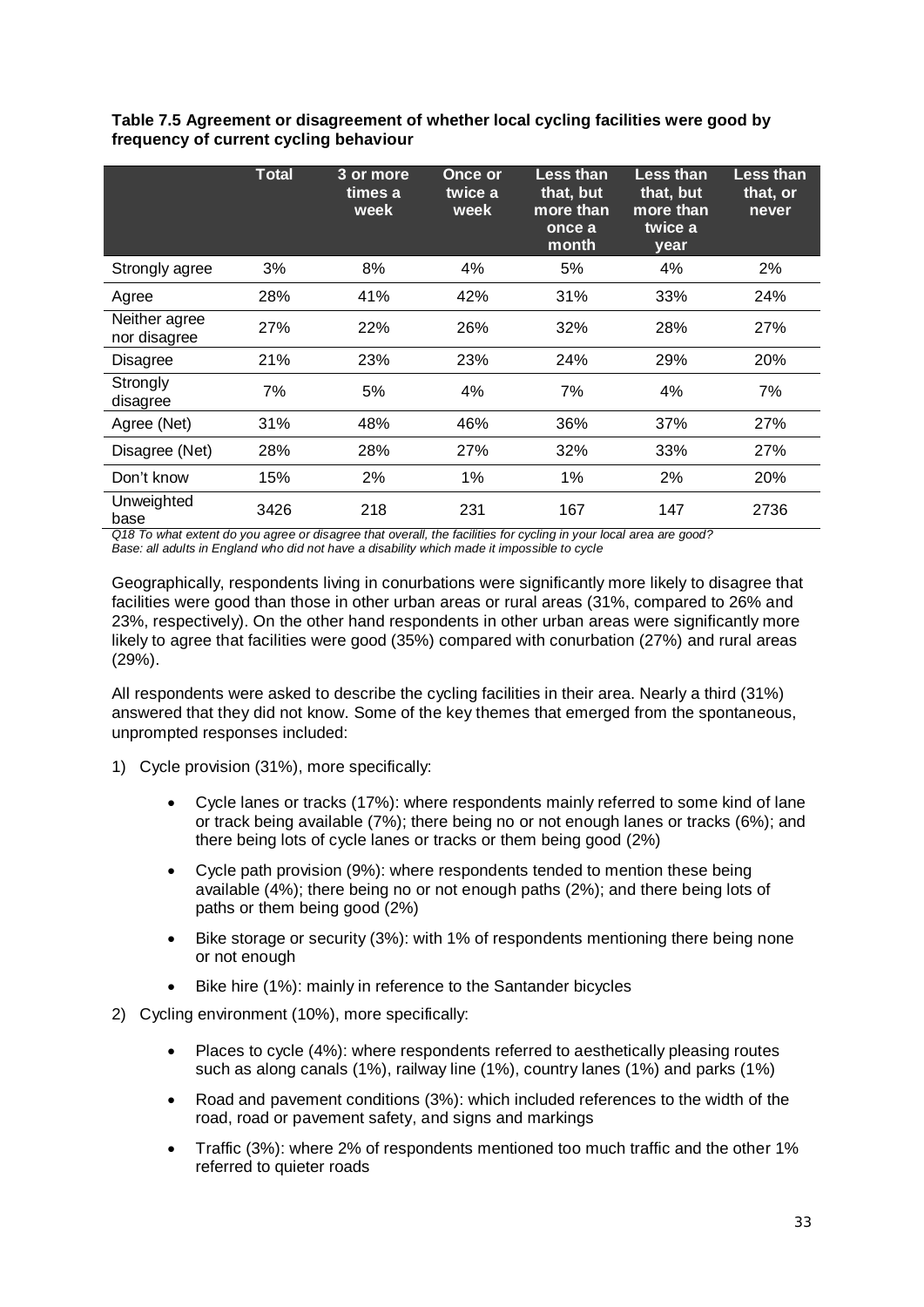Outside of these two main groups, five percent of respondents made a more general positive reference, five percent a neutral one and eight percent a negative one. Eleven percent of respondents claimed there were no cycling facilities in their local areas. A significantly higher proportion of respondents in the North East (26%) and West Midland (19%) gave this response compared with most other regions. The remainder of responses fell into a rather fragmented variety of descriptions.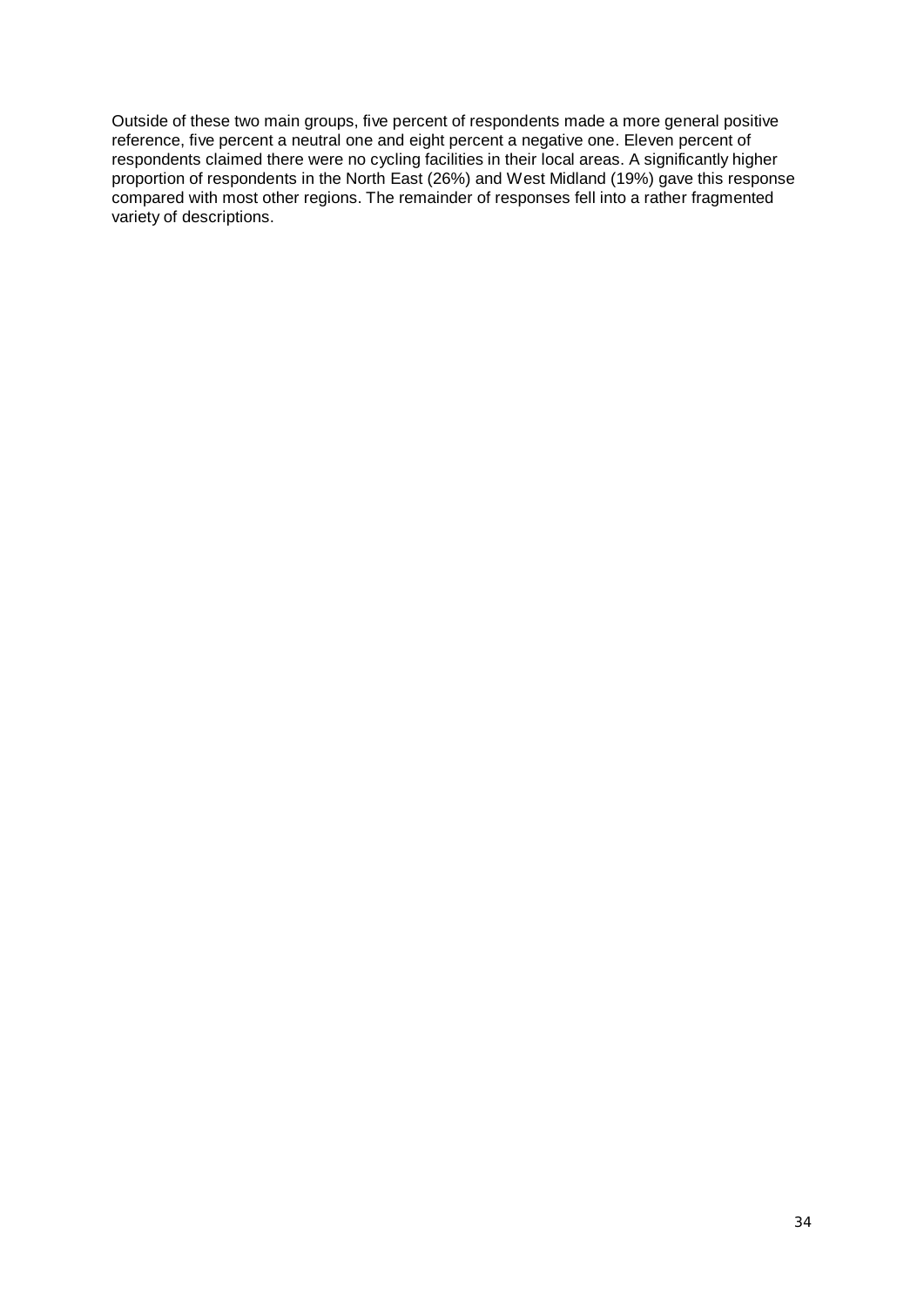## <span id="page-34-0"></span>Appendix A – More details about method

### <span id="page-34-1"></span>Fieldwork

The Local Road Users Survey questions were included on a face-to-face omnibus survey  $- a$ multi-client survey for short studies. The Kantar TNS face-to-face in-home Omnibus is conducted at regular intervals; specifically, data collection for the Local Road User questions was conducted in England across two waves:

- 1) 05 09 October 2016 during which 1,758 completes were collected
- 2) 07 11 October 2016 during which 1,741 completes were collected

This enabled the full sample of 3,499 completes to be collected in a short timeframe. Fieldwork was conducted during the afternoon and evening on weekdays as well across weekends. Each interviewer was equipped with a tablet computer which allow for high quality data collection with full verbatim responses where required.

### <span id="page-34-2"></span>Quota sampling

In addition to conventional quota sampling Kantar TNS Omnibus uses random location sampling. Specifically, a computerised sampling system is used to integrate the Postcode Address File (PAF) with the 2011 Census small area data at output area level. This enabled replicated waves of multi-stage stratified samples to be drawn with accurate and up to date address selection using PPS methods (probability proportional to size). Quotas are managed quotas to incorporate key characteristics; notably employment status, which is known to have a bearing on individuals' probabilities of being at home and so available for interview. To ensure a balanced sample of adults within the effective contacted addresses, quotas are set by gender and within this work status as well as presence of children. Additionally, interviewers worked within rules that governed the distribution, spacing and timings of interviews. Within each sample point, only one interview was undertaken per household and a minimum of three households were left between each successful interview. In general, sampling points all have the same quota set. However, there are two sets of quotas:

- London
- The rest of England excluding London

This difference is primarily because in general interviewers tend to achieve fewer interviews in London – so the quotas are set to account for this.

### <span id="page-34-3"></span>**Weighting**

Despite following the above quota plan we applied weighting for the following reasons:

- To ensure the data matched the latest and highest quality census data sources
- To reduce error. There are two main components to error: bias (how accurate the results are) and variance (linked to the size of the margins of error – the greater the variance, the larger the margins of error).

Accordingly, to reduce the sample bias we created the optimal weighting approach; following statistical procedures to select the most appropriate variables from the latest census data. The following variables were included: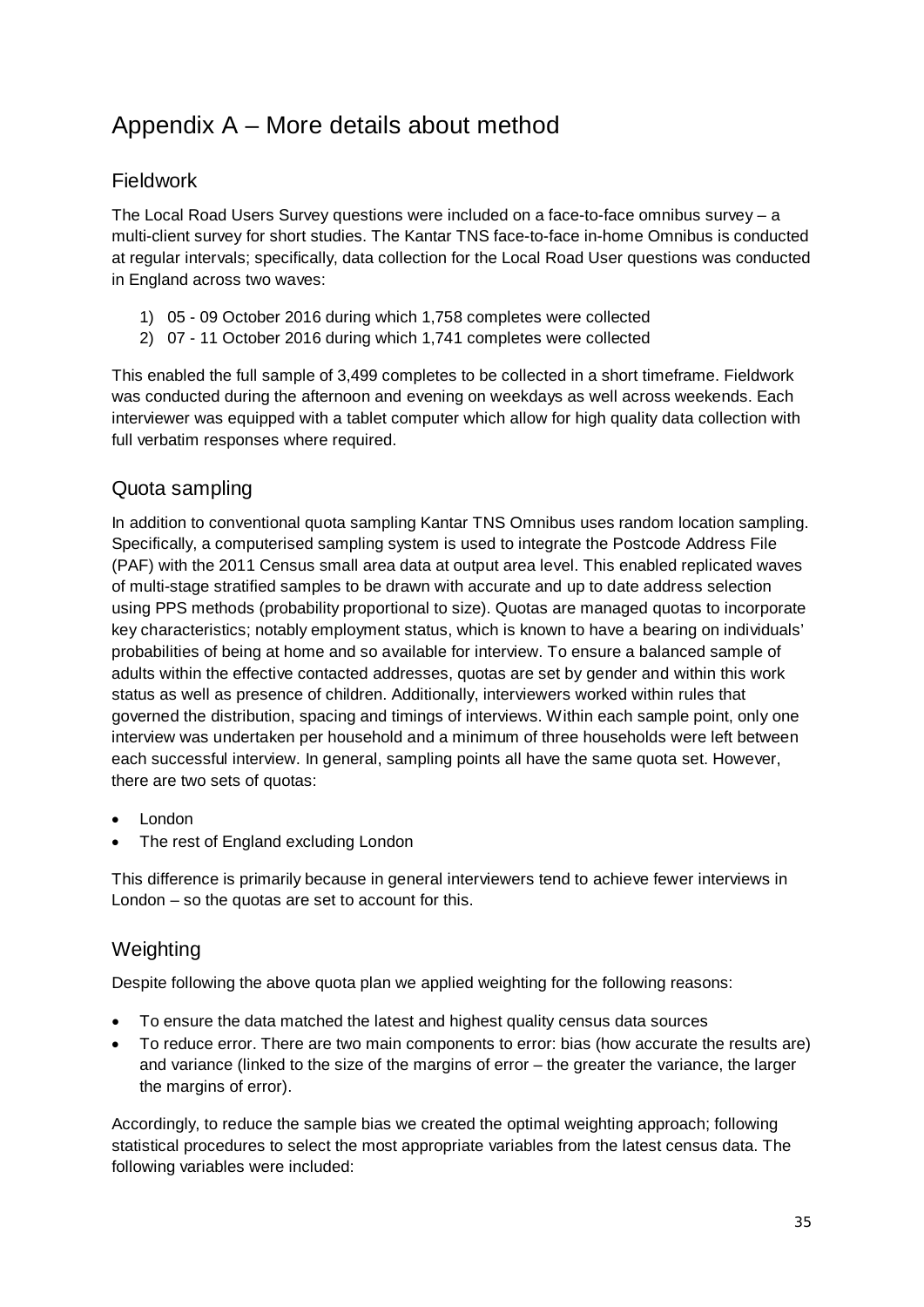| Demographic variable | Source for weighting targets                                   |
|----------------------|----------------------------------------------------------------|
| Age by gender        | <b>ONS Mid-2015 Population Estimates</b>                       |
| Region               | <b>ONS Mid-2015 Population Estimates</b>                       |
| Marital status       | ONS Annual Population Survey (April 15 - March 16)             |
| Tenure               | ONS Annual Population Survey (April 15 - March 16)             |
| Urbanisation         | ONS Mid-2014 Population Estimates for Lower Layer Super Output |
|                      | Areas in England by Single Year of Age                         |
| Social grade         | National Readership Survey 2016                                |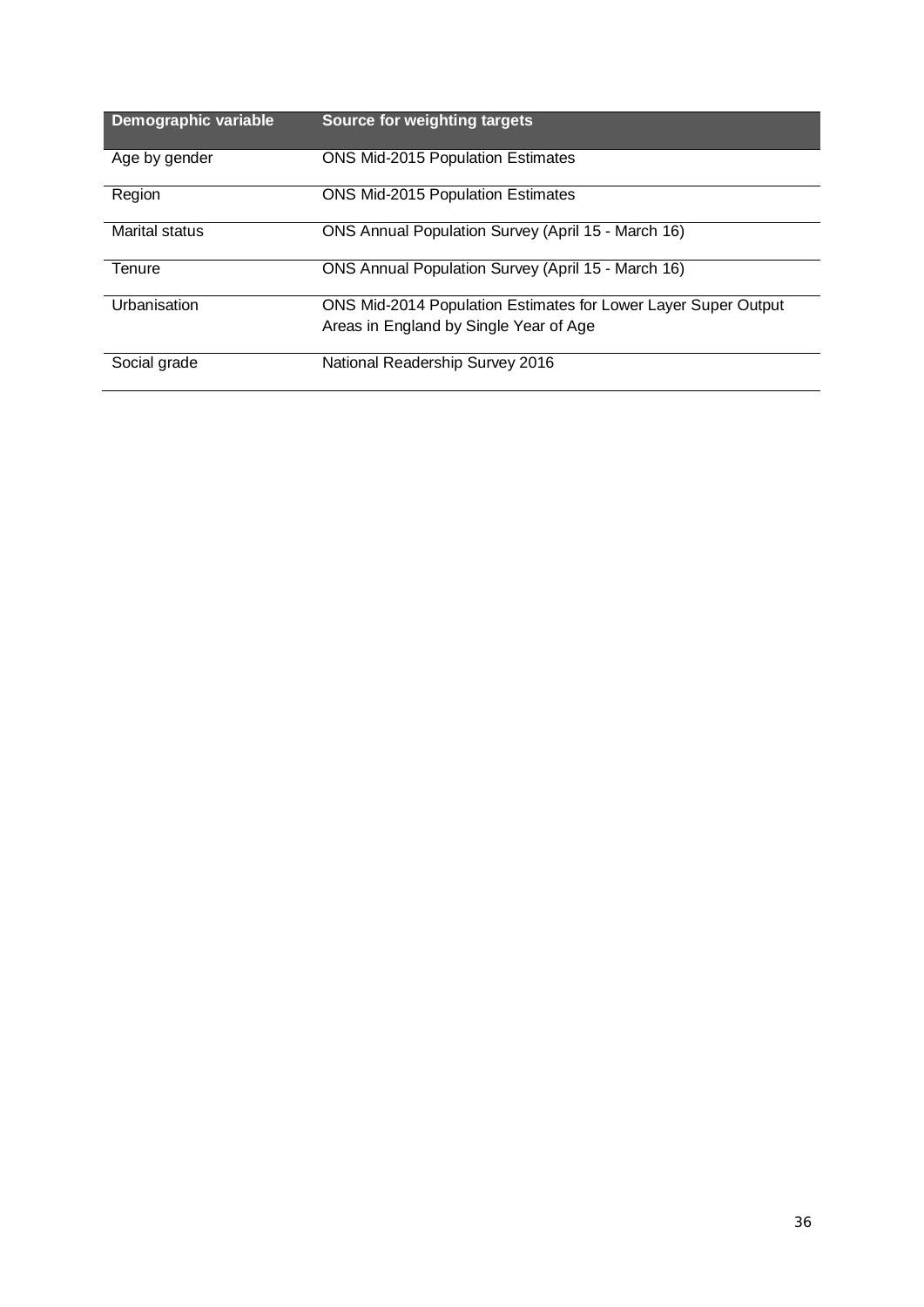### <span id="page-36-0"></span>Appendix B - Questionnaire

# $Q001 - Q001$ : F1 = All adults  $16+$  in England Text Not back I would now like to ask you some questions about walking, cycling and using buses in your local area. **Q002 - Q002: F1 = All adults 16+ in England Multi coded** Not back  $\vert$  Min = 1 First of all, do you have any disability or long standing health problem that makes it difficult for you to do any of the following?

READ OUT

|   | Rotated |                                                            |  |  |  |
|---|---------|------------------------------------------------------------|--|--|--|
|   |         |                                                            |  |  |  |
|   |         | Walk (Go out on foot)                                      |  |  |  |
| 2 | □       | Cycle                                                      |  |  |  |
| 3 | ❏       | Use local buses                                            |  |  |  |
|   |         | Get in or out of a car                                     |  |  |  |
|   | ⊖ )     | None of these (do not read) *Position fixed *Exclusive     |  |  |  |
|   |         | Prefer not to say (do not read) *Position fixed *Exclusive |  |  |  |

**Researcher notes:** This question is adapted from the "Climate change and transport choice segmentation (B2)" and the "National Travel Survey (NTS): Individual (2007-2014)"

**Q003 - Q003: F2 = All who have a disability which makes it difficult to walk (Q002\1) or cycle (Q002\2) or use buses (Q002\3) or use a car (Q002\4)**

**Single coded**

Not back

And how severely does this limit your ability to do that? Is it ...

### READ OUT

|   | <b>Normal</b> |                          |  |  |  |
|---|---------------|--------------------------|--|--|--|
|   |               |                          |  |  |  |
|   | O             | Impossible               |  |  |  |
|   | Ő             | Very difficult           |  |  |  |
| 3 | ◡             | Quite difficult          |  |  |  |
| 6 |               | Don't know (do not read) |  |  |  |

**B001: Introduction Begin block**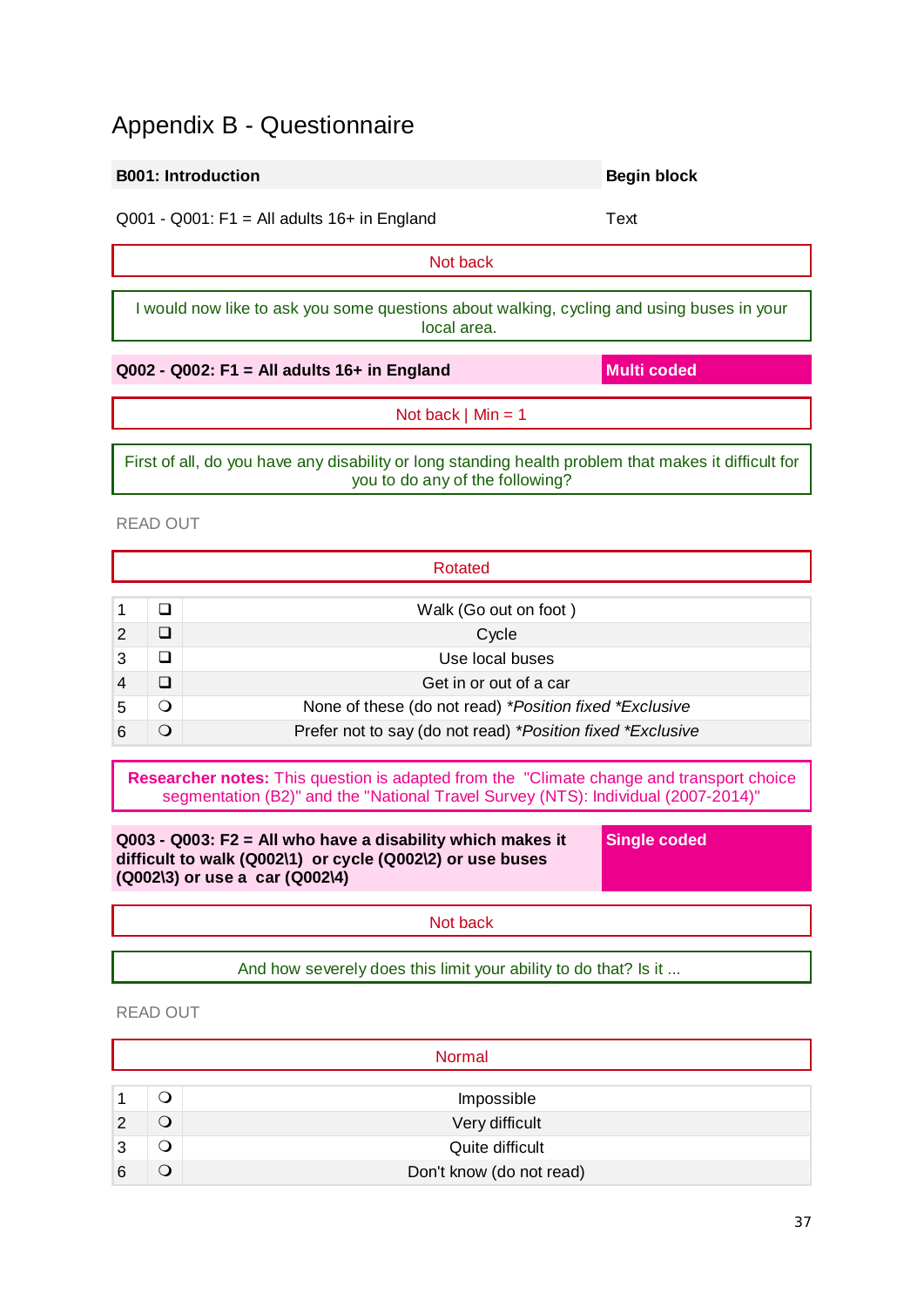**7 O Refused (do not read)** 

**Researcher notes:** This question is adapted from the "Climate change and transport choice segmentation (B2)"

**Q004 - Q004: F1 = All adults 16+ in England Matrix** 

Not back | Number of rows: 5 | Number of columns: 5

How often do you use the following types of transport to get around your local area?

READ OUT

| <b>Rotated</b>                                      |                                 |                            |                                                              |                                                              |                                   |
|-----------------------------------------------------|---------------------------------|----------------------------|--------------------------------------------------------------|--------------------------------------------------------------|-----------------------------------|
|                                                     | Rendered as Dynamic Grid        |                            |                                                              |                                                              |                                   |
|                                                     | 3 or<br>more<br>times a<br>week | Once or<br>twice a<br>week | Less<br>than<br>that, but<br>more<br>than<br>once a<br>month | Less<br>than<br>that, but<br>more<br>than<br>twice a<br>year | Less<br>than<br>that, or<br>never |
| <b>Bus</b>                                          | $\Omega$                        | $\Omega$                   | $\Omega$                                                     | $\circ$                                                      | ∩                                 |
| <b>Bicycle</b>                                      | ∩                               | $\Omega$                   | $\Omega$                                                     | $\Omega$                                                     | Q                                 |
| Car or motorcycle as a driver or<br>passenger       | Q                               | $\Omega$                   | $\Omega$                                                     | $\Omega$                                                     | Q                                 |
| Walk - some or all of your journey                  | Q                               | ∩                          | ∩                                                            | ∩                                                            | ∩                                 |
| National Rail trains, tram or London<br>underground | $\Omega$                        | O                          | ∩                                                            | O                                                            | ∩                                 |

**Researcher notes:** This question is adapted from a TFL survey **Scripter notes:** If selected '1: Walk (Go out on foot )' at Q002 AND '1.Impossible' at Q003 DO NOT show '4:Walk - some or all of your journey' If selected '2: Cycle' at Q002 AND '1.Impossible' at Q003 DO NOT show '2:Bicycle' If selected '3: Use local buses' at Q002 AND '1.Impossible' at Q003 DO NOT show '1:Bus' If selected 4'car or motorcycle' at Q002 and "1 Impossible" at Q003 DO NOT show 3 "Car or motorcycle"

**Q005 - Q005: F3 = All who rarely use a car or motorcycle (Q004\4,5 for code 3 car or motorcycle)**

**Multi coded**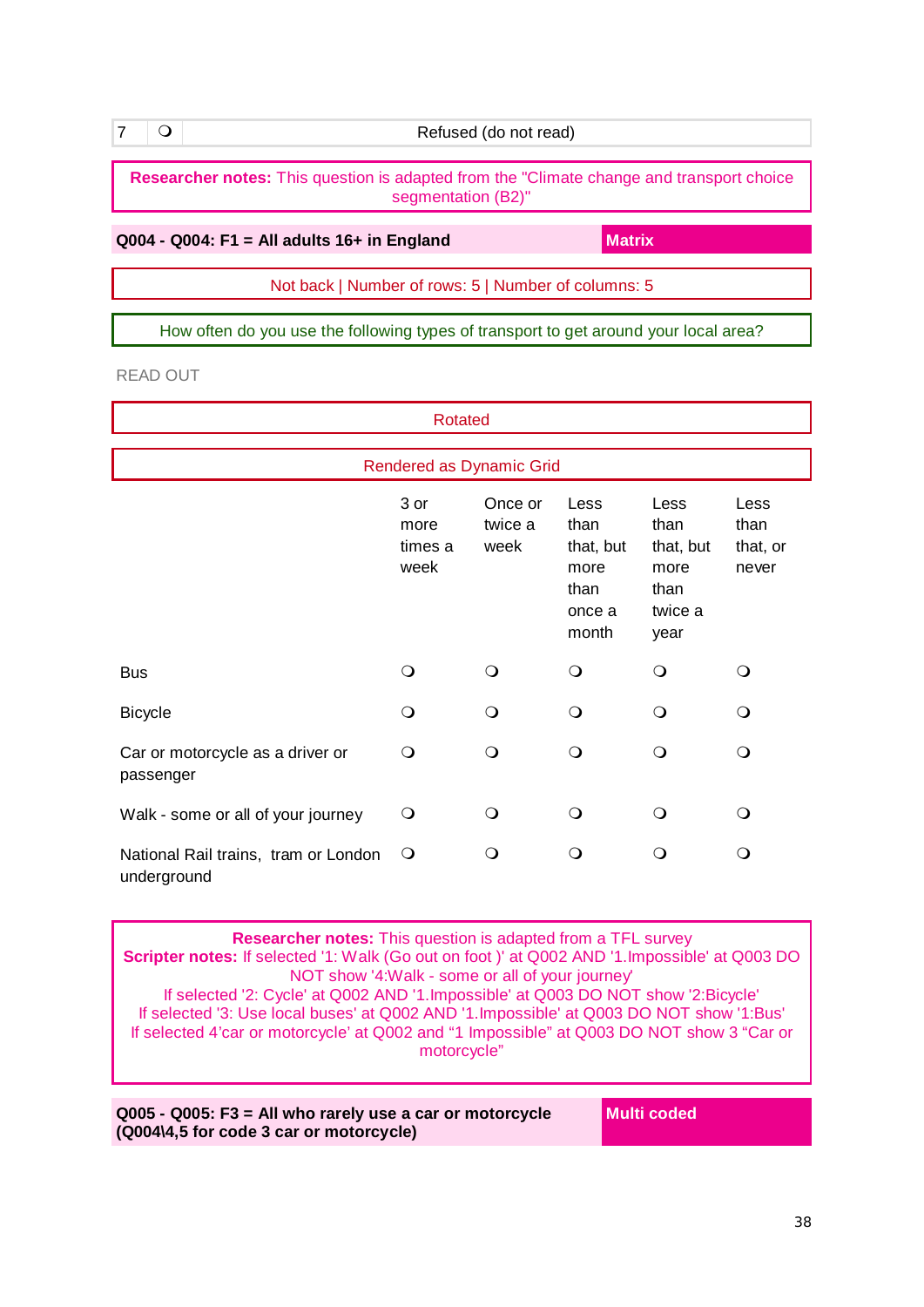### Not back  $\mid$  Min = 1

You said you don't use the car or motorcycle that often (as a passenger or a driver). Why is that?

READ OUT

|  | Rotated                                          |
|--|--------------------------------------------------|
|  | Do not own or have access to a car or motorcycle |
|  | Do not have a driving licence                    |
|  | Prefer to use other types of transport           |
|  | Other (please specify) *Open *Position fixed     |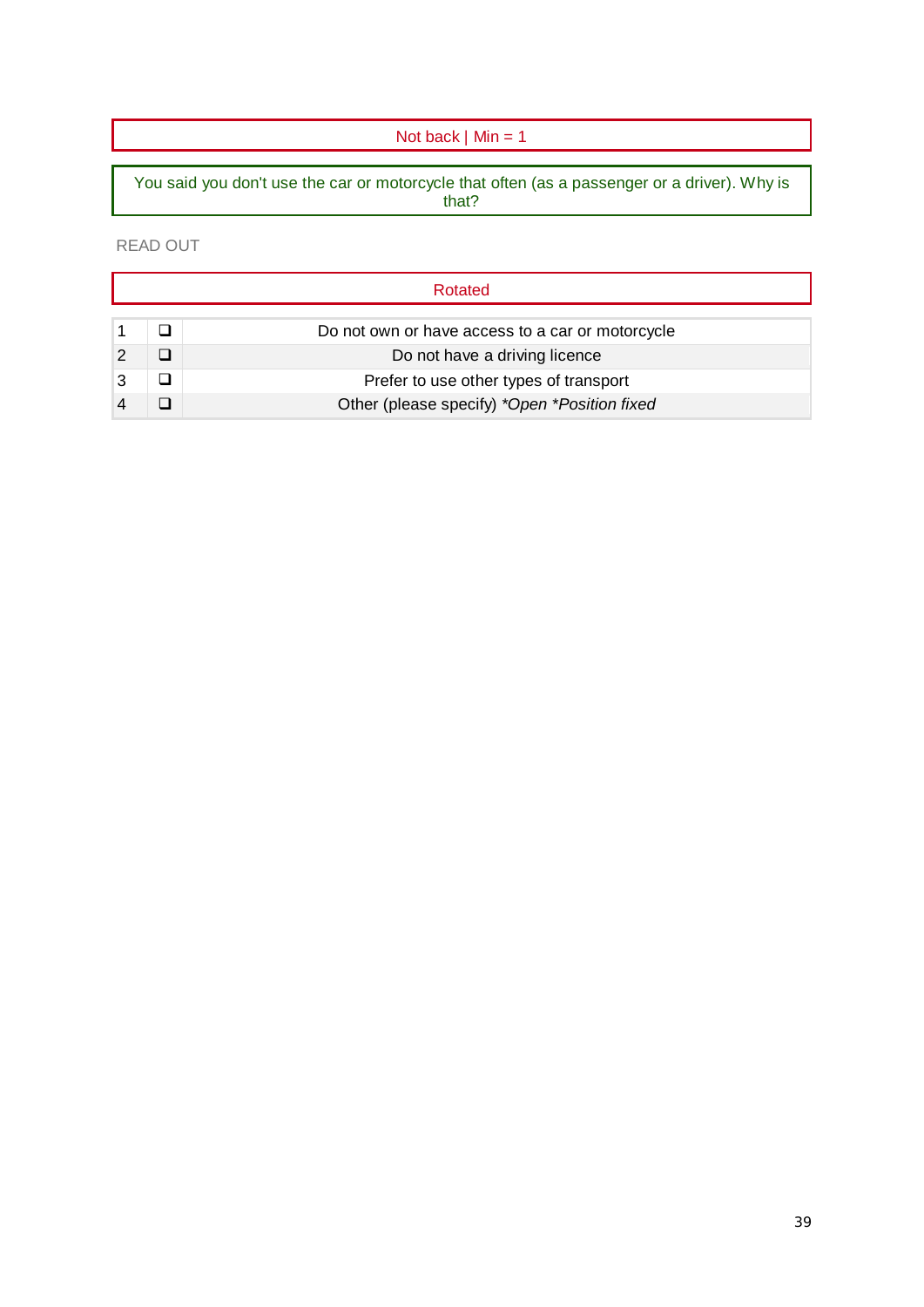| $Q006 - Q006$ : F1 = All adults 16+ in England      | Matrix |
|-----------------------------------------------------|--------|
| Not back   Number of rows: 6   Number of columns: 6 |        |

Please tell me which types of transport you use for different types of journeys in your local area. Which types of transport do you use …

READ OUT

|                                                     |                                             | <b>Rotated</b>           |                                                                                      |                     |                                            |                                     |
|-----------------------------------------------------|---------------------------------------------|--------------------------|--------------------------------------------------------------------------------------|---------------------|--------------------------------------------|-------------------------------------|
|                                                     |                                             | Rendered as Dynamic Grid |                                                                                      |                     |                                            |                                     |
|                                                     | To<br>commute<br>to work<br>or to<br>school | To go<br>shopping        | For<br>leisure<br>activities<br>e.g.<br>going to<br>the<br>cinema<br>or to<br>sports | On work<br>business | To visit<br>friends<br>and/or<br>relatives | To takE<br>children<br>to<br>school |
| <b>Bus</b>                                          | □                                           | ❏                        | □                                                                                    | $\Box$              | ◻                                          | ❏                                   |
| <b>Bicycle</b>                                      | □                                           | □                        | $\Box$                                                                               | ❏                   | ◻                                          | ◻                                   |
| Car or motorcycle as a<br>driver or passenger       | □                                           | □                        | $\Box$                                                                               | $\Box$              | □                                          | ◻                                   |
| Walk                                                | ❏                                           | □                        | $\Box$                                                                               | ❏                   | ◻                                          | ❏                                   |
| National Rail trains, Tram or<br>London underground | □                                           | ◻                        | □                                                                                    | □                   | ◻                                          | □                                   |
| I don't make this kind of<br>journey                | □                                           | ◻                        | □                                                                                    | ❏                   | ◻                                          | ❏                                   |

**Researcher notes:** This question has been adapted from "Understanding Society (USOC)" **Scripter notes:** Route out modes of transport coded as "Less than that or never" at Q004 If selected '1: Walk (Go out on foot )' at Q002 AND '1.Impossible' at Q003 DO NOT show '4:Walk' If selected '2: Cycle' at Q002 AND '1.Impossible' at Q003 DO NOT show '2:Bicycle'

If selected '3: Use local buses' at Q002 AND '1.Impossible' at Q003 DO NOT show '1:Bus'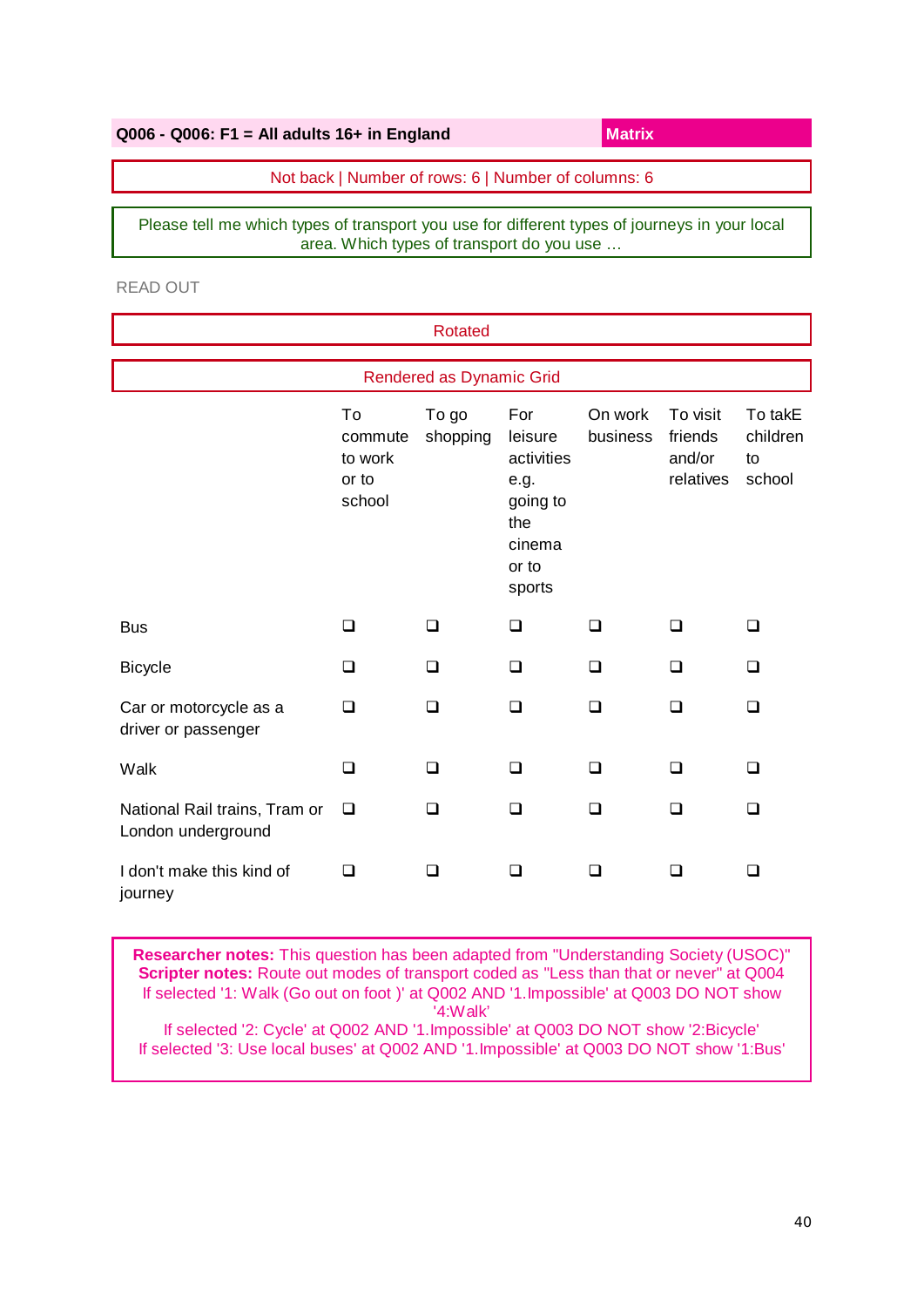### **Q007 - Q007: F1 = All adults 16+ in England Multi coded**

Not back  $\vert$  Min = 1  $\vert$  Max = 3

Which, if any, of the following factors are important to you when deciding which type of transport to use in your local area? Please select up to three factors.

ADD IF NECESSARY: This can include any type of transport, such as bus, bicycle, car, walking, train, or any other type of transport

READ OUT

Respondent can choose up to three reasons.

|    |   | Rotated                                                                                                       |
|----|---|---------------------------------------------------------------------------------------------------------------|
|    |   |                                                                                                               |
| 1  | ◻ | Privacy                                                                                                       |
| 2  | ◻ | Comfort                                                                                                       |
| 3  | ❏ | <b>Environmental considerations</b>                                                                           |
| 4  | ◻ | A reliable journey time                                                                                       |
| 5  | ❏ | A quick journey time                                                                                          |
| 6  | ◻ | The cost of the journey                                                                                       |
| 7  | ◻ | My personal health and fitness                                                                                |
| 8  | ❏ | Ease of access                                                                                                |
| 9  | ❏ | The type of transport I have access to (e.g. car ownership, bicycle ownership, access<br>to public transport) |
| 10 | ◻ | I have a travel pass (entitling me to free travel)                                                            |
| 11 | ❏ | Safety                                                                                                        |
| 12 | ∩ | Other (please specify) *Open *Exclusive                                                                       |
|    |   |                                                                                                               |

**Scripter notes:** Ask only code 8 depending on Q002/Q003. Exact routing pending client confirmation of questions.

#### **B001: Introduction End block**

Ask only if NOT **Q002 - Q002**,1 and NOT **Q003 - Q003**,1

**B002: Walking section - F4 = All adults 16+ in England who do Begin blocknot have a disability that make it impossible to walk (NOT (Q002\1) AND (Q003\1))**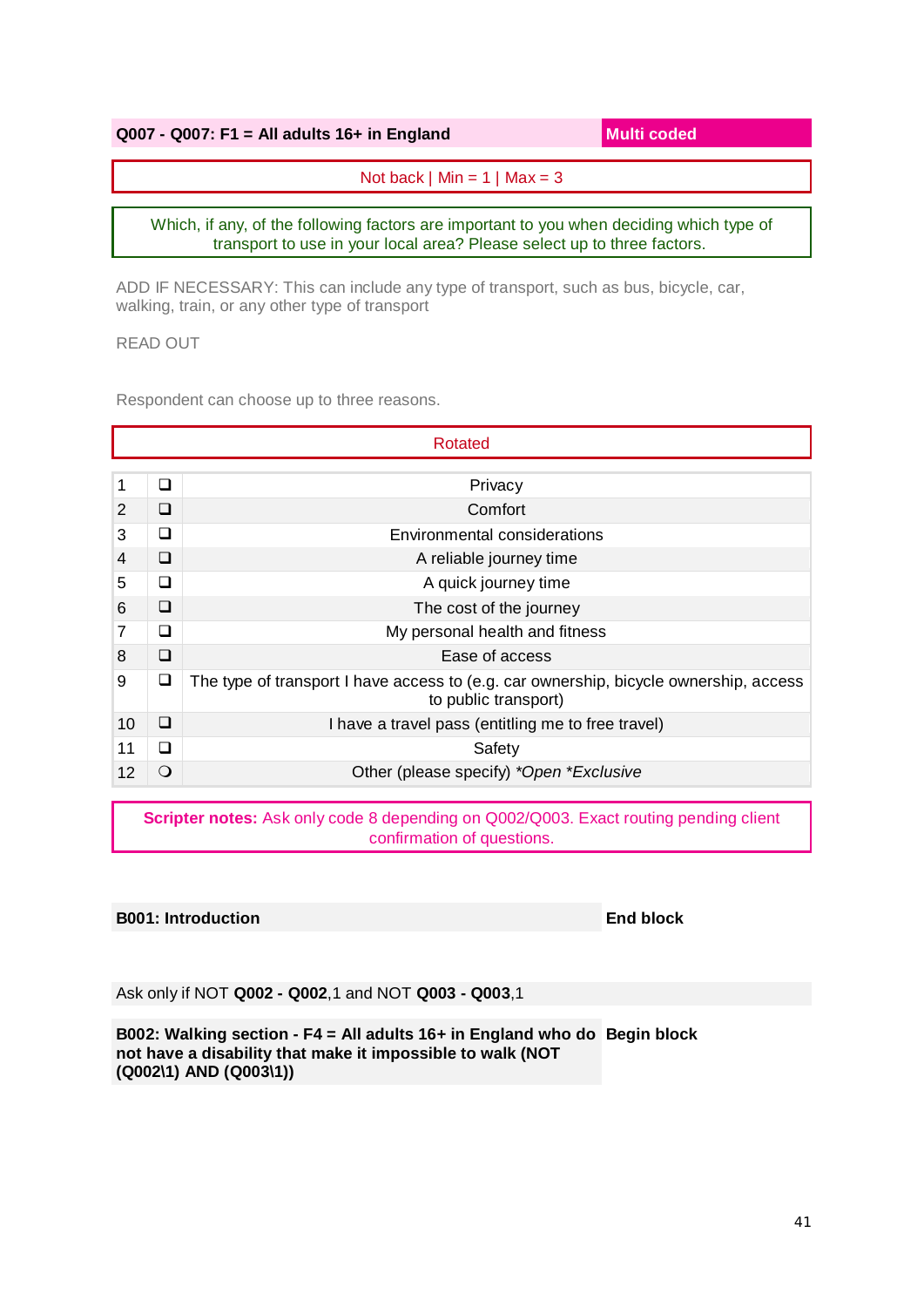Q008 - Q008: F4 = All adults 16+ in England who do not have a disability that make it impossible to walk (NOT (Q002\1) AND (Q003\1)) **Text** 

Not back

In this part of the survey, I am interested in your views on walking and the walking facilities in your local area.

IF NECESSARY: You can include running or jogging when you think of walking if you do this to get from A to B, for example to commute, but please don't include running or jogging you do as a leisure activity.

**Q009 - Q009: F4 = All adults 16+ in England who do not have a disability that make it impossible to walk (NOT (Q002\1) AND (Q003\1))**

**Single coded**

Not back

To what extent do you agree or disagree with the following statement:

"I am willing to walk more often for journeys in my local area"

READ OUT

IF NECESSARY: You can include running or jogging when you think of walking if you do this to get from A to B, for example to commute, but please don't include running or jogging you do as a leisure activity.

|   | <b>Flipped</b> |                                          |  |
|---|----------------|------------------------------------------|--|
|   |                |                                          |  |
|   | O              | Strongly agree                           |  |
| 2 | O              | Agree                                    |  |
| 3 | Q              | Neither agree nor disagree               |  |
|   | ∩              | <b>Disagree</b>                          |  |
| 5 | ∩              | Strongly disagree                        |  |
| 6 | Q              | Don't know (do not read) *Position fixed |  |
|   | ∩              | Refused (do not read) *Position fixed    |  |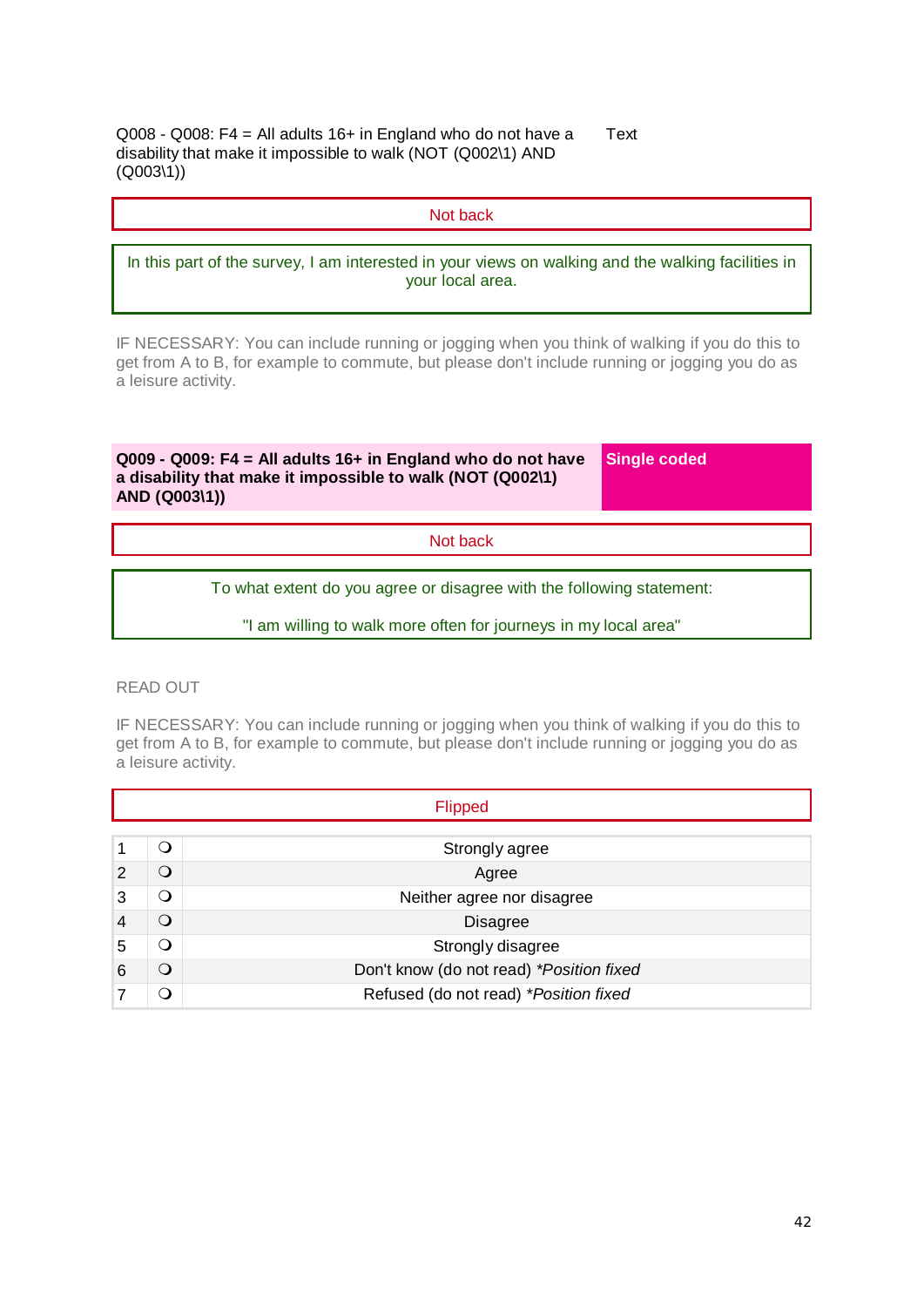**Q010 - Q010: F5 = All who do not have a disability that make it Multi coded impossible to walk (NOT (Q002\1) AND (Q003\1)) AND who are unwilling to walk more in their local area (Q009\4,5)**

Not back  $\mid$  Min = 1  $\mid$  Max = 3

You said you would be unwilling to walk more often for journeys in your local area. Why do you say that? Please tell me about up to three reasons.

DO NOT PROMPT

PROBE IF NECESSARY - Anything else? Respondent can choose up to three reasons.

|   |   | Normal                                                                               |
|---|---|--------------------------------------------------------------------------------------|
|   | □ | It would take too long to walk/too far away                                          |
| 2 | П | I am worried about personal safety e.g. due to crime                                 |
| 3 | ❏ | I have to carry things - e.g. tools, shopping or children - and cannot manage it all |
| 4 | ❏ | The weather                                                                          |
| 5 | □ | It's too dangerous e.g. because of too much traffic                                  |
| 6 | n | It's difficult to walk as pavements to narrow or poorly maintained                   |
|   | □ | I don't like walking                                                                 |
| 8 |   | Other (please specify) *Open *Position fixed                                         |

**Researcher notes:** Code suggestions similar to National Travel Survey (NTS)

We suggest making this question an unprompted list to get a more truthful answer.

**Q011 - Q011: F4 = All adults 16+ in England who do not have a disability that make it impossible to walk (NOT (Q002\1) AND (Q003\1))** 

**Multi coded**

Not back  $\mid$  Min = 1  $\mid$  Max = 3

Which, if any, of the following reasons would encourage you to walk more for journeys in your local area? Please select up to three reasons.

READ OUT

Respondent can choose up to three reasons.

|  | Rotated                                                           |
|--|-------------------------------------------------------------------|
|  |                                                                   |
|  | Less fear of crime/anti-social behaviour                          |
|  | If it is more difficult/expensive to park my car                  |
|  | Better information about walking routes                           |
|  | Better behaviour from people on the road (drivers, cyclists etc.) |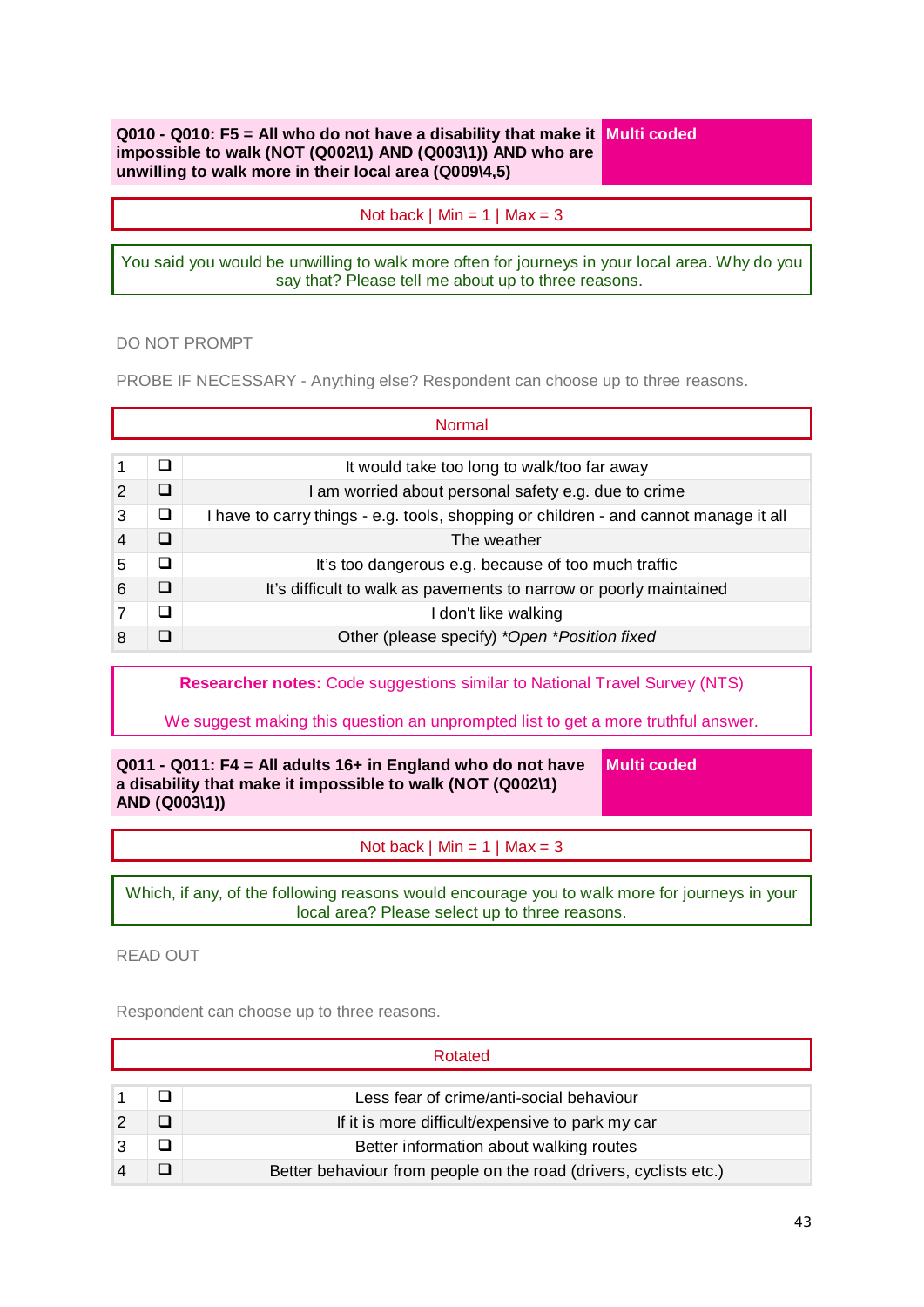| 5  |   | Better maintained pavements                                         |
|----|---|---------------------------------------------------------------------|
| 6  |   | Well-lit streets                                                    |
|    |   | Wider pavements                                                     |
| 8  | ❏ | If I was fitter/healthier                                           |
| 9  | ❏ | If I had someone to walk with                                       |
| 10 |   | Other (please specify) *Open *Position fixed                        |
| 11 | ∩ | Nothing would encourage me (do not read) *Position fixed *Exclusive |
|    |   | Don't know (do not read) *Position fixed *Exclusive                 |

**Researcher notes:** Some similar codes to Transport Choices Segmentation Study variable CN13a

**Q012 - Q012: F4 = All adults 16+ in England who do not have a disability that make it impossible to walk (NOT (Q002\1) AND (Q003\1))**

**Single coded**

Not back

To what extent do you feel safe walking in your local area in the daytime? Do you feel ...

READ OUT

|   | Flipped  |                                          |  |
|---|----------|------------------------------------------|--|
|   |          |                                          |  |
|   | ິ )      | Very safe                                |  |
| 2 | Q        | Quite safe                               |  |
| 3 | $\Omega$ | Neither safe nor unsafe                  |  |
|   | $\Omega$ | Quite unsafe                             |  |
| 5 | O        | Very unsafe                              |  |
| 6 |          | Don't know (do not read) *Position fixed |  |

**Researcher notes:** General Lifestyle Survey (GLS): Individual Section variable walkday (very similar - slightly different wording)

ONS Omnibus: Transport issues variable M371\_12a (less similar than than above one)

**Q013 - Q013: F6 = All who do not have a disability that make it Multi coded impossible to walk (NOT (Q002\1 AND Q003\1)) AND who feel less secure in daytime (Q012\3,4,5,6)**

Not back  $\vert$  Min = 1  $\vert$  Max = 3

And why don't you feel safe? Please tell me up to three reasons.

DO NOT PROMPT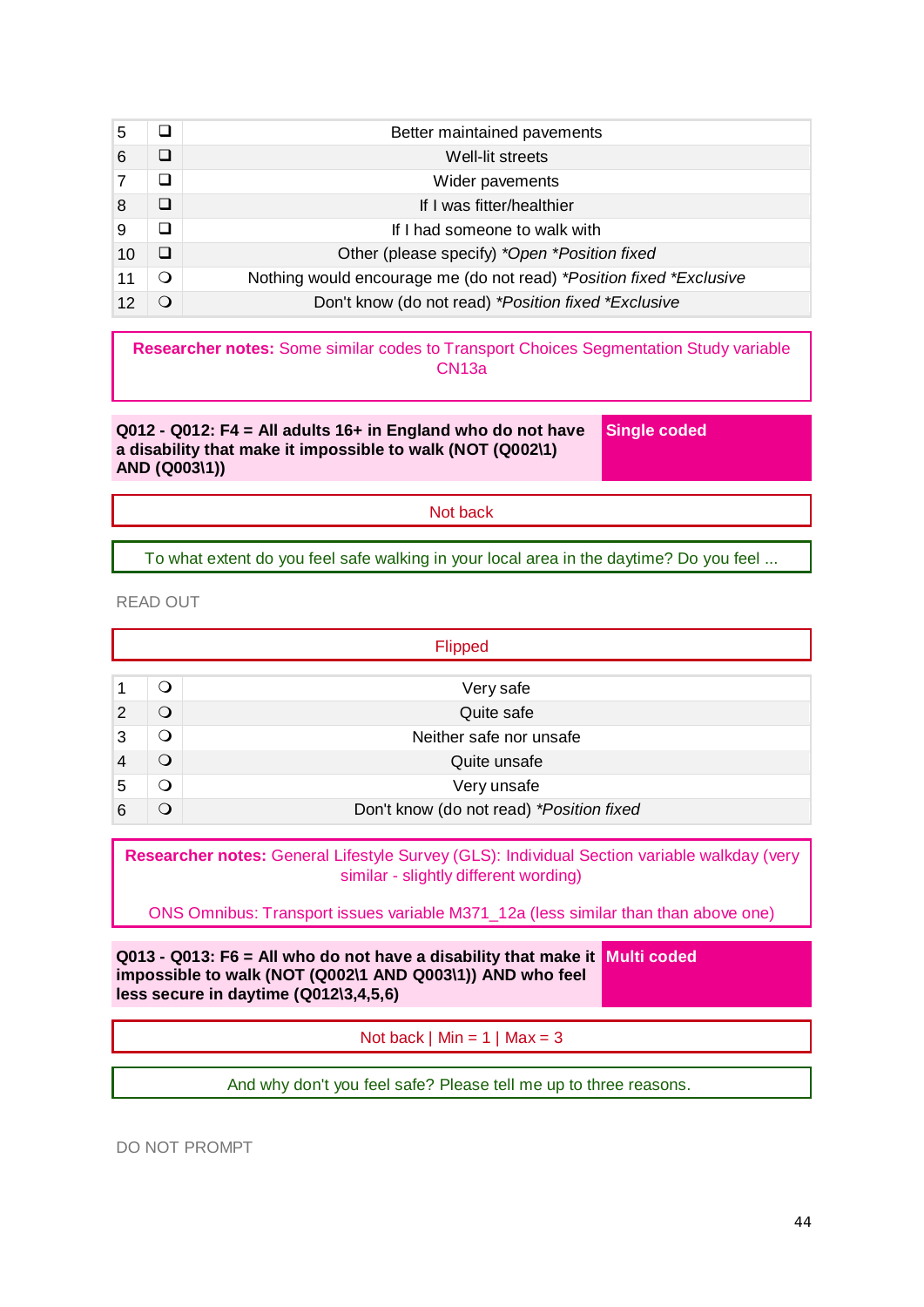PROBE IF NECESSARY - Anything else? Respondent can choose up to three reasons.

|   |        | Rotated                                                   |
|---|--------|-----------------------------------------------------------|
|   | ❏      | Worry about crime levels/anti-social behaviour            |
| 2 | ப      | Risk of being injured by a vehicle or cyclist             |
| 3 | ◻      | Volume or speed of road traffic                           |
|   | $\Box$ | Presence of other pedestrians (e.g. pavement is too busy) |
| 5 | ◻      | Lack of safe pedestrian crossings                         |
|   |        | Other (please specify) *Open *Position fixed              |

**Researcher notes:** We suggest making this question an unprompted list to get a more truthful answer.

**B002: Walking section - F4 = All adults 16+ in England who do End block not have a disability that make it impossible to walk (NOT (Q002\1) AND (Q003\1))**

Ask only if (NOT **Q002 - Q002**,3 and NOT **Q003 - Q003**,1)

#### **B003: Buses -F7 = All adults 16+ in England who do not have a disability that make it impossible to use the bus (NOT(Q002\3) AND (Q003\1)) Begin block**

Q014 - Q014: F7 = All adults 16+ in England who do not have a disability that make it impossible to use the bus (NOT (Q002\3) AND (Q003\1)) Text

Not back

In this part of the survey, I am interested in your views on travelling by bus in your local area

**Q015 - Q015: F7 = All adults 16+ in England who do not have a disability that make it impossible to use the bus (NOT (Q002\3) AND (Q003\1)) Single coded**

Not back

To what extent do you agree or disagree with the following statement:

"I am willing to travel by bus more often for journeys in my local area"

READ OUT

|   | Flipped                    |
|---|----------------------------|
|   |                            |
|   | Strongly agree             |
|   | Agree                      |
| 2 | Neither agree nor disagree |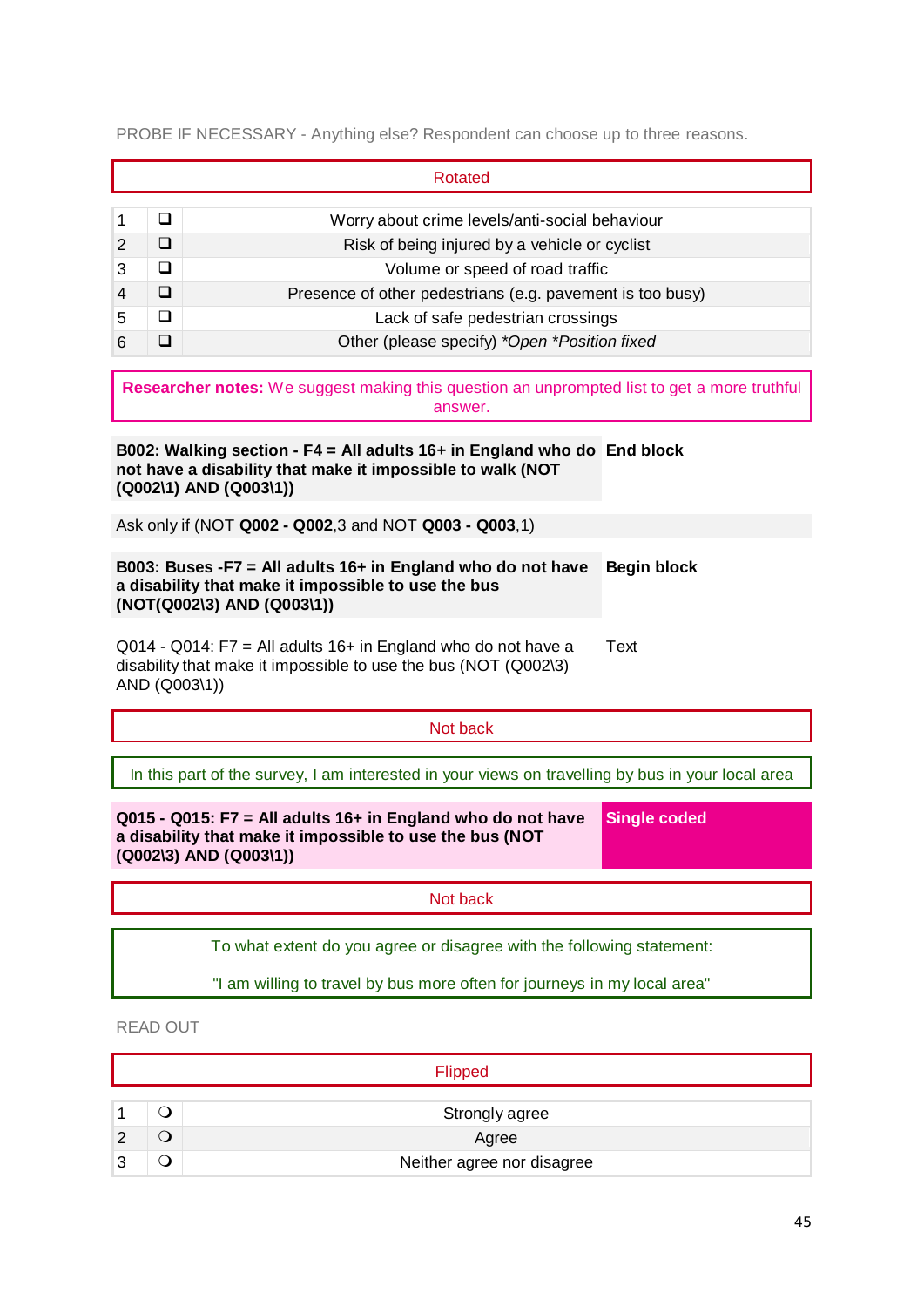|  | Disagree                                 |
|--|------------------------------------------|
|  | Strongly disagree                        |
|  | Don't know (do not read) *Position fixed |
|  | Refused (do not read) *Position fixed    |

**Q016 - Q016: F8 = All who do not have a disability that make it Multi coded impossible to use the bus (NOT(Q002\3) AND (Q003\1)) AND who are unwilling to take the bus (Q015\4,5)**

Not back  $\mid$  Min = 1  $\mid$  Max = 3

You said you would be unwilling to travel by bus more often in your local area. Why do you say that? Please tell me about up to three reasons.

#### DO NOT PROMPT

PROBE IF NECESSARY - Anything else? Respondent can select up to three answers.

|    |    | Rotated                                                                               |
|----|----|---------------------------------------------------------------------------------------|
|    |    |                                                                                       |
| 1  | Q. | I have to carry things - such as tools, shopping, children - and cannot manage it all |
| 2  | ❏  | I would need to change bus / no direct route                                          |
| 3  | □  | I don't know what bus services are available                                          |
| 4  | □  | Buses do not run when or where I want to travel                                       |
| 5  | ◻  | Bus journey is too slow                                                               |
| 6  | ◻  | Buses are not frequent enough                                                         |
| 7  | ❏  | Buses are not reliable and punctual                                                   |
| 8  | ◻  | Bus stop is not near home/destination                                                 |
| 9  | ◻  | Buses are expensive                                                                   |
| 10 | ⊔  | Not convenient to go by bus, easier by other mode of transport                        |
| 11 | □  | Buses are uncomfortable                                                               |
| 12 | ❏  | I do not feel safe                                                                    |
| 13 | ❏  | Buses are not accessible / are difficult to get on and off                            |
| 14 | □  | Other (please specify) *Open *Position fixed                                          |
| 15 | O  | Don't know *Position fixed *Exclusive                                                 |

**Researcher notes:** Some similar codes to Transport Choices Segmentation Study variable CN14 (question not the same though)

We suggest making this question an unprompted list to get a more truthful answer.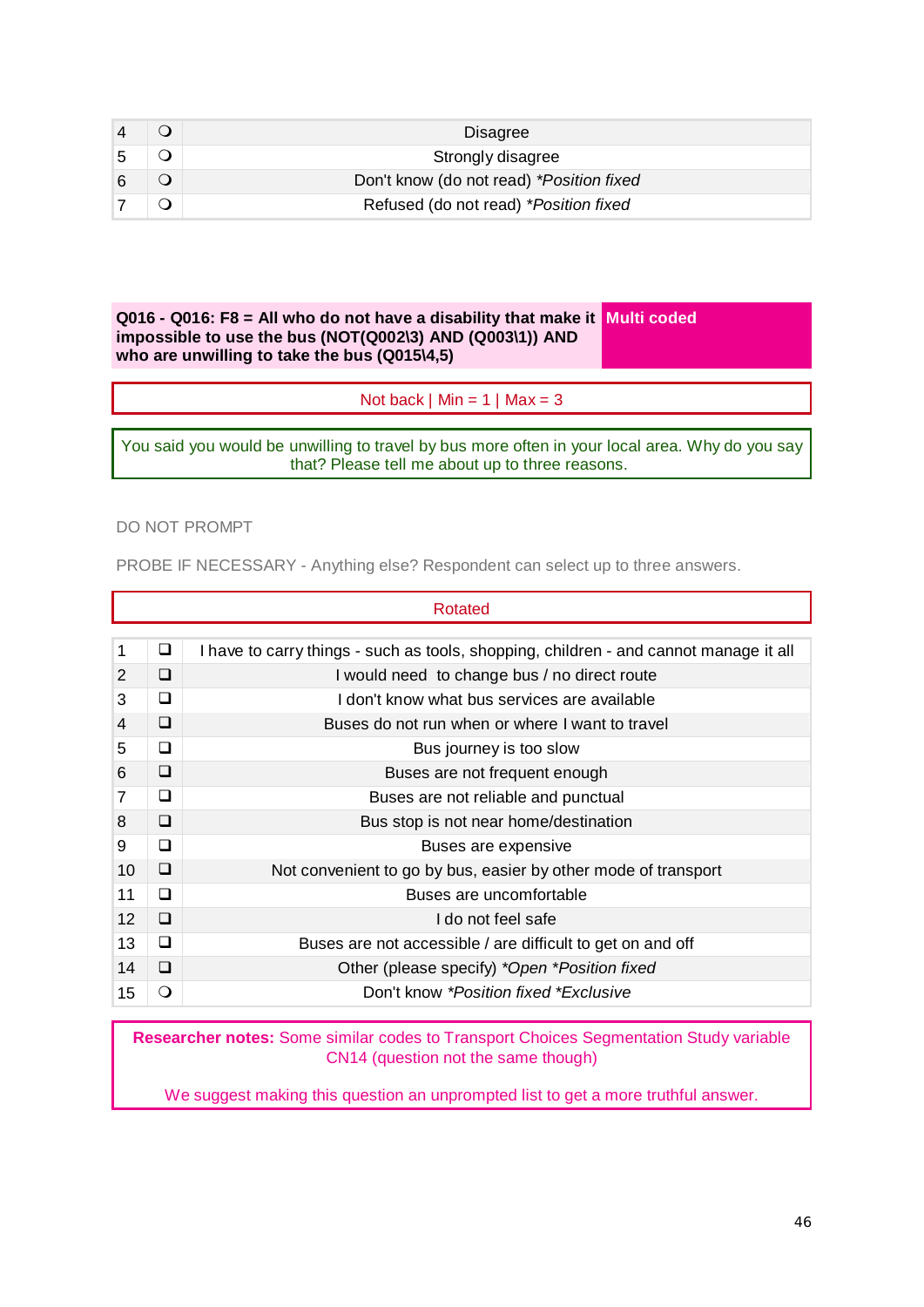#### **Q017 - Q017: F7 = All adults 16+ in England who do not have a disability that make it impossible to use the bus (NOT (Q002\3) AND (Q003\1))**

**Multi coded**

Not back  $\vert$  Min = 1  $\vert$  Max = 3

Which, if any, of the following reasons would encourage you to travel more often by bus in your local area? Please select up to three reasons.

READ OUT

Respondent can say up to three reasons.

|    |   | Rotated                                                                                                   |
|----|---|-----------------------------------------------------------------------------------------------------------|
|    |   |                                                                                                           |
| 1  | ◻ | Making it more difficult or expensive to park my car/motorcycle                                           |
| 2  | □ | Better information e.g. about bus fares, routes, timetables                                               |
| 3  | ◻ | Live travel arrival information at bus stops                                                              |
| 4  | □ | Cheaper fares                                                                                             |
| 5  | ◻ | More bus routes                                                                                           |
| 6  | □ | More frequent services                                                                                    |
| 7  | ◻ | Better facilities at bus stops e.g. sheltered bus stops                                                   |
| 8  | □ | Better facilities on buses e.g. Wi-Fi on the bus                                                          |
| 9  | □ | Quicker journey times                                                                                     |
| 10 | □ | More "park and ride" schemes                                                                              |
| 11 | ❏ | If I could use one ticket on multiple buses within an hour, such as the "Hopper fare"<br>system in London |
| 12 |   | Other (please specify) *Open *Position fixed                                                              |

**Researcher notes:** Some similar codes to Transport Choices Segmentation Study variable CN14 (question not the same though)

**Q018 - Q018: F7 = All adults 16+ in England who do not have a disability that make it impossible to use the bus(NOT (Q002\3) AND (Q003\1))**

**Single coded**

Not back

To what extent do you agree or disagree with the following statement:

"Taking the bus fits with my lifestyle and who I am"

READ OUT

Flipped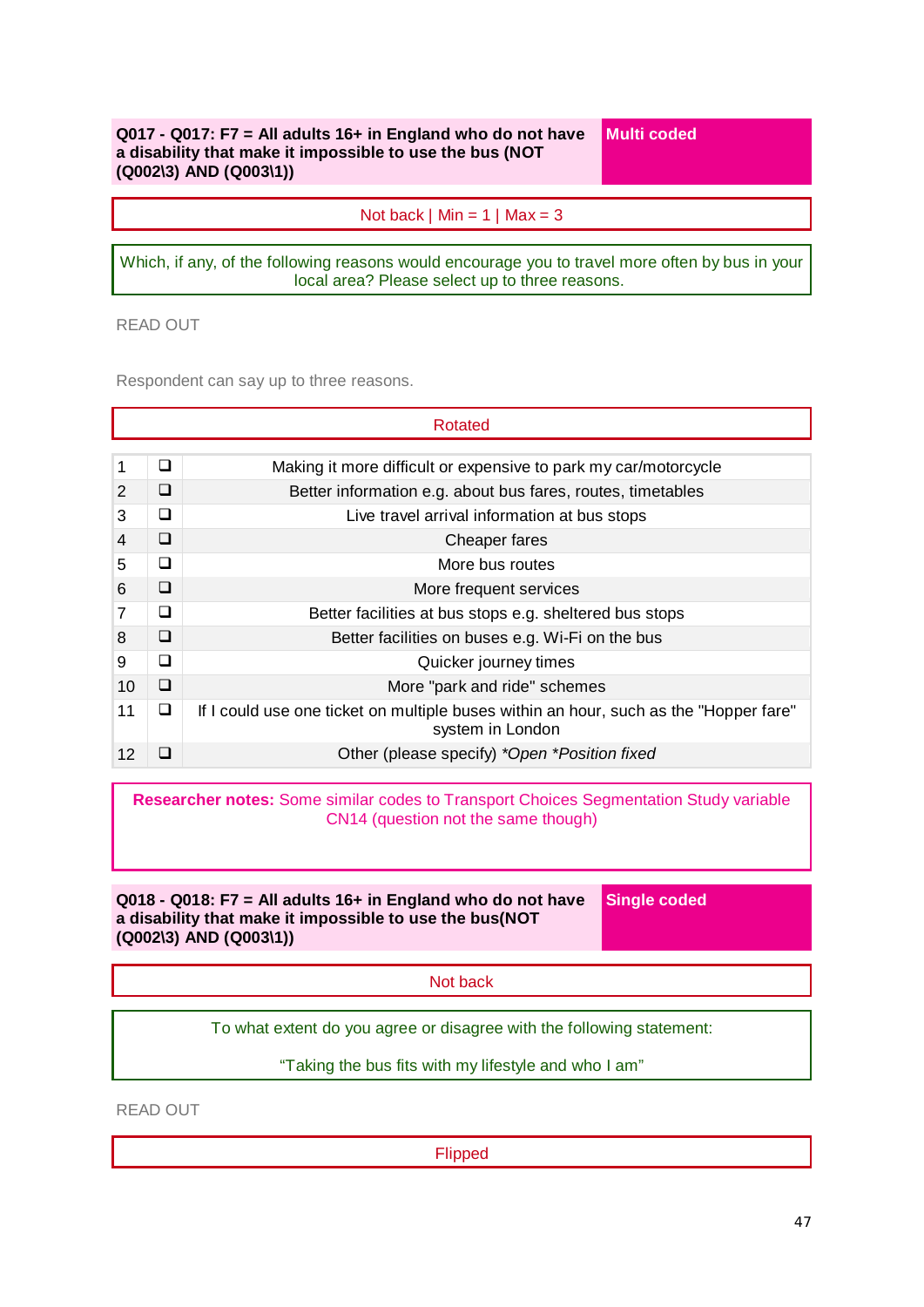|   |   | Strongly agree                           |
|---|---|------------------------------------------|
|   |   | Agree                                    |
| 3 |   | Neither agree nor disagree               |
|   | ⊖ | <b>Disagree</b>                          |
|   |   | Strongly disagree                        |
| 6 |   | Don't know (do not read) *Position fixed |
|   |   | Refused (do not read) *Position fixed    |

#### **B003: Buses -F7 = All adults 16+ in England who do not have a disability that make it impossible to use the bus (NOT (Q002\3) AND (Q003\1)) End block**

Ask only if (NOT **Q002 - Q002**,2) and (NOT **Q003 - Q003**,1)

| B004: Cycling - F9 = All adults $16+$ in England who do not | Begin block |
|-------------------------------------------------------------|-------------|
| have a disability that make it impossible to cycle (NOT     |             |
| (Q002\2) AND (Q003\1))                                      |             |

Q019 - Q019: F9 = All adults 16+ in England who do not have a disability that make it impossible to cycle (NOT (Q002\2) AND (Q003\1)) **Text** 

Not back

In this part of the survey, I am interested in your views on cycling and provision for cycling in your local area

**Q020 - Q020: F9 = All adults 16+ in England who do not have a disability that make it impossible to cycle (NOT (Q002\2) AND (Q003\1))**

**Single coded**

Not back

To what extent do you agree or disagree with the following statement:

"I am willing to cycle more often for journeys in my local area"

READ OUT

|   |              | <b>Flipped</b>                           |
|---|--------------|------------------------------------------|
|   | Q            | Strongly agree                           |
| 2 | $\mathbf{O}$ | Agree                                    |
| 3 | Q            | Neither agree nor disagree               |
|   | ∩            | <b>Disagree</b>                          |
| 5 | Q            | Strongly disagree                        |
| 6 | Q            | Don't know (do not read) *Position fixed |
|   | ∩            | Refused (do not read) *Position fixed    |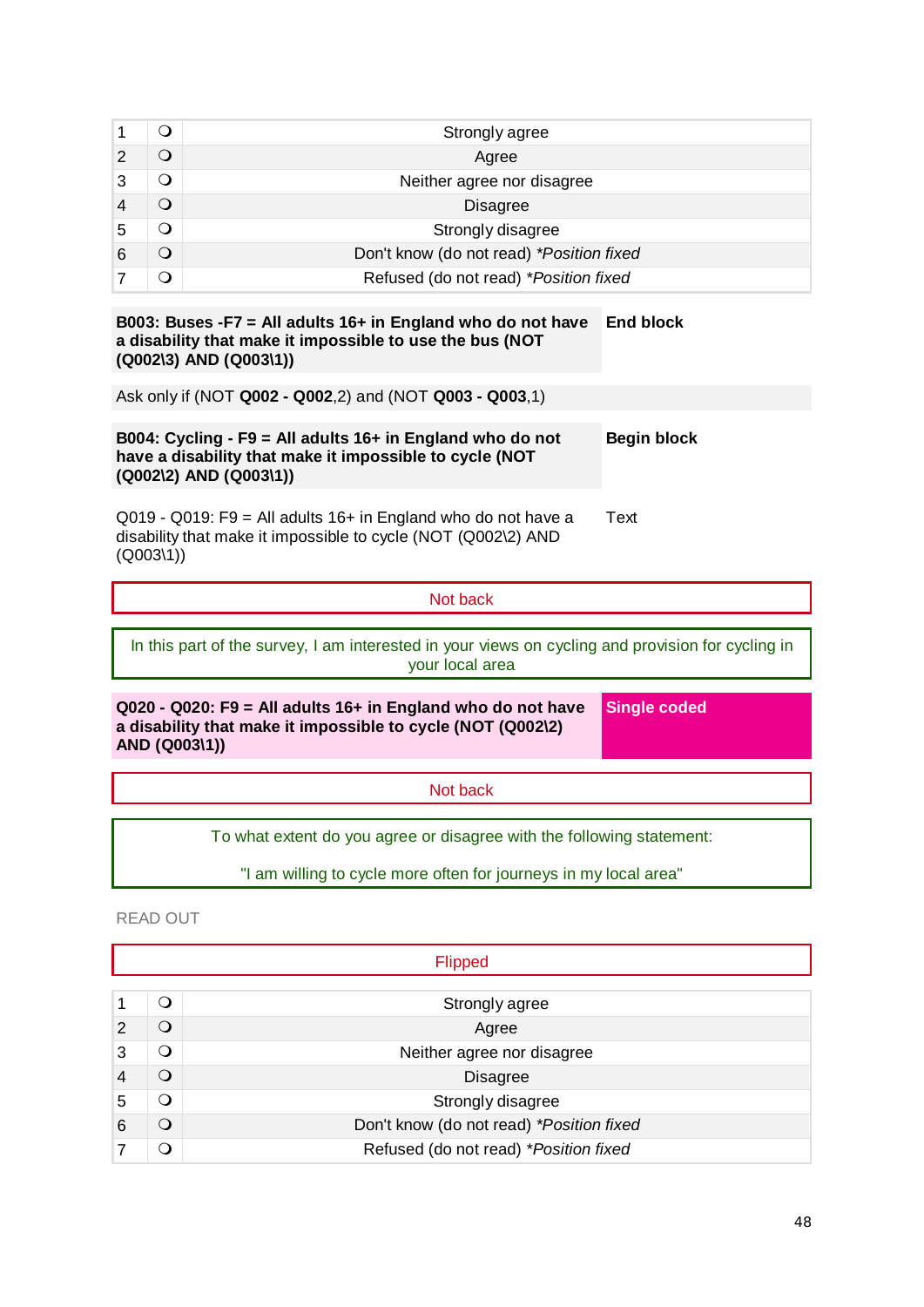**Q021 - Q021: F10 = All who do not have a disability that make it impossible to cycle (NOT (Q002\2) AND (Q003\1)) AND who are unwilling to cycle more in their local area (Q020\4,5)** 

**Multi coded**

Not back  $\mid$  Min = 1  $\mid$  Max = 3

You said you would be unwilling to cycle more often for journeys in your local area. Why do you say that? Please tell me up to three reasons.

DO NOT PROMPT

PROBE IF NECESSARY - Anything else? Respondent can select up to three answers.

| Rotated |          |                                                                                          |
|---------|----------|------------------------------------------------------------------------------------------|
|         |          |                                                                                          |
| 1       | ❏        | I have to carry things - such as tools, shopping, or children - and cannot manage it all |
| 2       | ◻        | I don't have access to a bicycle                                                         |
| 3       | □        | I can't or am not confident riding a bicycle                                             |
| 4       | ❏        | It takes too long to cycle / too far away                                                |
| 5       | ❏        | It's too dangerous (e.g. because of too much traffic)                                    |
| 6       | □        | Weather                                                                                  |
|         | ◻        | I am too old/unfit                                                                       |
| 8       | ∩        | There are not enough cycle lanes/paths along my route                                    |
| 9       | ◻        | I am worried about personal safety (e.g. due to crime)                                   |
| 10      | □        | Lack of secure facilities to park or store bicycle                                       |
| 11      | ◻        | I don't like cycling                                                                     |
| 12      | □        | Other (please specify) *Open *Position fixed                                             |
| 13      | $\Omega$ | Don't know *Position fixed *Exclusive                                                    |

**Researcher notes:** Some similar codes to Transport Choices Segmentation Study variable CN63 (question not the same though)

We suggest making this question an unprompted list to get a more truthful answer.

| $Q022 - Q022$ : F9 = All adults 16+ in England who do not have<br>a disability that make it impossible to cycle (NOT (Q002\2)<br>AND (Q003\1)) | Multi coded |
|------------------------------------------------------------------------------------------------------------------------------------------------|-------------|
|------------------------------------------------------------------------------------------------------------------------------------------------|-------------|

Not back  $\mid$  Min = 1  $\mid$  Max = 3

Which, if any of the following options, would encourage you to cycle more for journeys in your local area? Please select up to three options

Please select up to three options READ OUT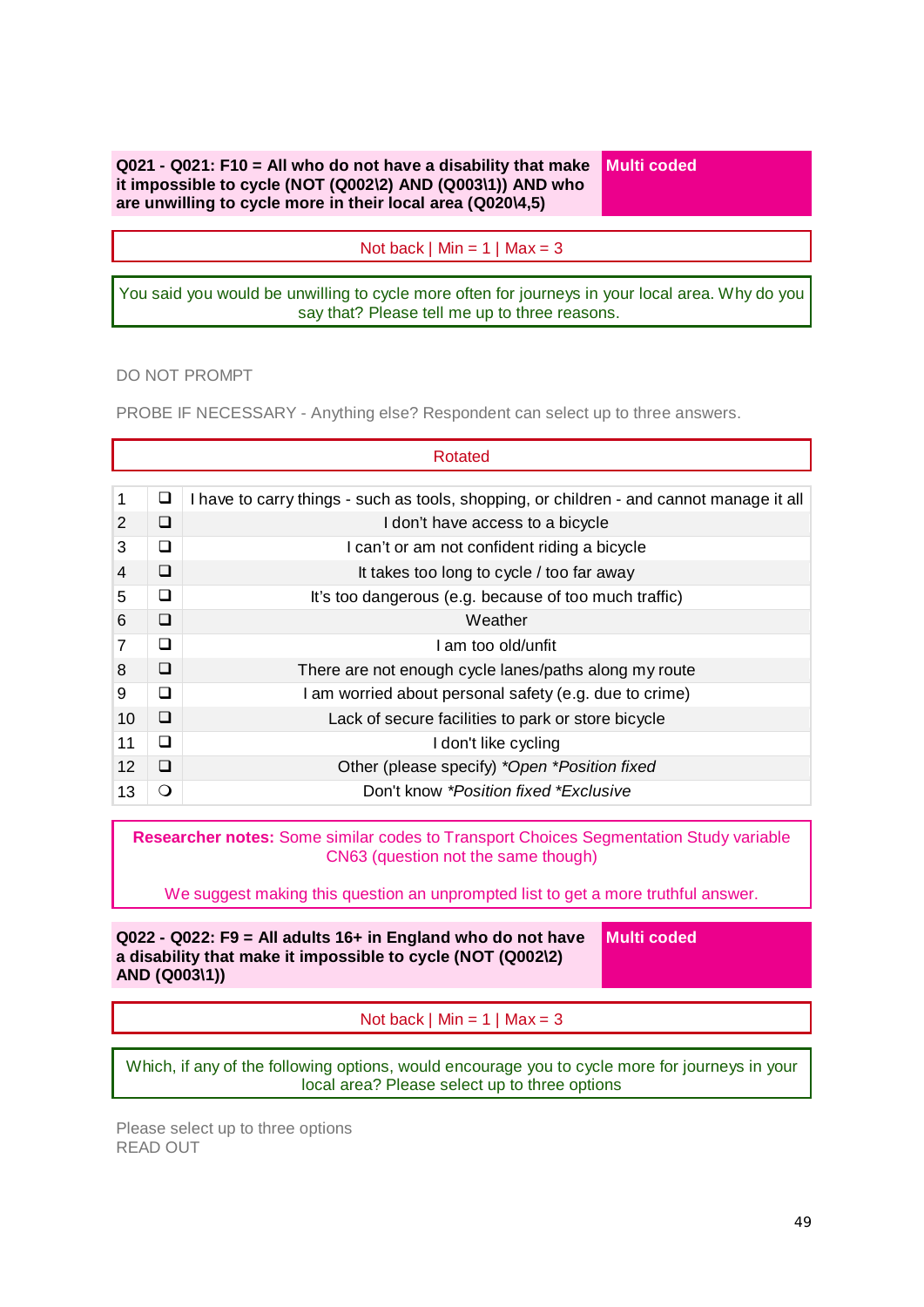|    |   | Rotated                                                                                           |
|----|---|---------------------------------------------------------------------------------------------------|
| 1  | ◻ | Cycle lanes that are separated from motor traffic                                                 |
| 2  | ◻ | Better facilities for showering and changing where I'm going                                      |
| 3  | ❏ | Better/more secure facilities for parking and storing bike                                        |
| 4  | □ | A cycle hire or loan scheme in my area                                                            |
| 5  | ❏ | If it were more difficult to park a car where I'm going (e.g. more expensive or fewer<br>spaces)  |
| 6  | ◻ | Better information about quiet or off-road cycle routes                                           |
| 7  | ❏ | More help available with fixing and maintaining my bike                                           |
| 8  | ❏ | Training on cycle safety                                                                          |
| 9  | ❏ | Better behaviour from others on the road (e.g. drivers, other cyclists, pedestrians)              |
| 10 | ❏ | If my place of work offered a cycle to work scheme (where purchase of a bicycle is<br>subsidised) |
| 11 | □ | Other (please specify) *Open *Position fixed                                                      |
|    |   | <b>Researcher notes: Question source TBC</b>                                                      |

### **Q023 - Q023: F9 = All adults 16+ in England who do not have a disability that make it impossible to cycle (NOT (Q002\2) AND (Q003\1))**

**Single coded**

Not back

To what extent do you agree or disagree that overall, the facilities for cycling in your local area are good?

### READ OUT

INTERVIEWER: IF ASKED, BY 'FACILITIES' I MEAN THINGS SUCH AS CYCLE LANES, CYCLE PARKING, SIGNAGE, LIGHTING AND ROADS GENERALLY.

|    |   | Flipped                                             |
|----|---|-----------------------------------------------------|
|    |   |                                                     |
|    | O | Strongly agree                                      |
| 2  | O | Agree                                               |
| 3  | O | Neither agree nor disagree                          |
|    | Q | <b>Disagree</b>                                     |
| 5  | O | Strongly disagree                                   |
| 99 | ∩ | Don't know (do not read) *Position fixed *Exclusive |